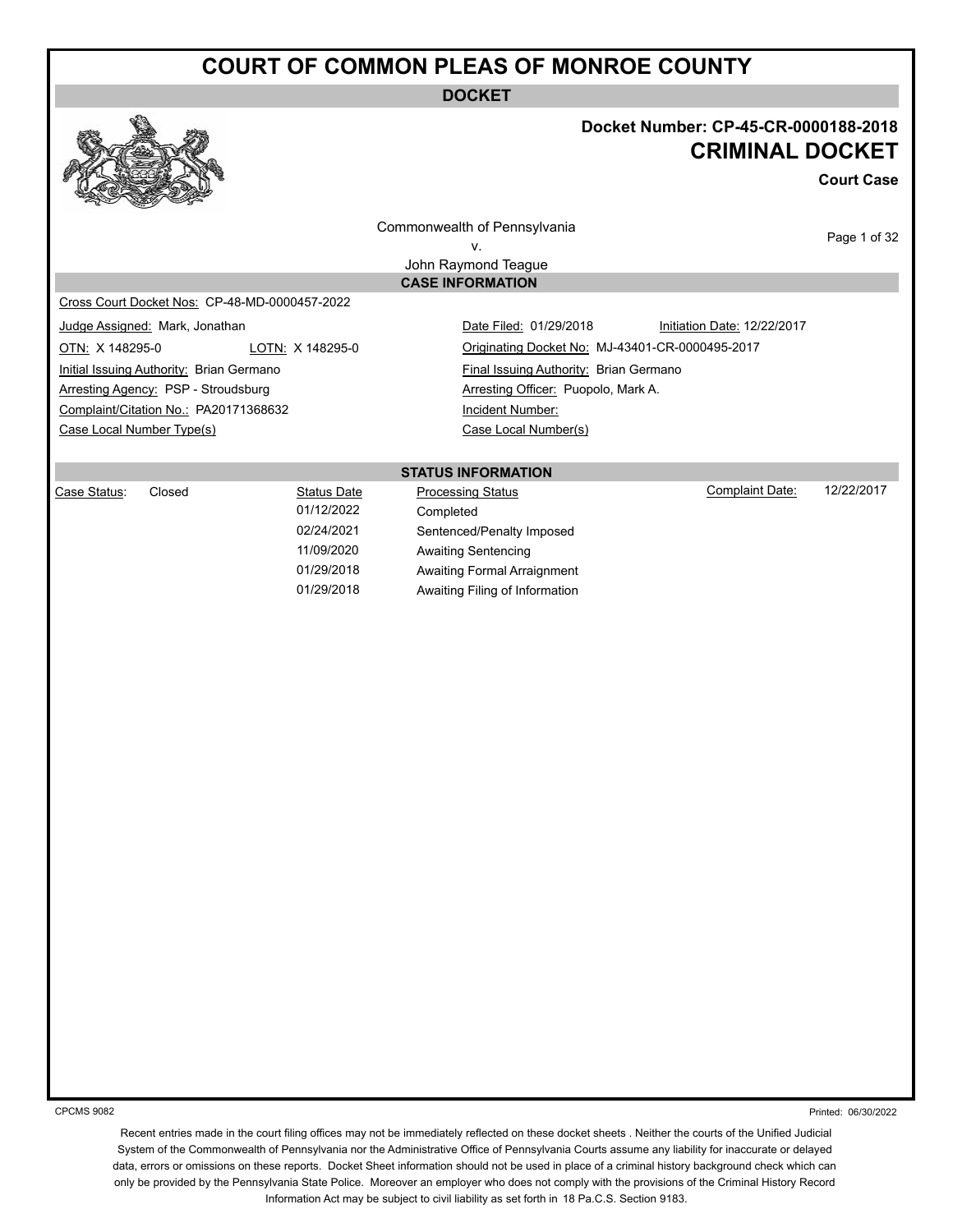**DOCKET**

# **Docket Number: CP-45-CR-0000188-2018 CRIMINAL DOCKET**

**Court Case**

Page 2 of 32

| Commonwealth of Pennsylvania |  |
|------------------------------|--|
|------------------------------|--|

v. John Raymond Teague

|                           | <b>CALENDAR EVENTS</b>              |              |                                |                     |               |  |
|---------------------------|-------------------------------------|--------------|--------------------------------|---------------------|---------------|--|
| Case Calendar             | <b>Schedule</b>                     | <b>Start</b> | <u>Room</u>                    | <b>Judge Name</b>   | Schedule      |  |
| Event Type                | <b>Start Date</b>                   | Time         |                                |                     | <b>Status</b> |  |
| Formal Arraignment        | 03/14/2018                          | $8:30$ am    | Courtroom 1                    | Judge Jonathan Mark | Continued     |  |
| Formal Arraignment        | 03/28/2018                          | 8:30 am      | Courtroom 1                    | Judge Jonathan Mark | Scheduled     |  |
| <b>Bail Modification</b>  | 04/10/2018                          | $2:00$ pm    | Courtroom 3                    | Judge Jonathan Mark | Scheduled     |  |
| Pre-Trial<br>Conference   | 05/30/2018                          | $1:30$ pm    | Courtroom 1                    | Judge Jonathan Mark | Scheduled     |  |
| Call/Guilty Plea/ARD      | 08/31/2018                          | 8:30 am      | Courtroom 1                    | Judge Jonathan Mark | Continued     |  |
| Call/Guilty Plea/ARD      | 11/02/2018                          | 8:30 am      | Courtroom 3                    | Judge Jonathan Mark | Continued     |  |
| Call/Guilty Plea/ARD      | 11/30/2018                          | 8:30 am      | Courtroom 3                    | Judge Jonathan Mark | Cancelled     |  |
| Call/Guilty Plea/ARD      | 01/04/2019                          | 8:30 am      | Courtroom 1                    | Judge Jonathan Mark | Scheduled     |  |
| Call/Guilty Plea/ARD      | 03/01/2019                          | 8:30 am      | Courtroom 3                    | Judge Jonathan Mark | Scheduled     |  |
| Omnibus                   | 04/25/2019                          | $9:00$ am    | Courtroom 6                    | Judge Jonathan Mark | Continued     |  |
| Omnibus                   | 06/20/2019                          | $9:00$ am    | Courtroom 3                    | Judge Jonathan Mark | Continued     |  |
| Omnibus                   | 08/01/2019                          | $9:00$ am    | Courtroom 3                    | Judge Jonathan Mark | Continued     |  |
| Omnibus                   | 08/05/2019                          | $9:00$ am    | Courtroom 3                    | Judge Jonathan Mark | Scheduled     |  |
| <b>Motion to Suppress</b> | 09/09/2019                          | $1:30$ pm    | Courtroom 3                    | Judge Jonathan Mark | Scheduled     |  |
| Pre-Trial                 | 01/15/2020                          | $1:30$ pm    | Courtroom 1                    | Judge Jonathan Mark | Scheduled     |  |
| Conference                |                                     |              |                                |                     |               |  |
| Call/Guilty Plea/ARD      | 05/01/2020                          | 8:30 am      | Courtroom 1                    | Judge Jonathan Mark | Moved         |  |
| Call/Guilty Plea/ARD      | 07/06/2020                          | $8:30$ am    | Courtroom 1                    | Judge Jonathan Mark | Moved         |  |
| Pre-Trial<br>Conference   | 09/23/2020                          | 10:00 am     | Courtroom 1                    | Judge Jonathan Mark | Scheduled     |  |
| Call/Guilty Plea/ARD      | 10/06/2020                          | $8:30$ am    | Courtroom 1                    | Judge Jonathan Mark | Moved         |  |
| Guilty Plea Hearing       | 11/04/2020                          | $2:30$ pm    | Courtroom 1                    | Judge Jonathan Mark | Scheduled     |  |
| Call/Guilty Plea/ARD      | 11/05/2020                          | 8:30 am      | Courtroom 1                    | Judge Jonathan Mark | Cancelled     |  |
| Sentencing                | 01/11/2021                          | $1:00$ pm    | Judge's<br>Chambers            | Judge Jonathan Mark | Continued     |  |
| Sentencing                | 02/23/2021                          | 11:00 am     | Judge's<br>Chambers            | Judge Jonathan Mark | Scheduled     |  |
| Parole Petition           | 11/16/2021                          | $1:15$ pm    | Judge's<br>Chambers            | Judge Jonathan Mark | Scheduled     |  |
|                           |                                     |              | <b>CONFINEMENT INFORMATION</b> |                     |               |  |
| Confinement               | Confinement                         |              | <b>Destination</b>             | Confinement         | Still in      |  |
| Known As Of               | <u>Type</u>                         |              | Location                       | Reason              | Custody       |  |
| 03/04/2021                | <b>County Correctional Facility</b> |              | <b>Monroe County Prison</b>    |                     | Yes           |  |
|                           |                                     |              |                                |                     |               |  |

CPCMS 9082

Printed: 06/30/2022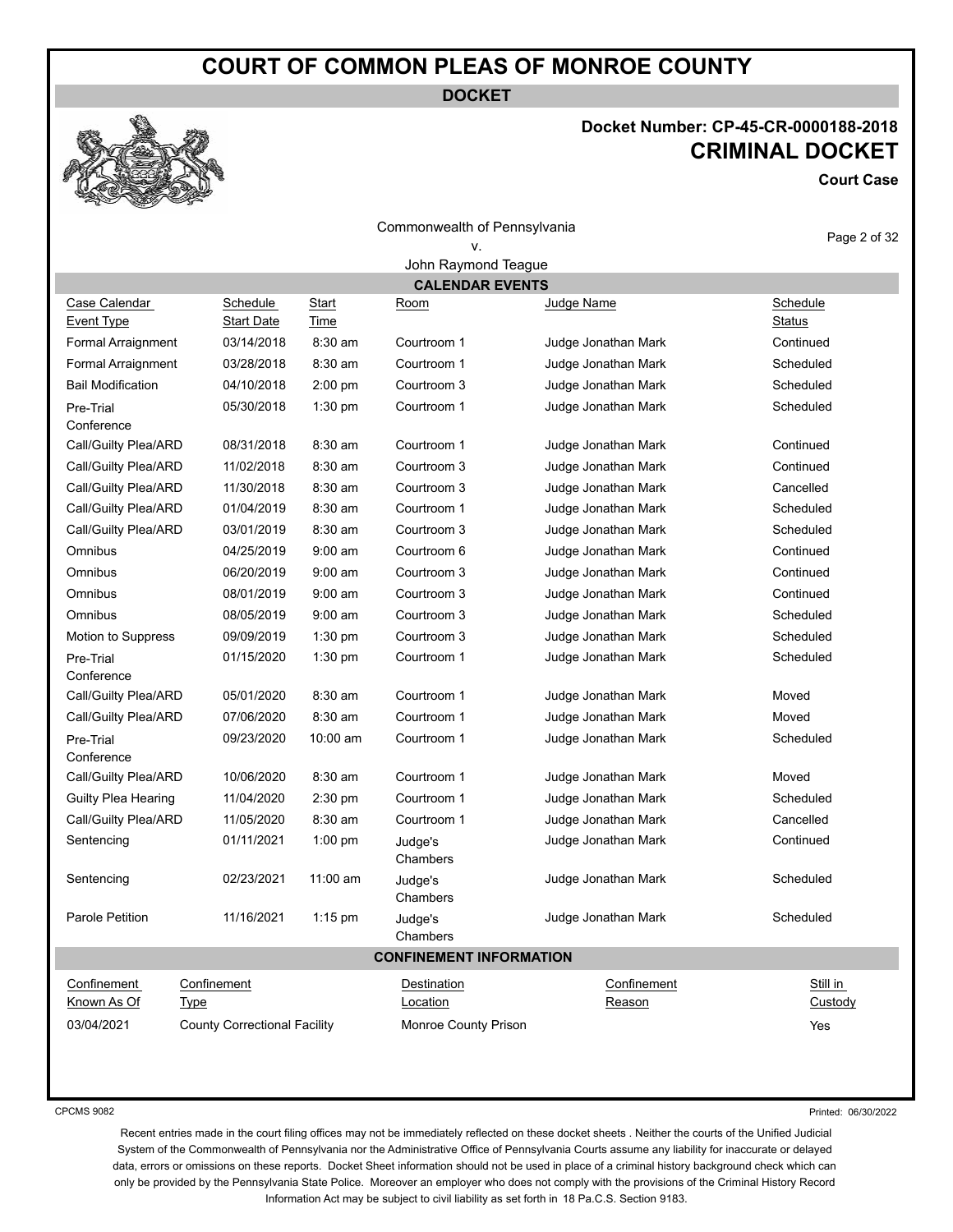| <b>COURT OF COMMON PLEAS OF MONROE COUNTY</b>                  |                                                           |                                                                                     |  |  |
|----------------------------------------------------------------|-----------------------------------------------------------|-------------------------------------------------------------------------------------|--|--|
|                                                                | <b>DOCKET</b>                                             |                                                                                     |  |  |
|                                                                |                                                           | Docket Number: CP-45-CR-0000188-2018<br><b>CRIMINAL DOCKET</b><br><b>Court Case</b> |  |  |
|                                                                | Commonwealth of Pennsylvania<br>٧.<br>John Raymond Teague | Page 3 of 32                                                                        |  |  |
|                                                                | <b>DEFENDANT INFORMATION</b>                              |                                                                                     |  |  |
| Date Of Birth:<br>04/09/1980                                   | City/State/Zip: East Bangor, PA 18013                     |                                                                                     |  |  |
| <b>Alias Name</b><br>Teague, John R.                           |                                                           |                                                                                     |  |  |
|                                                                | <b>CASE PARTICIPANTS</b>                                  |                                                                                     |  |  |
| <b>Participant Type</b><br>Name                                |                                                           |                                                                                     |  |  |
| Defendant                                                      | Teague, John Raymond                                      |                                                                                     |  |  |
|                                                                | <b>BAIL INFORMATION</b>                                   |                                                                                     |  |  |
| Teague, John Raymond                                           |                                                           | <b>Nebbia Status: None</b>                                                          |  |  |
| <b>Bail Action</b><br>Date<br><b>Bail Type</b>                 | Percentage<br>Amount                                      |                                                                                     |  |  |
|                                                                |                                                           |                                                                                     |  |  |
|                                                                |                                                           | <b>Bail Posting Status</b><br>Posting Date                                          |  |  |
| Set<br>12/22/2017<br>Monetary                                  | \$200,000.00                                              |                                                                                     |  |  |
| Decrease Bail Amount<br>01/24/2018<br>Monetary                 | \$100,000.00                                              |                                                                                     |  |  |
| Decrease Bail Amount<br>04/10/2018<br>Monetary                 | \$15,000.00                                               |                                                                                     |  |  |
|                                                                |                                                           | 04/10/2018<br>Posted                                                                |  |  |
|                                                                | <b>CHARGES</b>                                            |                                                                                     |  |  |
| Orig Seq.<br>Seq.<br>Grade<br><b>Statute</b>                   | <b>Statute Description</b>                                | Offense Dt.<br><b>OTN</b>                                                           |  |  |
| 9<br>F <sub>3</sub><br>3<br>75 § 3742.1 §§ A                   | Acc Involving Death/Injury-Not Properly<br>Licensed       | X 148295-0<br>12/21/2017                                                            |  |  |
|                                                                | <b>DISPOSITION SENTENCING/PENALTIES</b>                   |                                                                                     |  |  |
| <b>Disposition</b>                                             |                                                           |                                                                                     |  |  |
| Case Event                                                     | <b>Disposition Date</b>                                   | <b>Final Disposition</b>                                                            |  |  |
| Sequence/Description                                           | Offense Disposition                                       | Grade<br>Section                                                                    |  |  |
| Sentencing Judge                                               | Sentence Date                                             | <b>Credit For Time Served</b>                                                       |  |  |
| Sentence/Diversion Program Type                                | Incarceration/Diversionary Period                         | <b>Start Date</b>                                                                   |  |  |
| <b>Sentence Conditions</b>                                     |                                                           |                                                                                     |  |  |
| <b>Waived for Court (Lower Court)</b><br>Defendant Was Present |                                                           |                                                                                     |  |  |
| Lower Court Disposition                                        | 01/24/2018                                                | Not Final                                                                           |  |  |
| 3 / Acc Involving Death/Injury-Not Properly Licensed           | Waived for Court (Lower Court)                            | F <sub>3</sub><br>75 § 3742.1 §§ A                                                  |  |  |
| <b>Proceed to Court</b><br>Defendant Was Not Present           |                                                           |                                                                                     |  |  |
| <b>Information Filed</b>                                       | 04/05/2018                                                | Not Final                                                                           |  |  |
| 3 / Acc Involving Death/Injury-Not Properly Licensed           | Proceed to Court                                          | F <sub>3</sub><br>75 § 3742.1 §§ A                                                  |  |  |
| <b>Guilty Plea</b>                                             |                                                           |                                                                                     |  |  |
| Guilty Plea Hearing                                            | 11/09/2020                                                | <b>Final Disposition</b>                                                            |  |  |
| 3 / Acc Involving Death/Injury-Not Properly Licensed           | <b>Guilty Plea</b>                                        | F <sub>3</sub><br>75 § 3742.1 §§ A                                                  |  |  |
| <b>Nolle Prossed (Post-Disposition)</b>                        |                                                           |                                                                                     |  |  |

Guilty Plea Hearing **Canadiates COMEX 12021 COMEX 12021 Not Final Not Final** 

CPCMS 9082

Recent entries made in the court filing offices may not be immediately reflected on these docket sheets . Neither the courts of the Unified Judicial System of the Commonwealth of Pennsylvania nor the Administrative Office of Pennsylvania Courts assume any liability for inaccurate or delayed data, errors or omissions on these reports. Docket Sheet information should not be used in place of a criminal history background check which can only be provided by the Pennsylvania State Police. Moreover an employer who does not comply with the provisions of the Criminal History Record Information Act may be subject to civil liability as set forth in 18 Pa.C.S. Section 9183.

Printed: 06/30/2022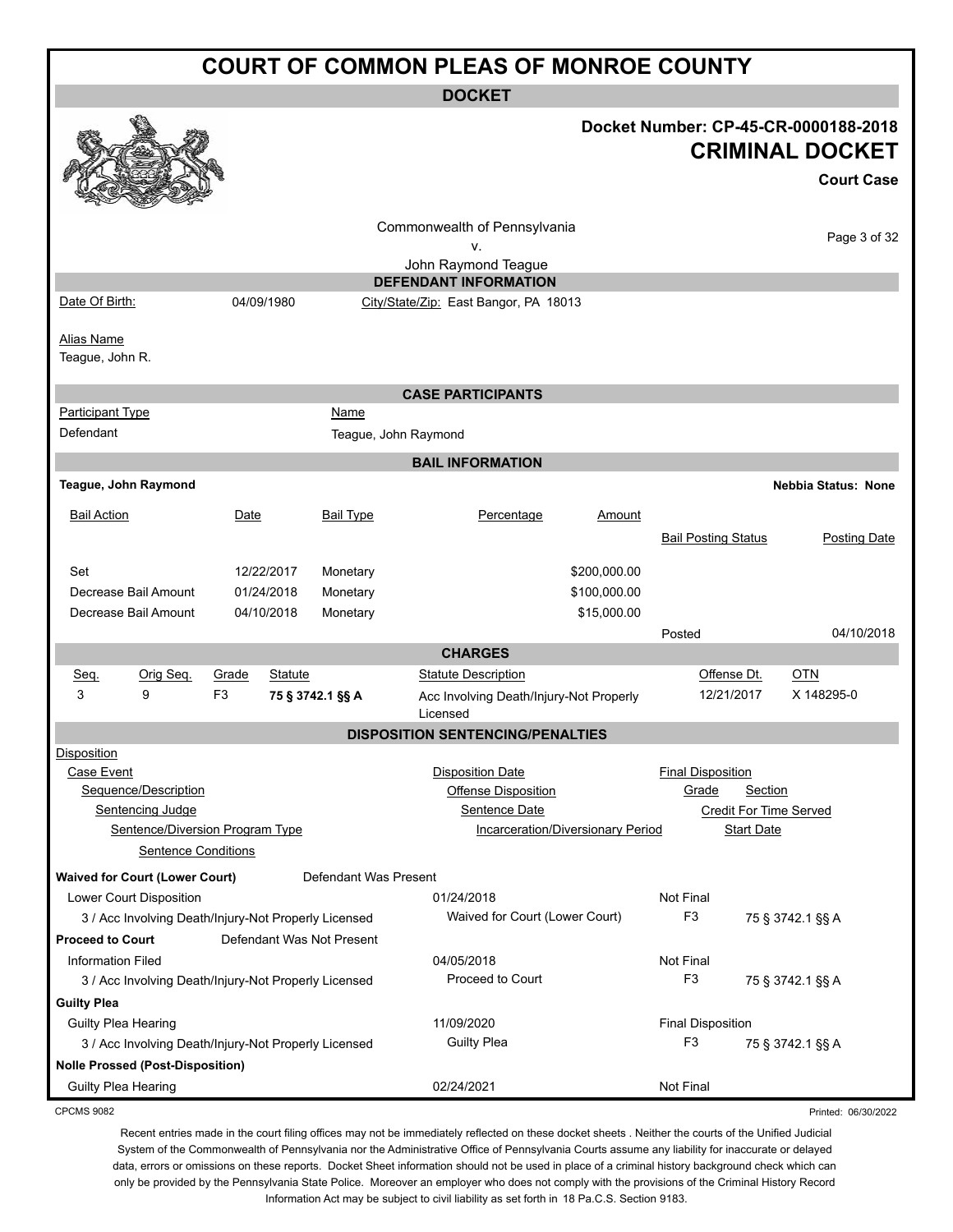**DOCKET**



#### **Docket Number: CP-45-CR-0000188-2018 CRIMINAL DOCKET**

**Court Case**

Commonwealth of Pennsylvania v.

Page 4 of 32

#### John Raymond Teague **DISPOSITION SENTENCING/PENALTIES**

| Disposition                                                                                                                                                                                                                                                                                                                                                                                               |                                                                           |                          |                        |
|-----------------------------------------------------------------------------------------------------------------------------------------------------------------------------------------------------------------------------------------------------------------------------------------------------------------------------------------------------------------------------------------------------------|---------------------------------------------------------------------------|--------------------------|------------------------|
| Case Event                                                                                                                                                                                                                                                                                                                                                                                                | Disposition Date                                                          | <b>Final Disposition</b> |                        |
| Sequence/Description                                                                                                                                                                                                                                                                                                                                                                                      | Offense Disposition                                                       | Grade                    | Section                |
| Sentencing Judge                                                                                                                                                                                                                                                                                                                                                                                          | Sentence Date                                                             |                          | Credit For Time Served |
| Sentence/Diversion Program Type                                                                                                                                                                                                                                                                                                                                                                           | <b>Incarceration/Diversionary Period</b>                                  |                          | <b>Start Date</b>      |
| <b>Sentence Conditions</b>                                                                                                                                                                                                                                                                                                                                                                                |                                                                           |                          |                        |
| 3 / Acc Involving Death/Injury-Not Properly Licensed                                                                                                                                                                                                                                                                                                                                                      | <b>Guilty Plea</b>                                                        | F <sub>3</sub>           | 75 § 3742.1 §§ A       |
| Mark, Jonathan                                                                                                                                                                                                                                                                                                                                                                                            | 02/24/2021                                                                | 110 Days                 |                        |
| Confinement                                                                                                                                                                                                                                                                                                                                                                                               | Min of 11.00 Months 30.00 Days<br>Max of 23.00 Months 30.00 Days<br>Other |                          |                        |
| Defendant shall pay the costs of these proceedings                                                                                                                                                                                                                                                                                                                                                        |                                                                           |                          |                        |
| MCCF to obtain a DNA blood sample and fingerprints from the Defendant, to pay the \$250.00 fee<br>associated therewith.<br>Pay the Cost of Restitution \$5220.00 to Edward Wolf                                                                                                                                                                                                                           |                                                                           |                          |                        |
| Defendant shall undergo a psychological evaluation while in the MCCF. The resultts of the evaluation<br>shall be used to place defendant in appropriate in-prison treatment programs an to fashion conditions<br>of any parole that may be granted, Defendant shall comply with all recomendations for treatment,<br>counseling, and therapy<br>Defendant shall maintain employment when not incarcerated |                                                                           |                          |                        |
| Defendant shall obtain his GED                                                                                                                                                                                                                                                                                                                                                                            |                                                                           |                          |                        |
| Probation                                                                                                                                                                                                                                                                                                                                                                                                 | Min of 5.00 Years<br>Max of 5.00 Years<br>Other                           |                          |                        |
| Mark, Jonathan                                                                                                                                                                                                                                                                                                                                                                                            | 11/17/2021                                                                | 110 Days                 |                        |
| Confinement                                                                                                                                                                                                                                                                                                                                                                                               | Min of 11.00 Months 30.00 Days<br>Max of 23.00 Months 30.00 Days<br>Other |                          |                        |
| Defendant shall pay the costs of these proceedings                                                                                                                                                                                                                                                                                                                                                        |                                                                           |                          |                        |
| MCCF to obtain a DNA blood sample and fingerprints from the Defendant, to pay the \$250.00 fee<br>associated therewith.<br>Pay the Cost of Restitution \$5220.00 to Edward Wolf                                                                                                                                                                                                                           |                                                                           |                          |                        |
| Defendant shall undergo a psychological evaluation while in the MCCF. The resultts of the evaluation<br>shall be used to place defendant in appropriate in-prison treatment programs an to fashion conditions<br>of any parole that may be granted, Defendant shall comply with all recomendations for treatment,<br>counseling, and therapy<br>Defendant shall maintain employment when not incarcerated |                                                                           |                          |                        |
|                                                                                                                                                                                                                                                                                                                                                                                                           |                                                                           |                          |                        |
| Defendant shall obtain his GED                                                                                                                                                                                                                                                                                                                                                                            |                                                                           |                          |                        |

CPCMS 9082

Printed: 06/30/2022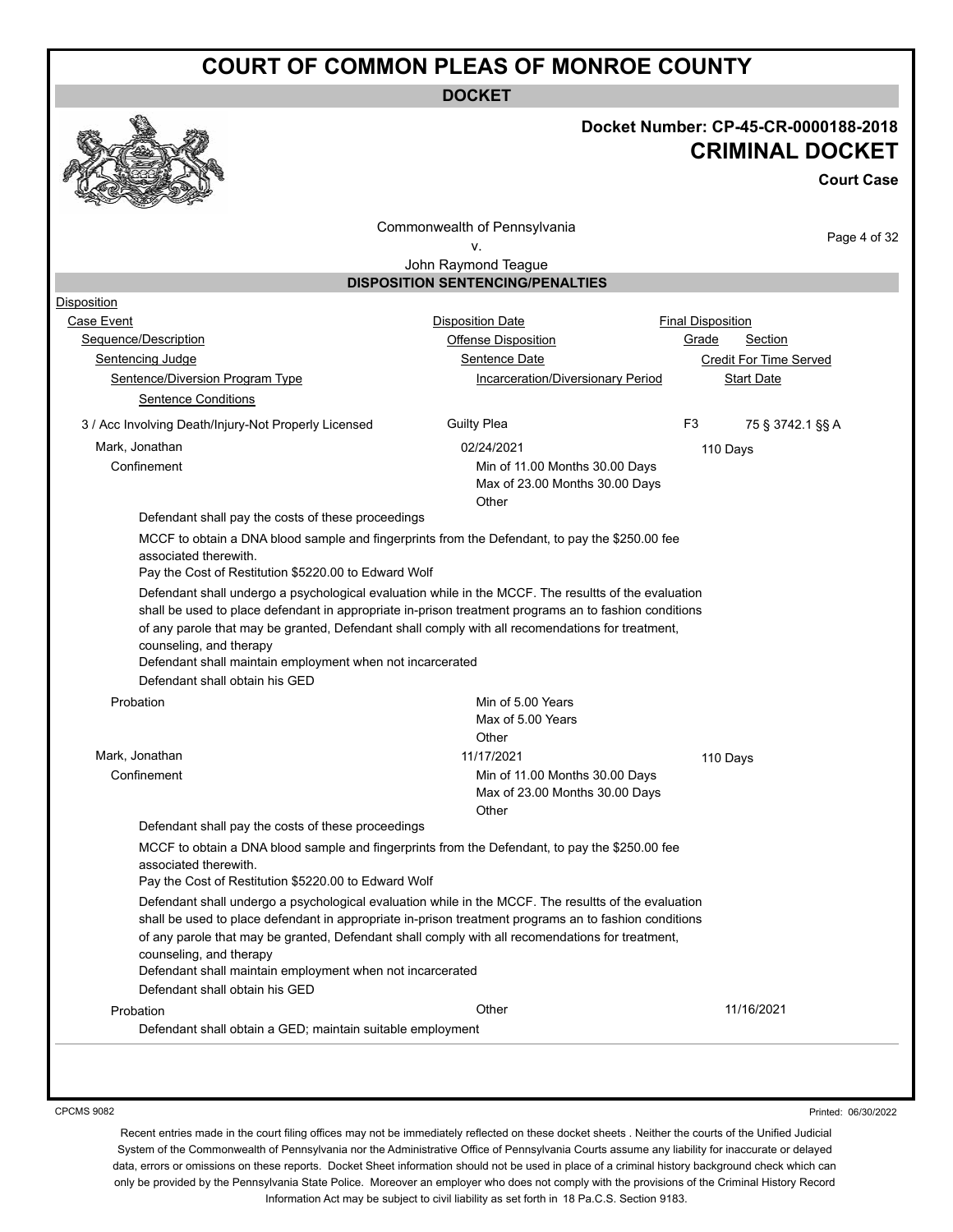**DOCKET**

# **Docket Number: CP-45-CR-0000188-2018**

|                                         |                                                                         |                              |                             | <b>CRIMINAL DOCKET</b><br><b>Court Case</b> |
|-----------------------------------------|-------------------------------------------------------------------------|------------------------------|-----------------------------|---------------------------------------------|
|                                         |                                                                         | Commonwealth of Pennsylvania |                             |                                             |
|                                         |                                                                         | ٧.                           |                             | Page 5 of 32                                |
|                                         |                                                                         | John Raymond Teague          |                             |                                             |
|                                         | <b>COMMONWEALTH INFORMATION</b>                                         |                              | <b>ATTORNEY INFORMATION</b> |                                             |
| Name:                                   | Curtis James Rogers                                                     | Name:                        |                             | Brett J. Riegel                             |
|                                         | <b>District Attorney</b>                                                |                              | Private                     |                                             |
| Supreme Court No:                       | 056817                                                                  | Supreme Court No:            |                             | 076448                                      |
| Phone Number(s):                        |                                                                         | Rep. Status:                 |                             | Active                                      |
| 570-982-1902                            | (Phone)                                                                 | Phone Number(s):             |                             |                                             |
| Address:                                |                                                                         |                              | 570-424-1117                | (Phone)                                     |
| 601 Monroe St                           |                                                                         |                              | 570-424-2814                | (Fax)                                       |
| <b>Ste 126</b><br>Stroudsburg, PA 18360 |                                                                         | Address:                     |                             |                                             |
|                                         |                                                                         | <b>ARM LLC</b>               | 18 N 8TH St                 |                                             |
| Name:                                   | Monroe County District Attorney's                                       |                              | Stroudsburg, PA 18360-1718  |                                             |
|                                         | Office                                                                  |                              |                             |                                             |
|                                         | <b>District Attorney</b>                                                |                              |                             | Representing: Teague, John Raymond          |
| Supreme Court No:                       |                                                                         |                              |                             |                                             |
| Phone Number(s):<br>570-517-3052        | (Phone)                                                                 |                              |                             |                                             |
| Address:<br>701 Main Street             |                                                                         |                              |                             |                                             |
| Suite 200<br>Stroudsburg, PA 18360      |                                                                         |                              |                             |                                             |
| Name:                                   | David Nicholas Marra                                                    |                              |                             |                                             |
|                                         | <b>District Attorney</b>                                                |                              |                             |                                             |
| Supreme Court No:<br>Phone Number(s):   | 321498                                                                  |                              |                             |                                             |
| 570-517-3052<br>Address:                | (Phone)                                                                 |                              |                             |                                             |
|                                         | Monroe County Office of the District Attorney<br>610 Monroe St Ste #126 |                              |                             |                                             |
| Stroudsburg, PA 18360                   |                                                                         |                              |                             |                                             |
|                                         |                                                                         | <b>ENTRIES</b>               |                             |                                             |
| <b>Sequence Number</b>                  | <b>CP Filed Date</b>                                                    | Document Date                |                             | Filed By                                    |
| Service To                              |                                                                         | Service By                   |                             |                                             |
| <b>Issue Date</b>                       | Service Type                                                            | <b>Status Date</b>           |                             | Service Status                              |
| 1                                       | 01/29/2018                                                              |                              |                             | Court of Common Pleas - Monroe<br>County    |
| Marra, David Nicholas                   | Original Papers Received from Lower Court                               |                              |                             |                                             |
| 01/29/2018                              | eService                                                                |                              | Served                      |                                             |
|                                         |                                                                         |                              |                             |                                             |

CPCMS 9082

 $\mathbb{Q}$ 

**Address** 

Printed: 06/30/2022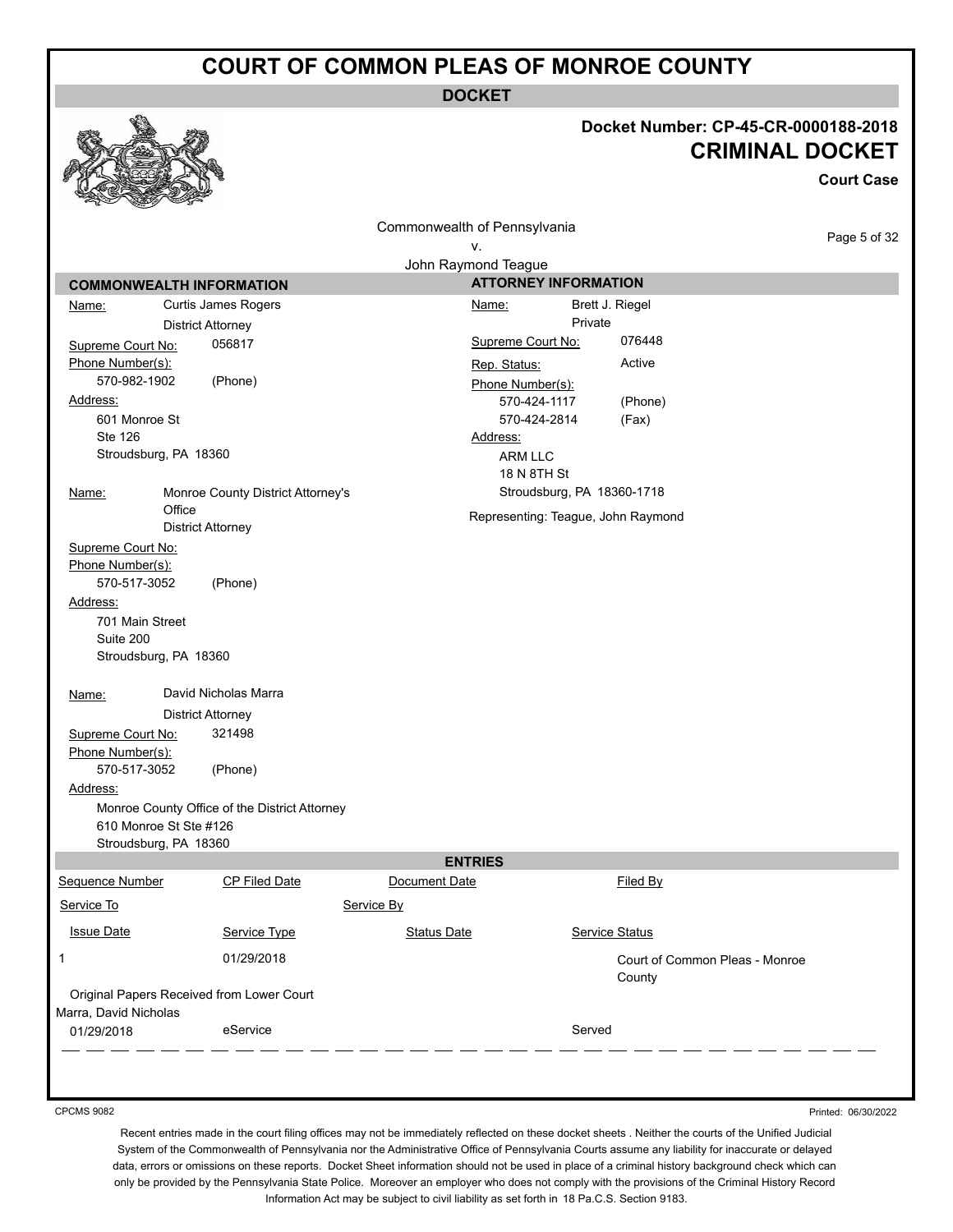**DOCKET**

|                                                                        |                                                               | DUUNE I                      |                                      |                                             |
|------------------------------------------------------------------------|---------------------------------------------------------------|------------------------------|--------------------------------------|---------------------------------------------|
|                                                                        |                                                               |                              | Docket Number: CP-45-CR-0000188-2018 | <b>CRIMINAL DOCKET</b><br><b>Court Case</b> |
|                                                                        |                                                               | Commonwealth of Pennsylvania |                                      |                                             |
|                                                                        |                                                               | ٧.                           |                                      | Page 6 of 32                                |
|                                                                        |                                                               | John Raymond Teague          |                                      |                                             |
|                                                                        |                                                               | <b>ENTRIES</b>               |                                      |                                             |
| Sequence Number                                                        | CP Filed Date                                                 | Document Date                | Filed By                             |                                             |
| Service To                                                             |                                                               | Service By                   |                                      |                                             |
| <b>Issue Date</b>                                                      | Service Type                                                  | <b>Status Date</b>           | Service Status                       |                                             |
| 3                                                                      | 01/29/2018                                                    |                              | Mark, Jonathan                       |                                             |
| Marra, David Nicholas                                                  | Order- Bail Modification Hearing Scheduled 2/1/18 9:30AM CR#4 |                              |                                      |                                             |
| 01/30/2018                                                             | eService                                                      |                              | Served                               |                                             |
| Monroe County Correctional Facility<br>01/30/2018                      | Clerk of Court's Boxes                                        |                              |                                      |                                             |
| Monroe County Court Administration<br>01/30/2018                       | Clerk of Court's Boxes                                        |                              |                                      |                                             |
| Monroe County District Attorney's Office<br>01/30/2018                 | Clerk of Court's Boxes                                        |                              |                                      |                                             |
| Monroe County District Attorney's Office<br>01/30/2018                 | eService                                                      |                              | Served                               |                                             |
| Monroe County Probation<br>01/30/2018                                  | <b>Clerk of Court's Boxes</b>                                 |                              |                                      |                                             |
| Riegel, Brett J.<br>01/30/2018                                         | <b>Attorney Box</b>                                           |                              |                                      |                                             |
| Riegel, Brett J.<br>01/30/2018                                         | eService                                                      |                              | Served                               |                                             |
|                                                                        | 02/01/2018                                                    |                              | Mark, Jonathan                       |                                             |
| Order Denying Motion for Modification of Bail<br>Marra, David Nicholas |                                                               |                              |                                      |                                             |
| 02/02/2018                                                             | eService                                                      |                              | Served                               |                                             |
| Monroe County Correctional Facility<br>02/02/2018                      | Clerk of Court's Boxes                                        |                              |                                      |                                             |
| Monroe County Court Administration<br>02/02/2018                       | <b>Clerk of Court's Boxes</b>                                 |                              |                                      |                                             |
| Monroe County District Attorney's Office<br>02/02/2018                 | Clerk of Court's Boxes                                        |                              |                                      |                                             |
| Monroe County District Attorney's Office                               |                                                               |                              |                                      |                                             |
| 02/02/2018                                                             | eService                                                      |                              | Served                               |                                             |
| Monroe County Probation<br>02/02/2018                                  | Clerk of Court's Boxes                                        |                              |                                      |                                             |
| Monroe County Sheriff<br>02/02/2018                                    | <b>Clerk of Court's Boxes</b>                                 |                              |                                      |                                             |
| Riegel, Brett J.<br>02/02/2018                                         | <b>Attorney Box</b>                                           |                              |                                      |                                             |

CPCMS 9082

Recent entries made in the court filing offices may not be immediately reflected on these docket sheets . Neither the courts of the Unified Judicial System of the Commonwealth of Pennsylvania nor the Administrative Office of Pennsylvania Courts assume any liability for inaccurate or delayed data, errors or omissions on these reports. Docket Sheet information should not be used in place of a criminal history background check which can only be provided by the Pennsylvania State Police. Moreover an employer who does not comply with the provisions of the Criminal History Record Information Act may be subject to civil liability as set forth in 18 Pa.C.S. Section 9183.

Printed: 06/30/2022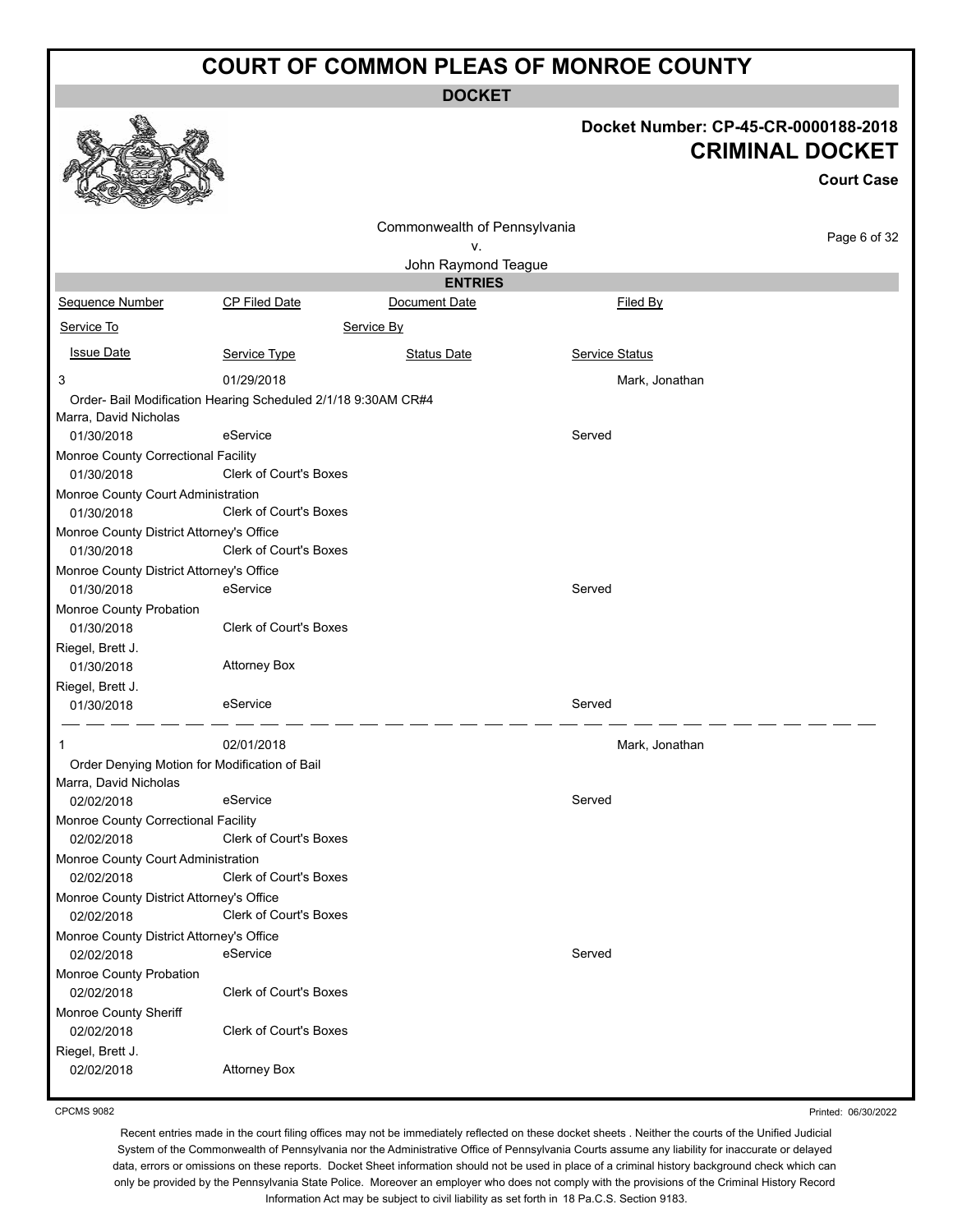**DOCKET**

|                                                                   |                                                           |                                       |                | Docket Number: CP-45-CR-0000188-2018<br><b>CRIMINAL DOCKET</b> | <b>Court Case</b> |
|-------------------------------------------------------------------|-----------------------------------------------------------|---------------------------------------|----------------|----------------------------------------------------------------|-------------------|
|                                                                   |                                                           | Commonwealth of Pennsylvania          |                |                                                                | Page 7 of 32      |
|                                                                   |                                                           | ν.                                    |                |                                                                |                   |
|                                                                   |                                                           | John Raymond Teague<br><b>ENTRIES</b> |                |                                                                |                   |
| <b>Sequence Number</b>                                            | <b>CP Filed Date</b>                                      | Document Date                         |                | Filed By                                                       |                   |
| Service To                                                        |                                                           | Service By                            |                |                                                                |                   |
|                                                                   |                                                           |                                       |                |                                                                |                   |
| <b>Issue Date</b>                                                 | Service Type                                              | <b>Status Date</b>                    | Service Status |                                                                |                   |
| Riegel, Brett J.<br>02/02/2018                                    | eService                                                  |                                       | Served         |                                                                |                   |
| 1                                                                 | 03/13/2018                                                |                                       |                | Monroe County District Attorney's<br>Office                    |                   |
| Motion to Continue to Next Term of Court<br>Marra, David Nicholas |                                                           |                                       |                |                                                                |                   |
| 03/13/2018                                                        | eService                                                  |                                       | Served         |                                                                |                   |
| Riegel, Brett J.<br>03/13/2018                                    | eService                                                  |                                       | Served         |                                                                |                   |
| 1                                                                 | 03/14/2018                                                | 03/14/2018                            |                | Mark, Jonathan                                                 |                   |
| Marra, David Nicholas                                             | Order- Arraignment Continued to 3/28/18 8:30AM CR#1       |                                       |                |                                                                |                   |
| 03/14/2018                                                        | eService                                                  |                                       | Served         |                                                                |                   |
| Monroe County Court Administration                                |                                                           |                                       |                |                                                                |                   |
| 03/14/2018                                                        | <b>Clerk of Court's Boxes</b>                             |                                       |                |                                                                |                   |
| Monroe County District Attorney's Office                          |                                                           |                                       |                |                                                                |                   |
| 03/14/2018                                                        | <b>Clerk of Court's Boxes</b>                             |                                       |                |                                                                |                   |
| Monroe County District Attorney's Office                          |                                                           |                                       |                |                                                                |                   |
| 03/14/2018                                                        | eService                                                  |                                       | Served         |                                                                |                   |
| Riegel, Brett J.<br>03/14/2018                                    | <b>Attorney Box</b>                                       |                                       |                |                                                                |                   |
| Riegel, Brett J.                                                  |                                                           |                                       |                |                                                                |                   |
| 03/14/2018                                                        | eService                                                  |                                       | Served         |                                                                |                   |
|                                                                   | 03/29/2018                                                | 03/28/2018                            |                | Mark, Jonathan                                                 |                   |
| Marra, David Nicholas                                             | Order- Pre-Trial Conference Scheduled 5/30/18 1:30PM CR#1 |                                       |                |                                                                |                   |
| 03/29/2018                                                        | eService                                                  |                                       | Served         |                                                                |                   |
| Monroe County Court Administration                                |                                                           |                                       |                |                                                                |                   |
| 03/29/2018                                                        | <b>Clerk of Court's Boxes</b>                             |                                       |                |                                                                |                   |
| Monroe County District Attorney's Office                          |                                                           |                                       |                |                                                                |                   |
| 03/29/2018                                                        | <b>Clerk of Court's Boxes</b>                             |                                       |                |                                                                |                   |
| Monroe County District Attorney's Office<br>03/29/2018            | eService                                                  |                                       | Served         |                                                                |                   |
| Riegel, Brett J.                                                  |                                                           |                                       |                |                                                                |                   |
| 03/29/2018                                                        | <b>Attorney Box</b>                                       |                                       |                |                                                                |                   |

CPCMS 9082

Recent entries made in the court filing offices may not be immediately reflected on these docket sheets . Neither the courts of the Unified Judicial System of the Commonwealth of Pennsylvania nor the Administrative Office of Pennsylvania Courts assume any liability for inaccurate or delayed data, errors or omissions on these reports. Docket Sheet information should not be used in place of a criminal history background check which can only be provided by the Pennsylvania State Police. Moreover an employer who does not comply with the provisions of the Criminal History Record Information Act may be subject to civil liability as set forth in 18 Pa.C.S. Section 9183.

Printed: 06/30/2022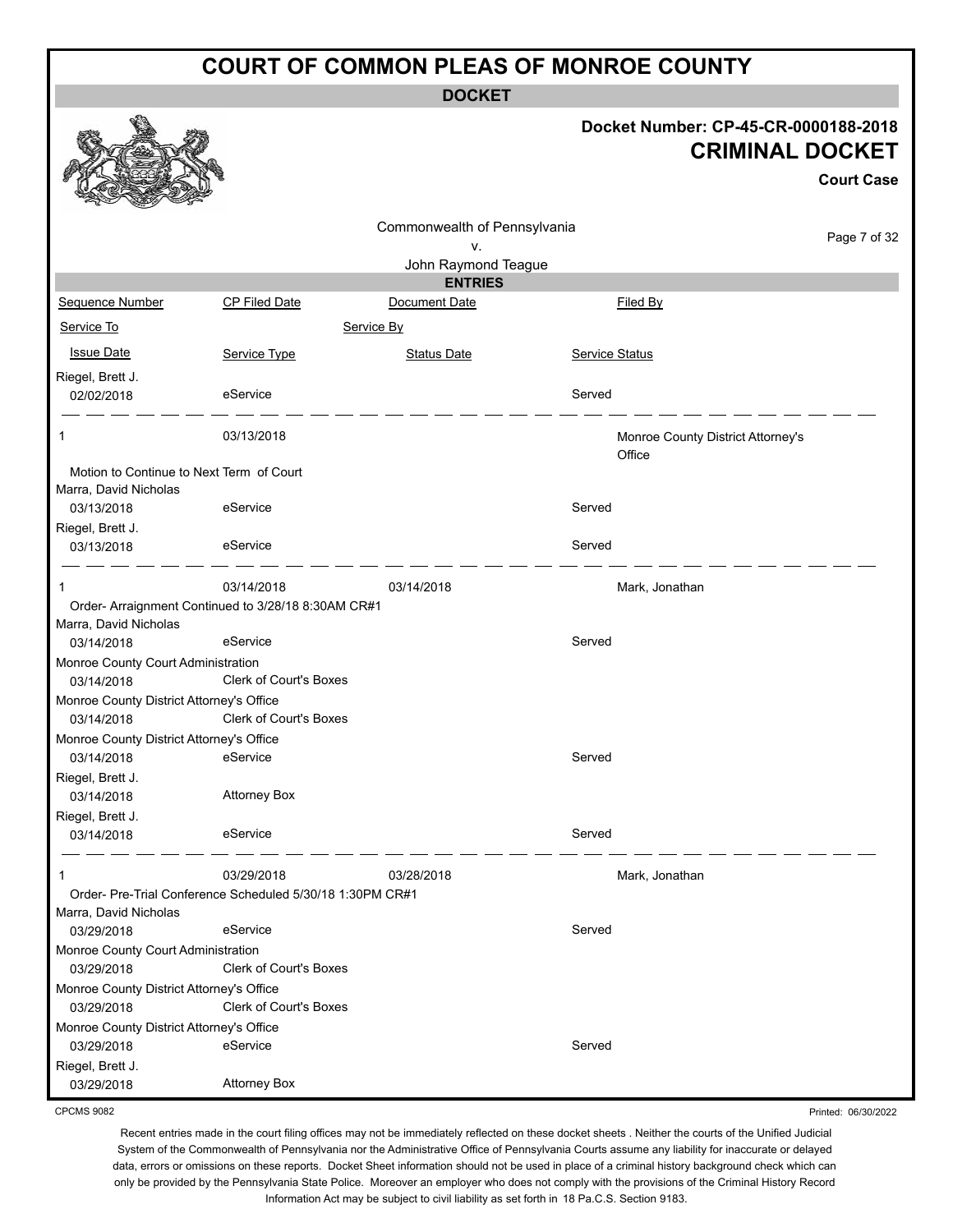**DOCKET**

#### **Docket Number: CP-45-CR-0000188-2018 CRIMINAL DOCKET**

|                                                        |                                                                       |                              |                       | <b>Court Case</b> |
|--------------------------------------------------------|-----------------------------------------------------------------------|------------------------------|-----------------------|-------------------|
|                                                        |                                                                       | Commonwealth of Pennsylvania |                       | Page 8 of 32      |
|                                                        |                                                                       | ٧.<br>John Raymond Teague    |                       |                   |
|                                                        |                                                                       | <b>ENTRIES</b>               |                       |                   |
| Sequence Number                                        | <b>CP Filed Date</b>                                                  | Document Date                | Filed By              |                   |
| Service To                                             |                                                                       | Service By                   |                       |                   |
| <b>Issue Date</b>                                      | Service Type                                                          | <b>Status Date</b>           | <b>Service Status</b> |                   |
| Riegel, Brett J.                                       |                                                                       |                              |                       |                   |
| 03/29/2018                                             | eService                                                              |                              | Served                |                   |
| 3                                                      | 03/29/2018                                                            |                              | Riegel, Brett J.      |                   |
| Motion for Modification of Bail                        |                                                                       |                              |                       |                   |
| Marra, David Nicholas                                  |                                                                       |                              |                       |                   |
| 03/29/2018                                             | eService                                                              |                              | Served                |                   |
| Monroe County District Attorney's Office<br>03/29/2018 | eService                                                              |                              | Served                |                   |
|                                                        |                                                                       |                              |                       |                   |
| 2                                                      | 04/02/2018                                                            | 04/02/2018                   | Mark, Jonathan        |                   |
|                                                        | Order- Bail Hearing Scheduled 4/10/18 2:00PM CR#3                     |                              |                       |                   |
| Marra, David Nicholas                                  |                                                                       |                              |                       |                   |
| 04/02/2018                                             | eService                                                              |                              | Served                |                   |
| Monroe County District Attorney's Office<br>04/02/2018 | eService                                                              |                              | Served                |                   |
| Riegel, Brett J.                                       |                                                                       |                              |                       |                   |
| 04/02/2018                                             | eService                                                              |                              | Served                |                   |
| Monroe County Court Administration                     |                                                                       |                              |                       |                   |
| 04/03/2018                                             | <b>Clerk of Court's Boxes</b>                                         |                              |                       |                   |
| Monroe County District Attorney's Office<br>04/03/2018 | <b>Clerk of Court's Boxes</b>                                         |                              |                       |                   |
| Riegel, Brett J.                                       |                                                                       |                              |                       |                   |
| 04/03/2018                                             | <b>Attorney Box</b>                                                   |                              |                       |                   |
|                                                        |                                                                       |                              |                       |                   |
| 1                                                      | 04/05/2018                                                            |                              | Christine, E. David   |                   |
| Information Filed<br>Marra, David Nicholas             |                                                                       |                              |                       |                   |
| 04/05/2018                                             | eService                                                              |                              | Served                |                   |
| Monroe County District Attorney's Office               |                                                                       |                              |                       |                   |
| 04/05/2018                                             | eService                                                              |                              | Served                |                   |
| Riegel, Brett J.                                       |                                                                       |                              |                       |                   |
| 04/05/2018                                             | eService                                                              |                              | Served                |                   |
|                                                        | 04/10/2018                                                            |                              | Mark, Jonathan        |                   |
|                                                        | Order Granting Motion for Modification of Bail - Teague, John Raymond |                              |                       |                   |
| Marra, David Nicholas                                  |                                                                       |                              |                       |                   |

CPCMS 9082

Printed: 06/30/2022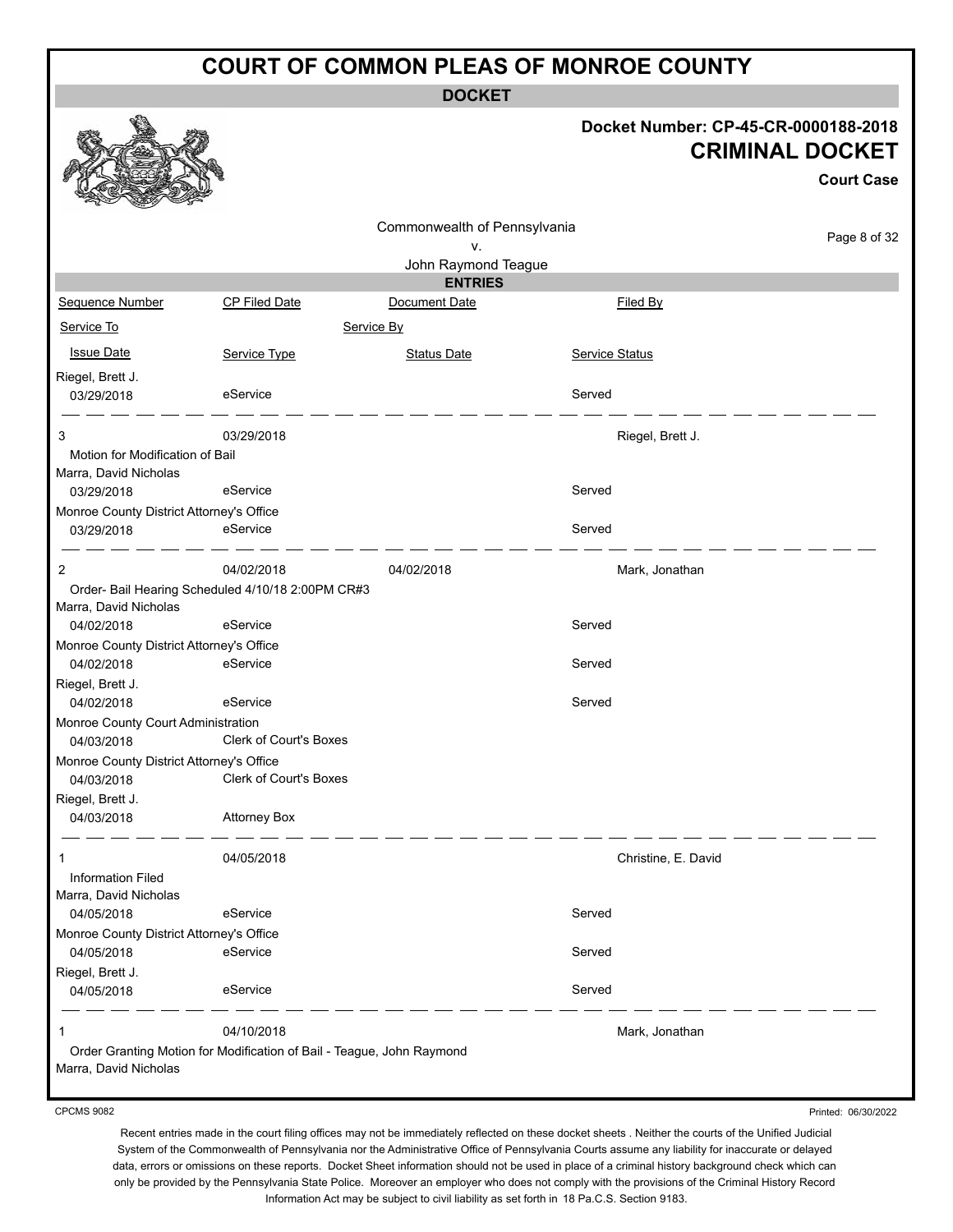**DOCKET**

#### **Docket Number: CP-45-CR-0000188-2018 CRIMINAL DOCKET**

**Court Case**

Page 9 of 32

|                                          |                                                |                              | <b>CRIM</b>           |
|------------------------------------------|------------------------------------------------|------------------------------|-----------------------|
|                                          |                                                | Commonwealth of Pennsylvania |                       |
|                                          |                                                | ν.                           |                       |
|                                          |                                                | John Raymond Teague          |                       |
|                                          |                                                | <b>ENTRIES</b>               |                       |
| Sequence Number                          | <b>CP Filed Date</b>                           | Document Date                | Filed By              |
| Service To                               |                                                | Service By                   |                       |
| <b>Issue Date</b>                        | Service Type                                   | <b>Status Date</b>           | Service Status        |
| 04/10/2018                               | eService                                       |                              | Served                |
| Monroe County District Attorney's Office |                                                |                              |                       |
| 04/10/2018                               | eService                                       |                              | Served                |
| Riegel, Brett J.                         |                                                |                              |                       |
| 04/10/2018                               | eService                                       |                              | Served                |
| $\overline{2}$                           | 04/10/2018                                     |                              | Castellano, Josephine |
| Bail Posted - Teague, John Raymond       |                                                |                              |                       |
| Marra, David Nicholas                    |                                                |                              |                       |
| 05/01/2018                               | eService                                       |                              | Served                |
| Monroe County District Attorney's Office |                                                |                              |                       |
| 05/01/2018                               | eService                                       |                              | Served                |
| Riegel, Brett J.                         |                                                |                              |                       |
| 05/01/2018                               | eService                                       |                              | Served                |
| 1                                        | 04/12/2018                                     | 04/10/2018                   | Mark, Jonathan        |
|                                          | Order Granting Motion for Modification of Bail |                              |                       |
| Marra, David Nicholas                    |                                                |                              |                       |
| 04/13/2018                               | eService                                       |                              | Served                |
| Monroe County Correctional Facility      |                                                |                              |                       |
| 04/13/2018                               | Clerk of Court's Boxes                         |                              |                       |

04/13/2018 Clerk of Court's Boxes Monroe County Sheriff 04/13/2018 Clerk of Court's Boxes Riegel, Brett J. 04/13/2018 Attorney Box Riegel, Brett J. 04/13/2018 eService Served

04/13/2018 eService Served

Monroe County Court Administration

I.

成

线点

Monroe County District Attorney's Office

Monroe County District Attorney's Office

Monroe County Probation

CPCMS 9082

04/13/2018 Clerk of Court's Boxes

04/13/2018 Clerk of Court's Boxes

Printed: 06/30/2022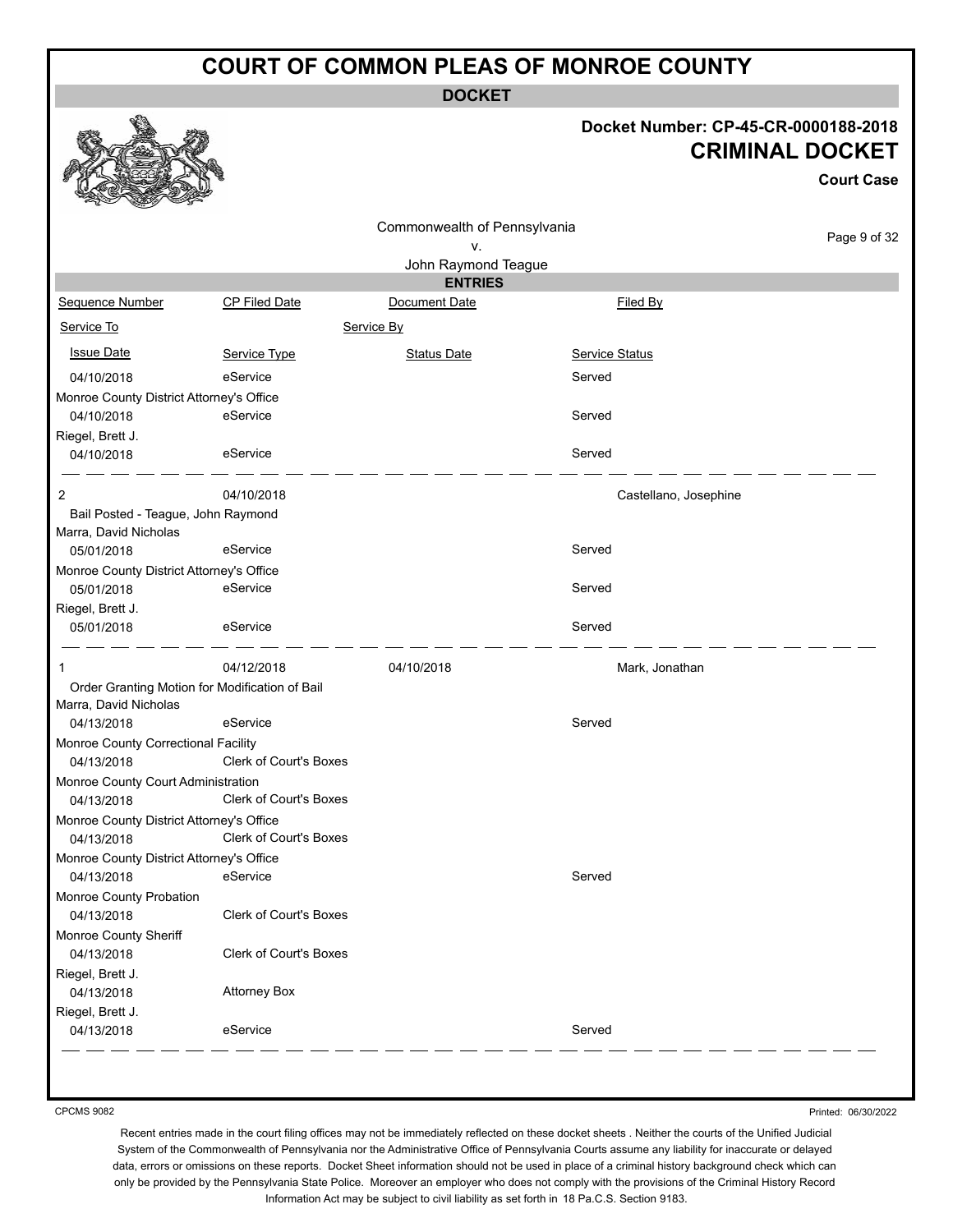**DOCKET**

# **Docket Number: CP-45-CR-0000188-2018 CRIMINAL DOCKET**

|                                                        |                                                                    |                                                                                | URIMINAL DUUNE I<br><b>Court Case</b> |               |  |
|--------------------------------------------------------|--------------------------------------------------------------------|--------------------------------------------------------------------------------|---------------------------------------|---------------|--|
|                                                        |                                                                    | Commonwealth of Pennsylvania<br>۷.                                             |                                       | Page 10 of 32 |  |
|                                                        |                                                                    | John Raymond Teague                                                            |                                       |               |  |
|                                                        |                                                                    | <b>ENTRIES</b>                                                                 |                                       |               |  |
| <b>Sequence Number</b>                                 | CP Filed Date                                                      | Document Date                                                                  | Filed By                              |               |  |
| Service To                                             |                                                                    | Service By                                                                     |                                       |               |  |
| <b>Issue Date</b>                                      | Service Type                                                       | <b>Status Date</b>                                                             | Service Status                        |               |  |
| $\overline{c}$                                         | 05/31/2018                                                         | 05/30/2018                                                                     | Mark, Jonathan                        |               |  |
| Marra, David Nicholas                                  | Order Scheduling Case for Final Call and Trial 8/31/18 8:30AM CR#1 |                                                                                |                                       |               |  |
| 05/31/2018                                             | eService                                                           |                                                                                | Served                                |               |  |
| Monroe County Court Administration<br>05/31/2018       | Clerk of Court's Boxes                                             |                                                                                |                                       |               |  |
| Monroe County District Attorney's Office<br>05/31/2018 | Clerk of Court's Boxes                                             |                                                                                |                                       |               |  |
| Monroe County District Attorney's Office<br>05/31/2018 | eService                                                           |                                                                                | Served                                |               |  |
| Riegel, Brett J.<br>05/31/2018                         | <b>Attorney Box</b>                                                |                                                                                |                                       |               |  |
| Riegel, Brett J.<br>05/31/2018                         | eService                                                           |                                                                                | Served                                |               |  |
| 1                                                      | 08/14/2018                                                         |                                                                                | Riegel, Brett J.                      |               |  |
| Marra, David Nicholas                                  |                                                                    | Motion to Continue eand Enlargement of Time to File an Omnibus Pretrial Motion |                                       |               |  |
| 08/14/2018                                             | eService                                                           |                                                                                | Served                                |               |  |
| Monroe County District Attorney's Office<br>08/14/2018 | eService                                                           |                                                                                | Served                                |               |  |
| 3                                                      | 08/21/2018                                                         | 08/21/2018                                                                     | Mark, Jonathan                        |               |  |
| Marra, David Nicholas                                  |                                                                    | Order Granting Extension of Time / Final Call Scheduled 11/2/18 8:30AM CR#1    |                                       |               |  |
| 08/21/2018                                             | eService                                                           |                                                                                | Served                                |               |  |
| Monroe County Court Administration<br>08/21/2018       | Clerk of Court's Boxes                                             |                                                                                |                                       |               |  |
| Monroe County District Attorney's Office               |                                                                    |                                                                                |                                       |               |  |
| 08/21/2018                                             | Clerk of Court's Boxes                                             |                                                                                |                                       |               |  |
| Monroe County District Attorney's Office               |                                                                    |                                                                                |                                       |               |  |
| 08/21/2018                                             | eService                                                           |                                                                                | Served                                |               |  |
| Riegel, Brett J.<br>08/21/2018                         | <b>Attorney Box</b>                                                |                                                                                |                                       |               |  |
| Riegel, Brett J.                                       |                                                                    |                                                                                |                                       |               |  |
| 08/21/2018                                             | eService                                                           |                                                                                | Served                                |               |  |

CPCMS 9082

a An

Printed: 06/30/2022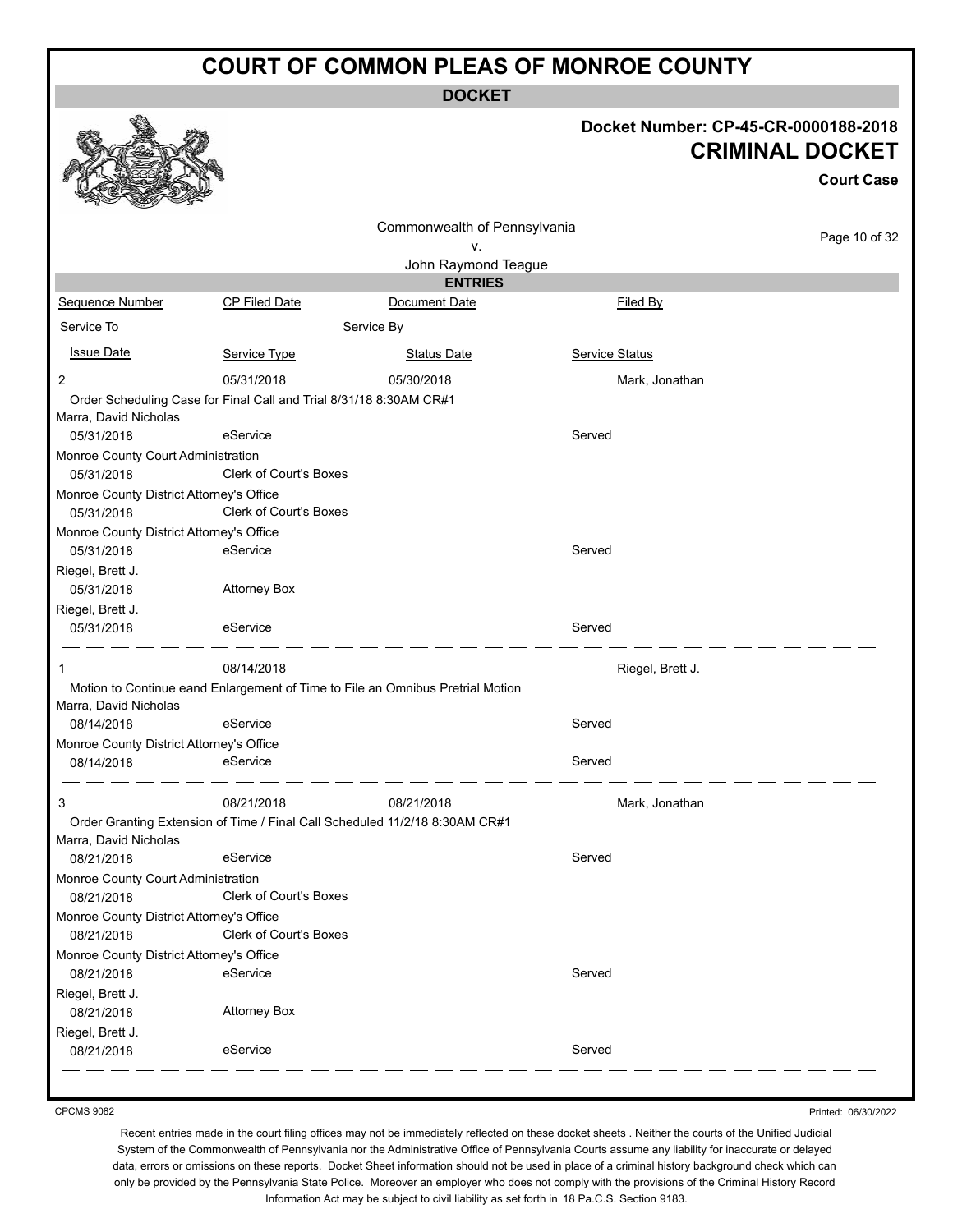**DOCKET**

|                                          |                                                                             |                                                                                         | Docket Number: CP-45-CR-0000188-2018<br><b>CRIMINAL DOCKET</b> |                   |  |
|------------------------------------------|-----------------------------------------------------------------------------|-----------------------------------------------------------------------------------------|----------------------------------------------------------------|-------------------|--|
|                                          |                                                                             |                                                                                         |                                                                | <b>Court Case</b> |  |
|                                          |                                                                             | Commonwealth of Pennsylvania                                                            |                                                                |                   |  |
|                                          |                                                                             | ۷.                                                                                      |                                                                | Page 11 of 32     |  |
|                                          |                                                                             | John Raymond Teague                                                                     |                                                                |                   |  |
|                                          |                                                                             | <b>ENTRIES</b>                                                                          |                                                                |                   |  |
| <b>Sequence Number</b>                   | <b>CP Filed Date</b>                                                        | Document Date                                                                           | Filed By                                                       |                   |  |
| Service To                               |                                                                             | Service By                                                                              |                                                                |                   |  |
| <b>Issue Date</b>                        | Service Type                                                                | <b>Status Date</b>                                                                      | <b>Service Status</b>                                          |                   |  |
| 1                                        | 10/04/2018                                                                  |                                                                                         | Riegel, Brett J.                                               |                   |  |
|                                          | Motion to Continue & Enlargement of Time to File an Omnibus Pretrial Motion |                                                                                         |                                                                |                   |  |
| Marra, David Nicholas                    |                                                                             |                                                                                         |                                                                |                   |  |
| 10/04/2018                               | eService                                                                    |                                                                                         | Served                                                         |                   |  |
| Monroe County District Attorney's Office |                                                                             |                                                                                         |                                                                |                   |  |
| 10/04/2018                               | eService                                                                    |                                                                                         | Served                                                         |                   |  |
| 3                                        | 10/09/2018                                                                  | 10/09/2018                                                                              | Mark, Jonathan                                                 |                   |  |
|                                          | Order-Call of List Scheduled 11/30/18 8:30AM / Extension of Time Granted    |                                                                                         |                                                                |                   |  |
| Monroe County Court Administration       |                                                                             |                                                                                         |                                                                |                   |  |
| 10/10/2018                               | Clerk of Court's Boxes                                                      |                                                                                         |                                                                |                   |  |
| Monroe County District Attorney's Office |                                                                             |                                                                                         |                                                                |                   |  |
| 10/10/2018                               | <b>Clerk of Court's Boxes</b>                                               |                                                                                         |                                                                |                   |  |
| Riegel, Brett J.                         |                                                                             |                                                                                         |                                                                |                   |  |
| 10/10/2018                               | <b>Attorney Box</b>                                                         |                                                                                         |                                                                |                   |  |
| Marra, David Nicholas                    |                                                                             |                                                                                         |                                                                |                   |  |
| 10/11/2018                               | eService                                                                    |                                                                                         | Served                                                         |                   |  |
| Monroe County District Attorney's Office |                                                                             |                                                                                         |                                                                |                   |  |
| 10/11/2018                               | eService                                                                    |                                                                                         | Served                                                         |                   |  |
| Riegel, Brett J.                         |                                                                             |                                                                                         |                                                                |                   |  |
| 10/11/2018                               | eService                                                                    |                                                                                         | Served                                                         |                   |  |
|                                          | 11/26/2018                                                                  |                                                                                         |                                                                |                   |  |
| 1                                        |                                                                             |                                                                                         | Riegel, Brett J.                                               |                   |  |
| Marra, David Nicholas                    |                                                                             | Expedited Motion to Continue and Enlargement of Time to file an Omnibus Pretrial Motion |                                                                |                   |  |
| 11/26/2018                               | eService                                                                    |                                                                                         | Served                                                         |                   |  |
| Monroe County District Attorney's Office |                                                                             |                                                                                         |                                                                |                   |  |
| 11/26/2018                               | eService                                                                    |                                                                                         | Served                                                         |                   |  |
|                                          |                                                                             |                                                                                         |                                                                |                   |  |
| 3                                        | 11/27/2018                                                                  |                                                                                         | Mark, Jonathan                                                 |                   |  |
|                                          |                                                                             | Order Call Of The List Hearing 1/4/19@0830am/ Omnibus Pretrial Motion Extended 1/4/19   |                                                                |                   |  |
| Monroe County Court Administration       |                                                                             |                                                                                         |                                                                |                   |  |
| 11/29/2018                               | <b>Clerk of Court's Boxes</b>                                               |                                                                                         |                                                                |                   |  |
| Monroe County District Attorney's Office |                                                                             |                                                                                         |                                                                |                   |  |
| 11/29/2018                               | Clerk of Court's Boxes                                                      |                                                                                         |                                                                |                   |  |
| Riegel, Brett J.                         |                                                                             |                                                                                         |                                                                |                   |  |
| 11/29/2018                               | <b>Attorney Box</b>                                                         |                                                                                         |                                                                |                   |  |
|                                          |                                                                             |                                                                                         |                                                                |                   |  |

CPCMS 9082

**SP** 

Recent entries made in the court filing offices may not be immediately reflected on these docket sheets . Neither the courts of the Unified Judicial System of the Commonwealth of Pennsylvania nor the Administrative Office of Pennsylvania Courts assume any liability for inaccurate or delayed data, errors or omissions on these reports. Docket Sheet information should not be used in place of a criminal history background check which can only be provided by the Pennsylvania State Police. Moreover an employer who does not comply with the provisions of the Criminal History Record Information Act may be subject to civil liability as set forth in 18 Pa.C.S. Section 9183.

Printed: 06/30/2022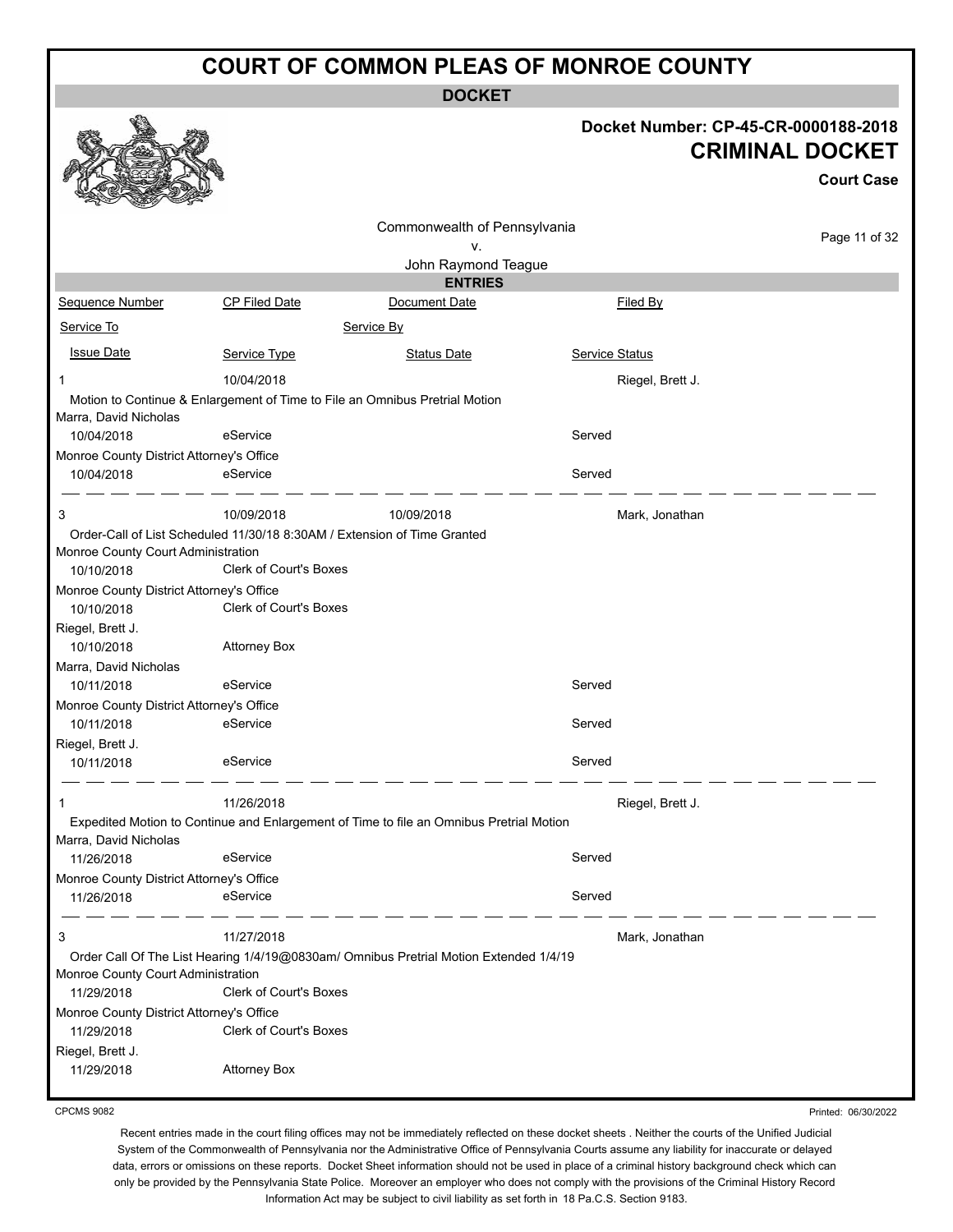**DOCKET**

#### **Docket Number: CP-45-CR-0000188-2018 CRIMINAL DOCKET**

**Court Case**

|                                                        |                                                           |                                                                                       |                  | <b>Court Case</b> |
|--------------------------------------------------------|-----------------------------------------------------------|---------------------------------------------------------------------------------------|------------------|-------------------|
|                                                        |                                                           | Commonwealth of Pennsylvania                                                          |                  |                   |
|                                                        |                                                           | ۷.                                                                                    |                  | Page 12 of 32     |
|                                                        |                                                           | John Raymond Teague                                                                   |                  |                   |
|                                                        |                                                           | <b>ENTRIES</b>                                                                        |                  |                   |
| Sequence Number                                        | <b>CP Filed Date</b>                                      | Document Date                                                                         | Filed By         |                   |
| Service To                                             |                                                           | Service By                                                                            |                  |                   |
| <b>Issue Date</b>                                      | Service Type                                              | <b>Status Date</b>                                                                    | Service Status   |                   |
| Marra, David Nicholas<br>11/30/2018                    | eService                                                  |                                                                                       | Served           |                   |
|                                                        |                                                           |                                                                                       |                  |                   |
| Monroe County District Attorney's Office<br>11/30/2018 | eService                                                  |                                                                                       | Served           |                   |
| Riegel, Brett J.                                       |                                                           |                                                                                       |                  |                   |
| 11/30/2018                                             | eService                                                  |                                                                                       | Served           |                   |
| -1                                                     | 01/03/2019                                                |                                                                                       | Riegel, Brett J. |                   |
|                                                        |                                                           | Expedited Motion to Continue & Enlargment of Time to File and Omnibus Pretrial Motion |                  |                   |
| Marra, David Nicholas                                  |                                                           |                                                                                       |                  |                   |
| 01/03/2019                                             | eService                                                  |                                                                                       | Served           |                   |
| Monroe County District Attorney's Office<br>01/03/2019 | eService                                                  |                                                                                       | Served           |                   |
|                                                        |                                                           |                                                                                       |                  |                   |
| 1                                                      | 01/04/2019                                                | 01/04/2019                                                                            | Mark, Jonathan   |                   |
|                                                        | Order- Final Call Scheduled 3/1/19 8:30AM CR#1            |                                                                                       |                  |                   |
| Marra, David Nicholas                                  |                                                           |                                                                                       |                  |                   |
| 01/04/2019                                             | eService                                                  |                                                                                       | Served           |                   |
| Monroe County Court Administration                     |                                                           |                                                                                       |                  |                   |
| 01/04/2019                                             | <b>Clerk of Court's Boxes</b>                             |                                                                                       |                  |                   |
| Monroe County District Attorney's Office               |                                                           |                                                                                       |                  |                   |
| 01/04/2019                                             | Clerk of Court's Boxes                                    |                                                                                       |                  |                   |
| Monroe County District Attorney's Office               |                                                           |                                                                                       |                  |                   |
| 01/04/2019                                             | eService                                                  |                                                                                       | Served           |                   |
| Riegel, Brett J.                                       |                                                           |                                                                                       |                  |                   |
| 01/04/2019                                             | <b>Attorney Box</b>                                       |                                                                                       |                  |                   |
| Riegel, Brett J.                                       |                                                           |                                                                                       |                  |                   |
| 01/04/2019                                             | eService                                                  |                                                                                       | Served           |                   |
| 1                                                      | 02/04/2019                                                |                                                                                       | Riegel, Brett J. |                   |
|                                                        | Motion to Set Deadline to file an Omnibus Pretrial Motion |                                                                                       |                  |                   |
| Marra, David Nicholas                                  |                                                           |                                                                                       |                  |                   |
| 02/04/2019                                             | eService                                                  |                                                                                       | Served           |                   |
| Monroe County District Attorney's Office               |                                                           |                                                                                       |                  |                   |
| 02/04/2019                                             | eService                                                  |                                                                                       | Served           |                   |

CPCMS 9082

Printed: 06/30/2022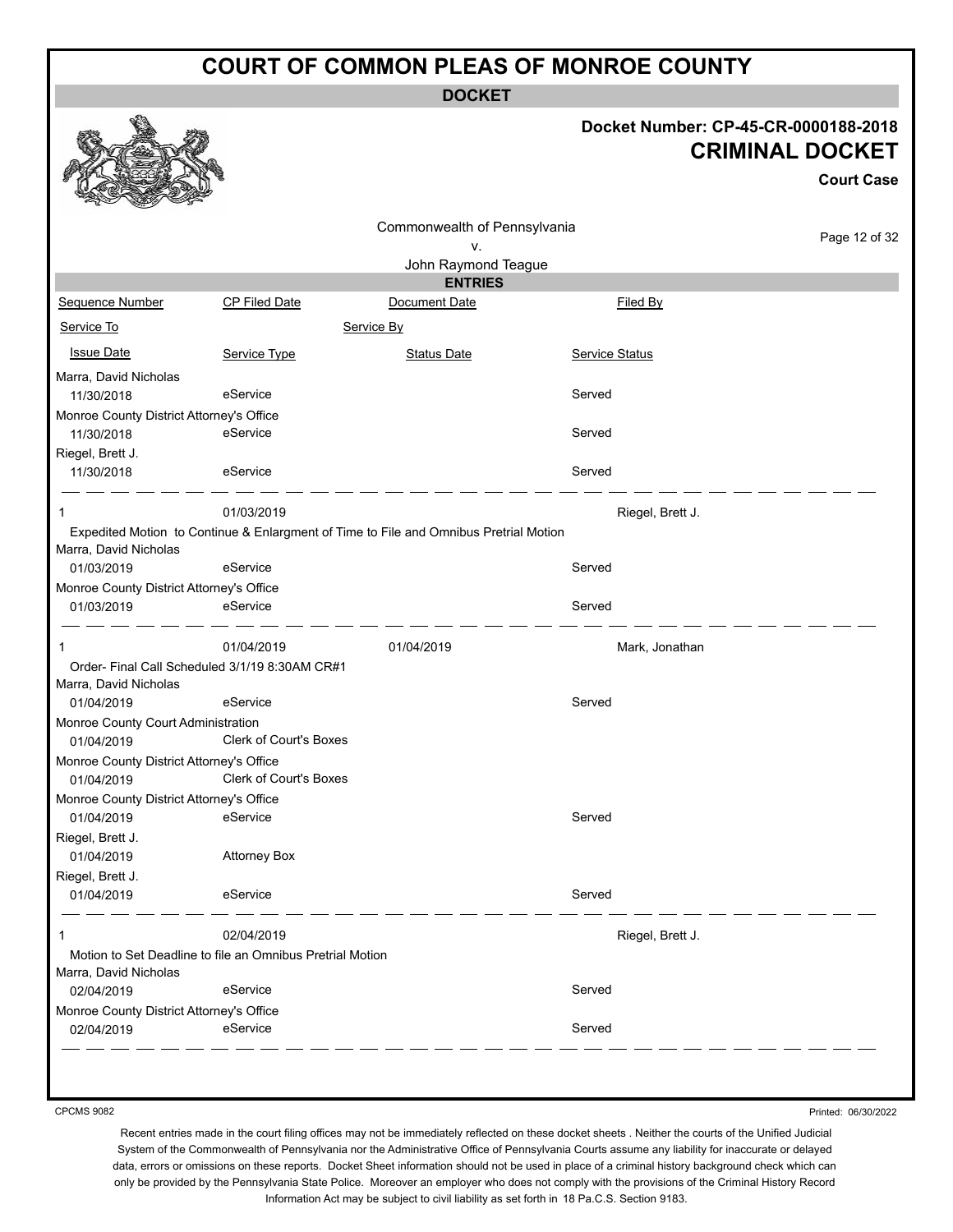**DOCKET**

#### **Docket Number: CP-45-CR-0000188-2018 CRIMINAL DOCKET**

**Court Case**

| Commonwealth of Pennsylvania                     |                                                           |                                       | Page 13 of 32         |  |
|--------------------------------------------------|-----------------------------------------------------------|---------------------------------------|-----------------------|--|
|                                                  |                                                           | ٧.                                    |                       |  |
|                                                  |                                                           | John Raymond Teague<br><b>ENTRIES</b> |                       |  |
| Sequence Number                                  | <b>CP Filed Date</b>                                      | Document Date                         | Filed By              |  |
| Service To                                       |                                                           | Service By                            |                       |  |
| <b>Issue Date</b>                                | Service Type                                              | <b>Status Date</b>                    | <b>Service Status</b> |  |
| 1                                                | 02/05/2019                                                | 02/05/2019                            | Mark, Jonathan        |  |
| Order Granting Motion for Extension of Time      |                                                           |                                       |                       |  |
| Marra, David Nicholas                            |                                                           |                                       |                       |  |
| 02/05/2019                                       | eService                                                  |                                       | Served                |  |
| Monroe County Court Administration<br>02/05/2019 | <b>Clerk of Court's Boxes</b>                             |                                       |                       |  |
| Monroe County District Attorney's Office         |                                                           |                                       |                       |  |
| 02/05/2019                                       | Clerk of Court's Boxes                                    |                                       |                       |  |
| Monroe County District Attorney's Office         |                                                           |                                       |                       |  |
| 02/05/2019                                       | eService                                                  |                                       | Served                |  |
| Riegel, Brett J.                                 |                                                           |                                       |                       |  |
| 02/05/2019                                       | <b>Attorney Box</b>                                       |                                       |                       |  |
| Riegel, Brett J.                                 |                                                           |                                       |                       |  |
| 02/05/2019                                       | eService                                                  |                                       | Served                |  |
| 1                                                | 03/01/2019                                                |                                       | Riegel, Brett J.      |  |
|                                                  | Defendant, John Raymond Teague's Omnibus Pre-Trial Motion |                                       |                       |  |
| Marra, David Nicholas                            |                                                           |                                       |                       |  |
| 03/01/2019                                       | eService                                                  |                                       | Served                |  |
| Monroe County District Attorney's Office         |                                                           |                                       |                       |  |
| 03/01/2019                                       | eService                                                  |                                       | Served                |  |
| 2                                                | 03/04/2019                                                | 03/04/2019                            | Mark, Jonathan        |  |
|                                                  | Order- Omnibus Hearing Scheduled 4/25/19 9:30AM CR#6      |                                       |                       |  |
| Marra, David Nicholas                            |                                                           |                                       |                       |  |
| 03/04/2019                                       | eService                                                  |                                       | Served                |  |
| Monroe County Court Administration<br>03/04/2019 | <b>Clerk of Court's Boxes</b>                             |                                       |                       |  |
| Monroe County District Attorney's Office         |                                                           |                                       |                       |  |
| 03/04/2019                                       | Clerk of Court's Boxes                                    |                                       |                       |  |
| Monroe County District Attorney's Office         |                                                           |                                       |                       |  |
| 03/04/2019                                       | eService                                                  |                                       | Served                |  |
| Riegel, Brett J.                                 |                                                           |                                       |                       |  |
| 03/04/2019                                       | <b>Attorney Box</b>                                       |                                       |                       |  |
| Riegel, Brett J.<br>03/04/2019                   | eService                                                  |                                       | Served                |  |
|                                                  |                                                           |                                       |                       |  |

CPCMS 9082

Printed: 06/30/2022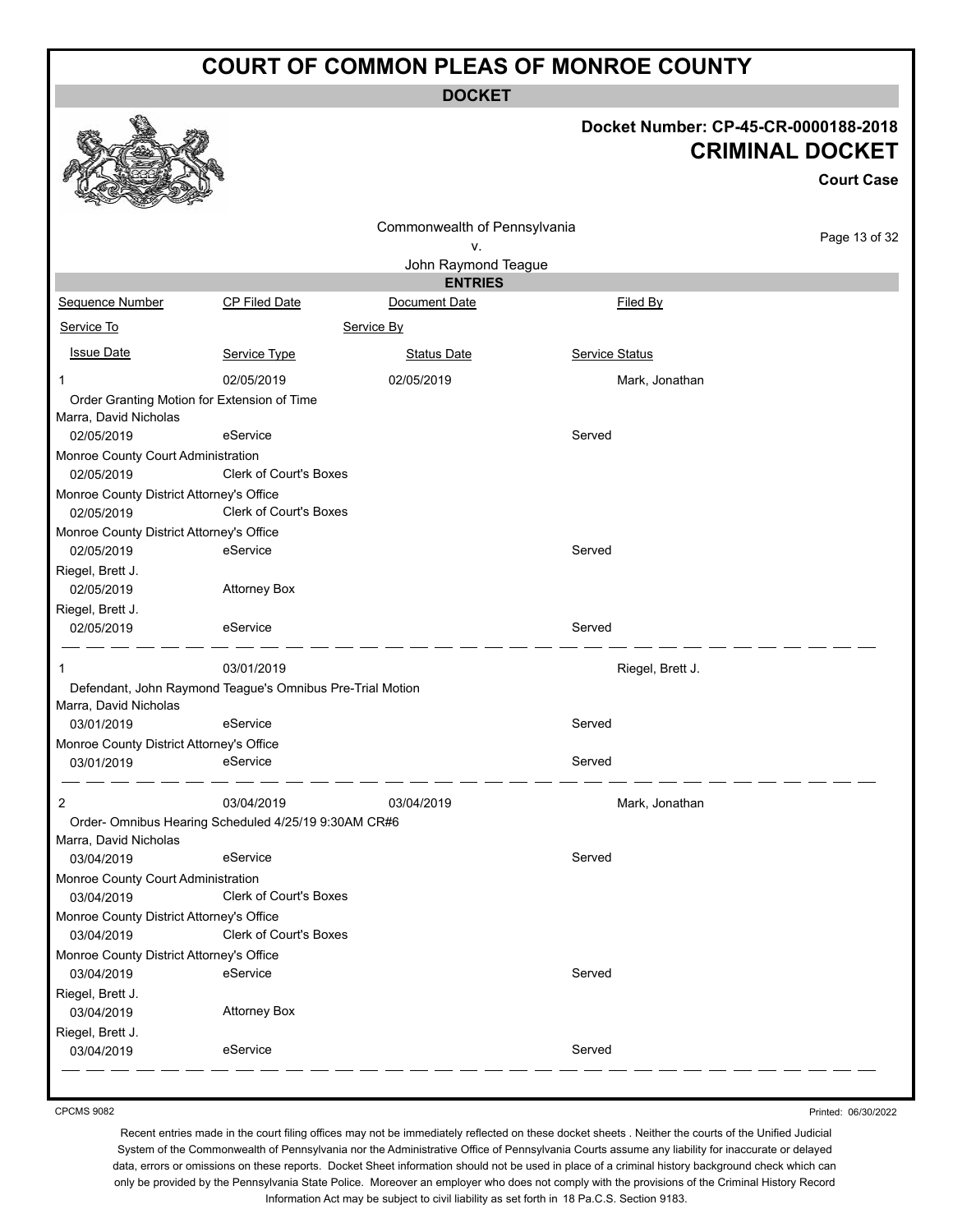**DOCKET**

#### **Docket Number: CP-45-CR-0000188-2018 CRIMINAL DOCKET**

**Court Case**

|                                          |                                                           | Commonwealth of Pennsylvania |                |                                   |
|------------------------------------------|-----------------------------------------------------------|------------------------------|----------------|-----------------------------------|
|                                          |                                                           | v.                           |                | Page 14 of 32                     |
|                                          |                                                           | John Raymond Teague          |                |                                   |
|                                          |                                                           | <b>ENTRIES</b>               |                |                                   |
| Sequence Number                          | CP Filed Date                                             | Document Date                | Filed By       |                                   |
| Service To                               |                                                           | Service By                   |                |                                   |
| <b>Issue Date</b>                        | Service Type                                              | <b>Status Date</b>           | Service Status |                                   |
| 1                                        | 04/08/2019                                                | 04/08/2019                   | Mark, Jonathan |                                   |
|                                          | Order- Omnibus Hearing Rescheduled to 4/25/19 9:00AM CR#6 |                              |                |                                   |
| Marra, David Nicholas                    |                                                           |                              |                |                                   |
| 04/08/2019                               | eService                                                  |                              | Served         |                                   |
| Monroe County Court Administration       |                                                           |                              |                |                                   |
| 04/08/2019                               | <b>Clerk of Court's Boxes</b>                             |                              |                |                                   |
| Monroe County District Attorney's Office |                                                           |                              |                |                                   |
| 04/08/2019                               | <b>Clerk of Court's Boxes</b>                             |                              |                |                                   |
| Monroe County District Attorney's Office |                                                           |                              |                |                                   |
| 04/08/2019                               | eService                                                  |                              | Served         |                                   |
| Riegel, Brett J.                         |                                                           |                              |                |                                   |
| 04/08/2019                               | <b>Attorney Box</b>                                       |                              |                |                                   |
| Riegel, Brett J.                         |                                                           |                              |                |                                   |
| 04/08/2019                               | eService                                                  |                              | Served         |                                   |
| 1                                        | 04/23/2019                                                |                              | Office         | Monroe County District Attorney's |
| <b>Motion for Continuance</b>            |                                                           |                              |                |                                   |
| Marra, David Nicholas                    |                                                           |                              |                |                                   |
| 04/23/2019                               | eService                                                  |                              | Served         |                                   |
| Riegel, Brett J.                         |                                                           |                              |                |                                   |
| 04/23/2019                               | eNotice                                                   |                              | Notified       |                                   |
| 4                                        | 04/23/2019                                                | 04/23/2019                   | Mark, Jonathan |                                   |
|                                          | Order- Omnibus Hearing Rescheduled to 6/20/19 9:00AM CR#3 |                              |                |                                   |
| Marra, David Nicholas                    |                                                           |                              |                |                                   |
| 04/23/2019                               | eService                                                  |                              | Served         |                                   |
| Monroe County Court Administration       |                                                           |                              |                |                                   |
| 04/23/2019                               | <b>Clerk of Court's Boxes</b>                             |                              |                |                                   |
| Monroe County District Attorney's Office |                                                           |                              |                |                                   |
| 04/23/2019                               | Clerk of Court's Boxes                                    |                              |                |                                   |
| Monroe County District Attorney's Office |                                                           |                              |                |                                   |
| 04/23/2019                               | eService                                                  |                              | Served         |                                   |
| Riegel, Brett J.                         |                                                           |                              |                |                                   |
| 04/23/2019                               | <b>Attorney Box</b>                                       |                              |                |                                   |
| Riegel, Brett J.                         |                                                           |                              |                |                                   |
| 04/23/2019                               | eService                                                  |                              | Served         |                                   |

CPCMS 9082

Printed: 06/30/2022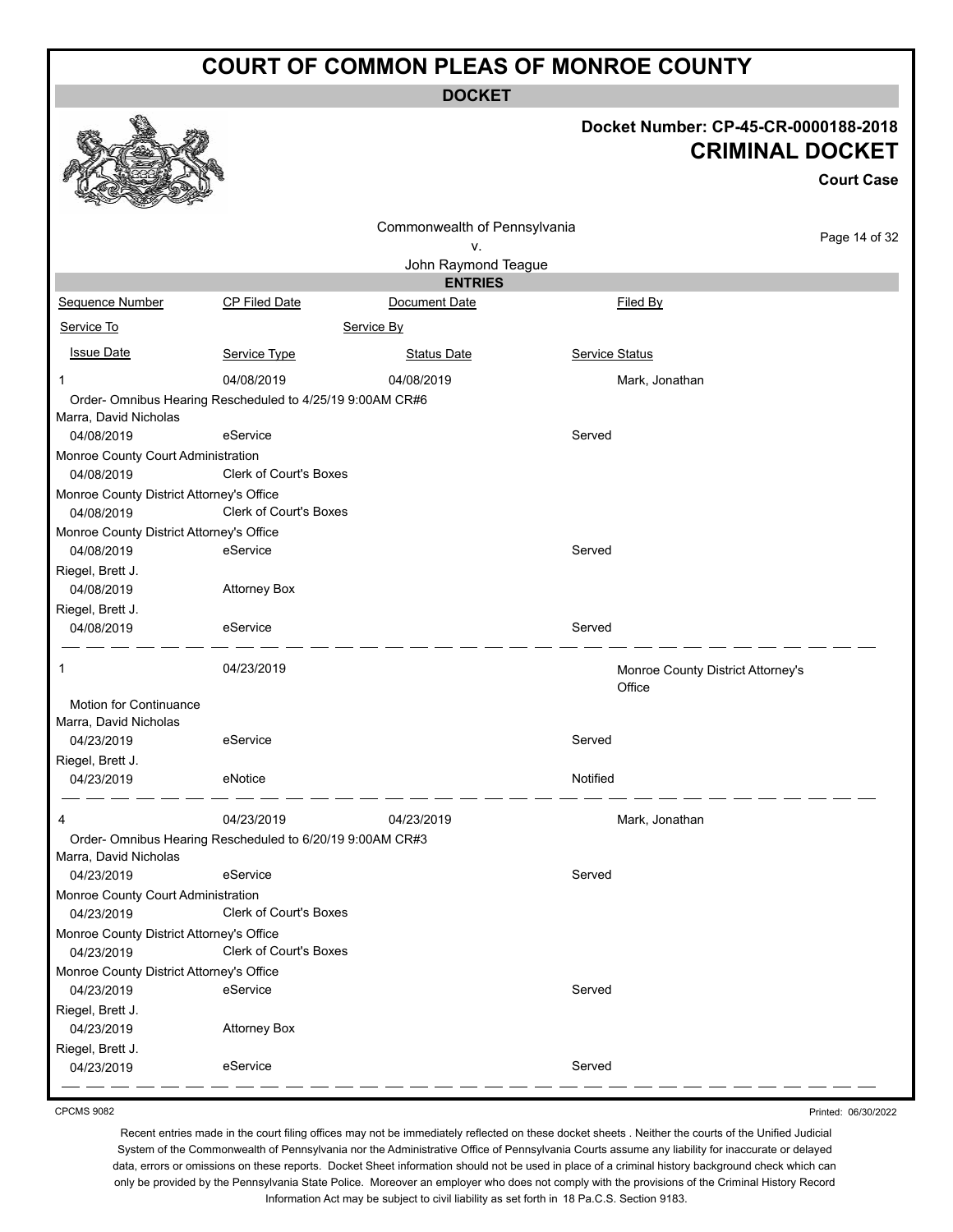**DOCKET**

#### **Docket Number: CP-45-CR-0000188-2018 CRIMINAL DOCKET**

|                                                        |                                                                   |                                    |                       | <b>Court Case</b> |
|--------------------------------------------------------|-------------------------------------------------------------------|------------------------------------|-----------------------|-------------------|
|                                                        |                                                                   | Commonwealth of Pennsylvania<br>٧. |                       | Page 15 of 32     |
|                                                        |                                                                   | John Raymond Teague                |                       |                   |
|                                                        |                                                                   | <b>ENTRIES</b>                     |                       |                   |
| Sequence Number                                        | <b>CP Filed Date</b>                                              | Document Date                      | <b>Filed By</b>       |                   |
| Service To                                             |                                                                   | Service By                         |                       |                   |
| <b>Issue Date</b>                                      | Service Type                                                      | <b>Status Date</b>                 | <b>Service Status</b> |                   |
| 1<br>Motion for Continuance<br>Marra, David Nicholas   | 04/25/2019                                                        | 04/25/2019                         | Riegel, Brett J.      |                   |
| 04/26/2019                                             | eService                                                          |                                    | Served                |                   |
| Monroe County District Attorney's Office<br>04/26/2019 | eService                                                          |                                    | Served                |                   |
| 3                                                      | 05/01/2019                                                        | 05/01/2019                         | Mark, Jonathan        |                   |
| Marra, David Nicholas<br>05/01/2019                    | Order Continuing Omnibus Hearing to 8/1/19 @ 9am CR#3<br>eService |                                    | Served                |                   |
| Monroe County District Attorney's Office               |                                                                   |                                    |                       |                   |
| 05/01/2019                                             | eService                                                          |                                    | Served                |                   |
| Riegel, Brett J.<br>05/01/2019                         | eService                                                          |                                    | Served                |                   |
| Monroe County Court Administration                     |                                                                   |                                    |                       |                   |
| 05/02/2019                                             | <b>Clerk of Court's Boxes</b>                                     |                                    |                       |                   |
| Monroe County District Attorney's Office               |                                                                   |                                    |                       |                   |
| 05/02/2019                                             | <b>Clerk of Court's Boxes</b>                                     |                                    |                       |                   |
| Riegel, Brett J.                                       |                                                                   |                                    |                       |                   |
| 05/02/2019                                             | <b>Attorney Box</b>                                               |                                    |                       |                   |
| 3                                                      | 05/09/2019                                                        | 05/09/2019                         | Mark, Jonathan        |                   |
|                                                        | Order- Omnibus Hearing Rescheduled to 8/5/19 9:00AM               |                                    |                       |                   |
| Marra, David Nicholas<br>05/09/2019                    | eService                                                          |                                    | Served                |                   |
| Monroe County District Attorney's Office<br>05/09/2019 | eService                                                          |                                    | Served                |                   |
| Riegel, Brett J.                                       |                                                                   |                                    |                       |                   |
| 05/09/2019                                             | eService                                                          |                                    | Served                |                   |
|                                                        | 08/06/2019                                                        |                                    | Mark, Jonathan        |                   |
| Monroe County Court Administration                     | Order Recessing Hearing until - 09/09/2019 at 1:30PM in CR3       |                                    |                       |                   |
| 08/06/2019                                             | <b>Clerk of Court's Boxes</b>                                     |                                    |                       |                   |
| Monroe County District Attorney's Office               |                                                                   |                                    |                       |                   |
| 08/06/2019                                             | <b>Clerk of Court's Boxes</b>                                     |                                    |                       |                   |

CPCMS 9082

Printed: 06/30/2022

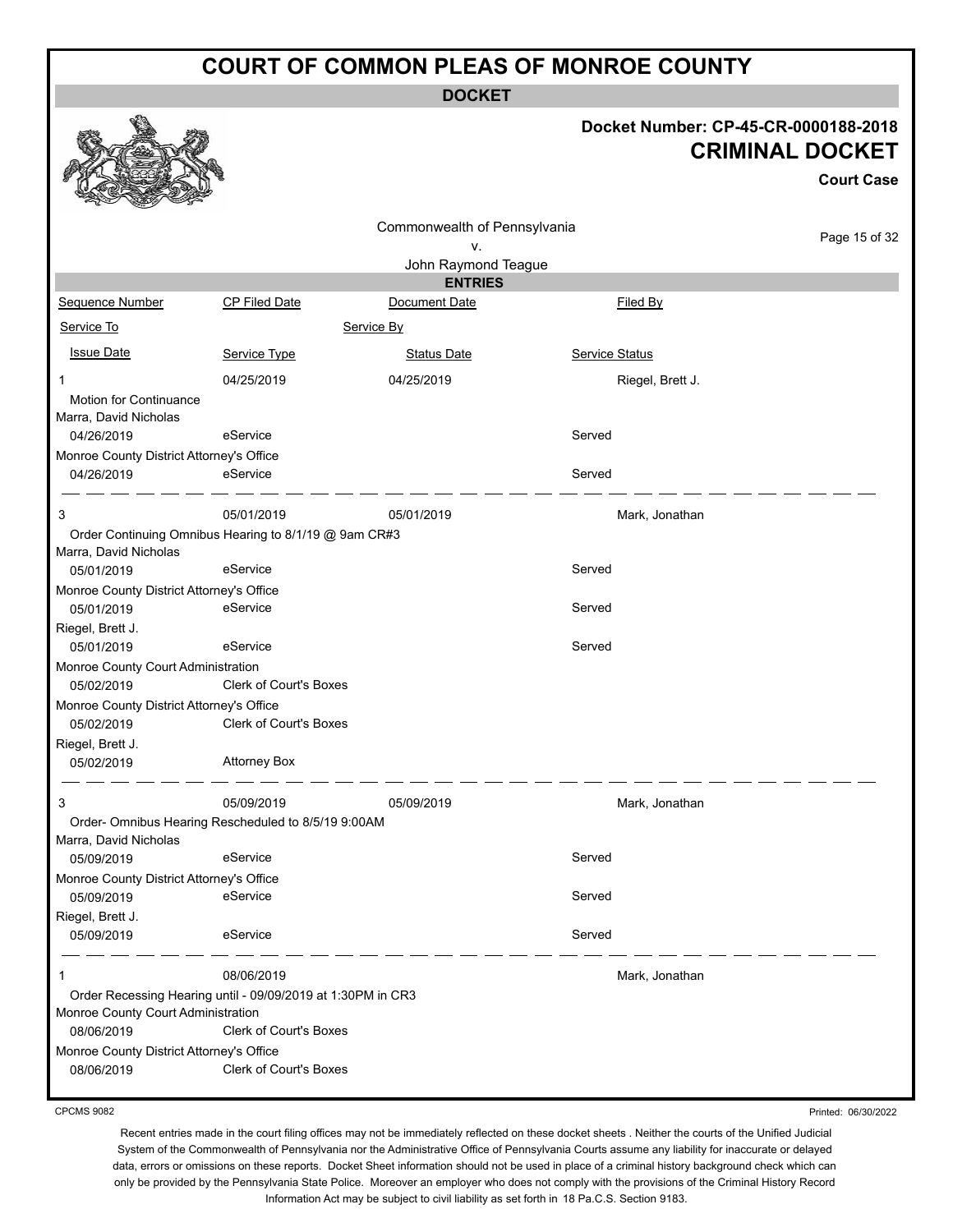**DOCKET**

#### **Docket Number: CP-45-CR-0000188-2018 CRIMINAL DOCKET**

**Court Case**

Printed: 06/30/2022

|                                          |                               |                              |                |                                             | UUUI LUQSU    |
|------------------------------------------|-------------------------------|------------------------------|----------------|---------------------------------------------|---------------|
|                                          |                               | Commonwealth of Pennsylvania |                |                                             |               |
|                                          |                               | ٧.                           |                |                                             | Page 16 of 32 |
|                                          |                               | John Raymond Teague          |                |                                             |               |
|                                          |                               | <b>ENTRIES</b>               |                |                                             |               |
| <b>Sequence Number</b>                   | <b>CP Filed Date</b>          | Document Date                |                | Filed By                                    |               |
| Service To                               |                               | Service By                   |                |                                             |               |
| <b>Issue Date</b>                        | Service Type                  | <b>Status Date</b>           | Service Status |                                             |               |
| Monroe County Probation Department       |                               |                              |                |                                             |               |
| 08/06/2019                               | Clerk of Court's Boxes        |                              |                |                                             |               |
| Riegel, Brett J.                         |                               |                              |                |                                             |               |
| 08/06/2019                               | <b>Attorney Box</b>           |                              |                |                                             |               |
| Marra, David Nicholas                    |                               |                              |                |                                             |               |
| 08/07/2019                               | eService                      |                              | Served         |                                             |               |
| Monroe County District Attorney's Office |                               |                              |                |                                             |               |
| 08/07/2019                               | eService                      |                              | Served         |                                             |               |
| Riegel, Brett J.                         |                               |                              |                |                                             |               |
| 08/07/2019                               | eService                      |                              | Served         |                                             |               |
| 1                                        | 08/07/2019                    |                              |                | Monroe County District Attorney's<br>Office |               |
| Motion for Transcripts                   |                               |                              |                |                                             |               |
| Marra, David Nicholas                    |                               |                              |                |                                             |               |
| 08/07/2019                               | eService                      |                              | Served         |                                             |               |
| Riegel, Brett J.                         |                               |                              |                |                                             |               |
| 08/07/2019                               | eNotice                       |                              | Notified       |                                             |               |
| 2                                        | 08/07/2019                    | 08/07/2019                   |                | Mark, Jonathan                              |               |
| Order to Transcribe Notes of Testimony   |                               |                              |                |                                             |               |
| Marra, David Nicholas                    |                               |                              |                |                                             |               |
| 08/07/2019                               | eService                      |                              | Served         |                                             |               |
| Monroe County Court Administration       |                               |                              |                |                                             |               |
| 08/07/2019                               | <b>Clerk of Court's Boxes</b> |                              |                |                                             |               |
| Monroe County Court Reporters            |                               |                              |                |                                             |               |
| 08/07/2019                               | <b>Clerk of Court's Boxes</b> |                              |                |                                             |               |
| Monroe County District Attorney's Office |                               |                              |                |                                             |               |
| 08/07/2019                               | Clerk of Court's Boxes        |                              |                |                                             |               |
| Monroe County District Attorney's Office |                               |                              |                |                                             |               |
| 08/07/2019                               | eService                      |                              | Served         |                                             |               |
| Riegel, Brett J.                         |                               |                              |                |                                             |               |
| 08/07/2019                               | <b>Attorney Box</b>           |                              |                |                                             |               |
| Riegel, Brett J.                         |                               |                              |                |                                             |               |
| 08/07/2019                               | eService                      |                              | Served         |                                             |               |
|                                          | 08/20/2019                    |                              |                | Monroe County Court Reporters               |               |
| Notice of Completion of Transcript       |                               |                              |                |                                             |               |

CPCMS 9082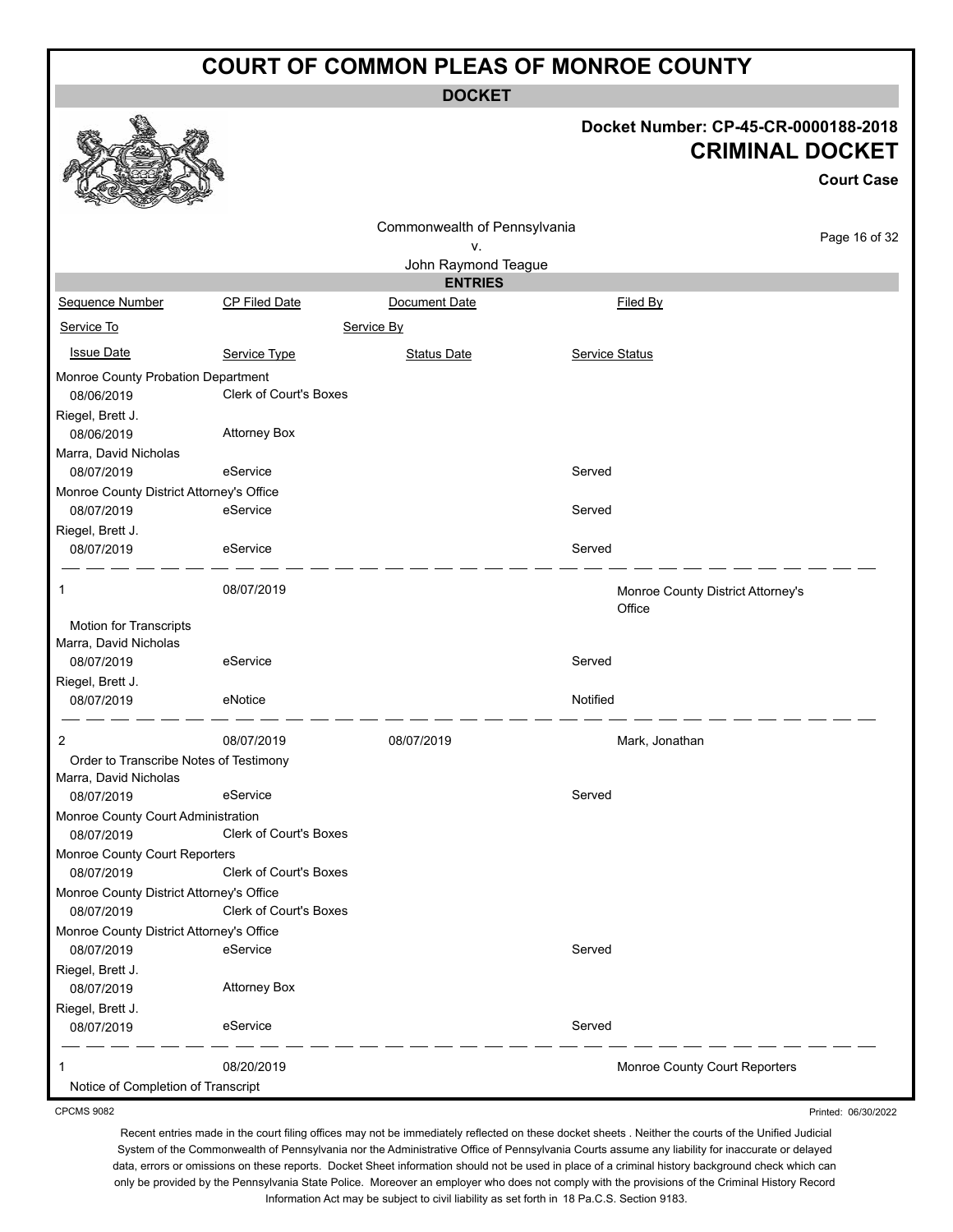**DOCKET**

#### **Docket Number: CP-45-CR-0000188-2018 CRIMINAL DOCKET**

|                                                                 |                                                   |                                                                            |                |                                             | <b>Court Case</b> |
|-----------------------------------------------------------------|---------------------------------------------------|----------------------------------------------------------------------------|----------------|---------------------------------------------|-------------------|
|                                                                 |                                                   | Commonwealth of Pennsylvania<br>۷.                                         |                |                                             | Page 17 of 32     |
|                                                                 |                                                   | John Raymond Teague                                                        |                |                                             |                   |
|                                                                 |                                                   | <b>ENTRIES</b>                                                             |                |                                             |                   |
| Sequence Number                                                 | CP Filed Date                                     | Document Date                                                              |                | Filed By                                    |                   |
| Service To                                                      |                                                   | Service By                                                                 |                |                                             |                   |
| <b>Issue Date</b>                                               | Service Type                                      | <b>Status Date</b>                                                         | Service Status |                                             |                   |
| Marra, David Nicholas<br>08/20/2019                             | eService                                          |                                                                            | Served         |                                             |                   |
| Monroe County District Attorney's Office                        |                                                   |                                                                            |                |                                             |                   |
| 08/20/2019                                                      | eService                                          |                                                                            | Served         |                                             |                   |
| Riegel, Brett J.<br>08/20/2019                                  | eService                                          |                                                                            | Served         |                                             |                   |
| 2                                                               | 08/20/2019                                        | 08/05/2019                                                                 |                | Monroe County Court Reporters               |                   |
| <b>Transcript of Proceedings Filed</b><br>Marra, David Nicholas |                                                   |                                                                            |                |                                             |                   |
| 08/20/2019                                                      | eService                                          |                                                                            | Served         |                                             |                   |
| Monroe County District Attorney's Office                        | eService                                          |                                                                            | Served         |                                             |                   |
| 08/20/2019                                                      |                                                   |                                                                            |                |                                             |                   |
| Riegel, Brett J.<br>08/20/2019                                  | eService                                          |                                                                            | Served         |                                             |                   |
| 1                                                               | 09/04/2019                                        |                                                                            |                | Monroe County District Attorney's<br>Office |                   |
| Marra, David Nicholas                                           |                                                   | Brief of Comm. of PA in Opposition to Defendant's Omnibus Pre-Trial Motion |                |                                             |                   |
| 09/04/2019                                                      | eService                                          |                                                                            | Served         |                                             |                   |
| Riegel, Brett J.                                                |                                                   |                                                                            |                |                                             |                   |
| 09/04/2019                                                      | eNotice                                           |                                                                            | Notified       |                                             |                   |
| 1                                                               | 09/05/2019                                        |                                                                            |                | Riegel, Brett J.<br>Teague, John Raymond    |                   |
| Marra, David Nicholas                                           | Defendant's Brief in Support of Motion for Relief |                                                                            |                |                                             |                   |
| 09/06/2019                                                      | eService                                          |                                                                            | Served         |                                             |                   |
| Monroe County District Attorney's Office                        |                                                   |                                                                            |                |                                             |                   |
| 09/06/2019                                                      | eService                                          |                                                                            | Served         |                                             |                   |
| 2                                                               | 09/05/2019                                        |                                                                            |                | Riegel, Brett J.                            |                   |
| Certificate of Service                                          |                                                   |                                                                            |                |                                             |                   |
| Marra, David Nicholas                                           |                                                   |                                                                            |                |                                             |                   |
| 09/06/2019                                                      | eService                                          |                                                                            | Served         |                                             |                   |
| Monroe County District Attorney's Office<br>09/06/2019          | eService                                          |                                                                            | Served         |                                             |                   |
|                                                                 |                                                   |                                                                            |                |                                             |                   |

CPCMS 9082

Printed: 06/30/2022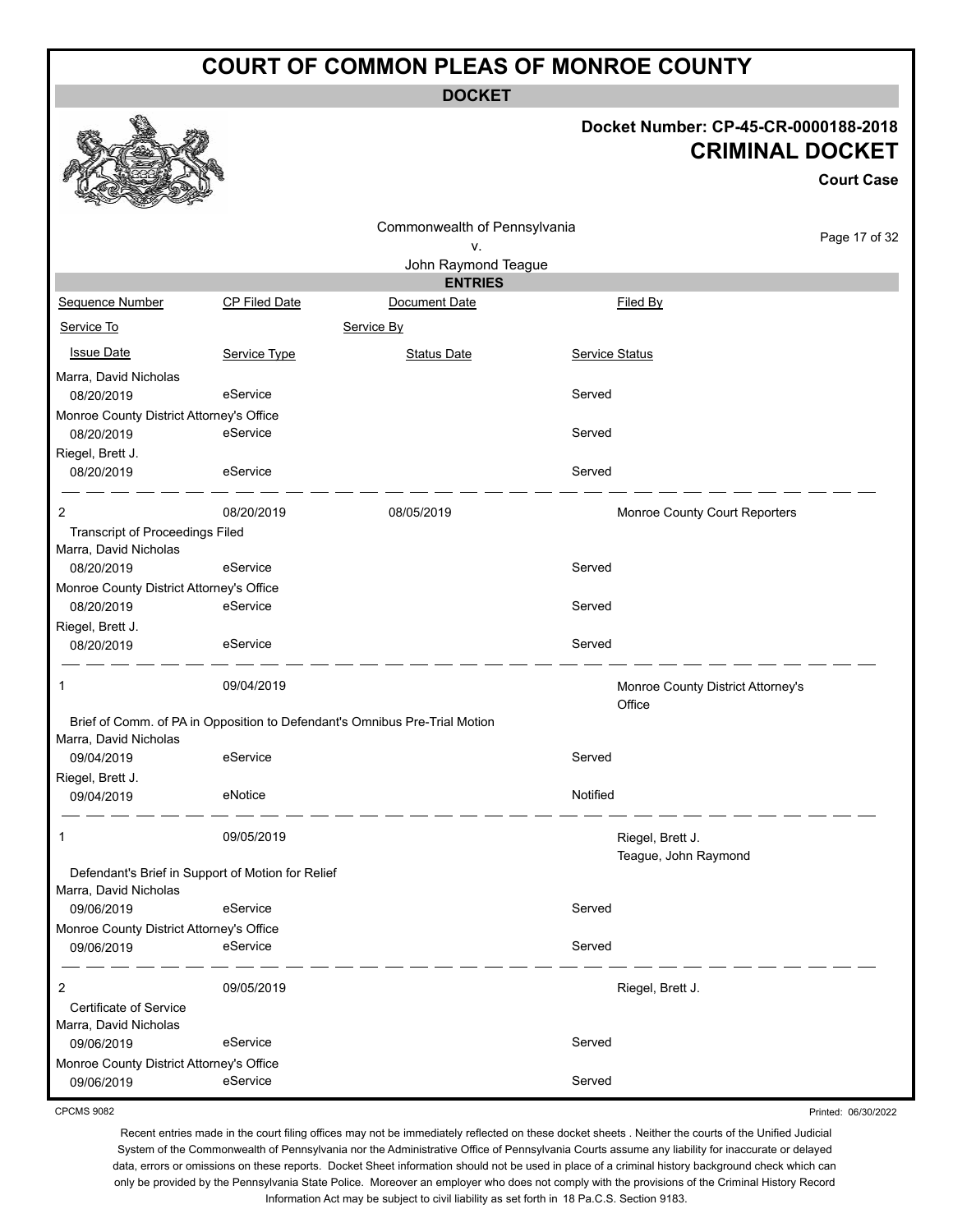**DOCKET**

|                                          |                               |                                    |                  | Docket Number: CP-45-CR-0000188-2018<br><b>CRIMINAL DOCKET</b><br><b>Court Case</b> |
|------------------------------------------|-------------------------------|------------------------------------|------------------|-------------------------------------------------------------------------------------|
|                                          |                               |                                    |                  |                                                                                     |
|                                          |                               | Commonwealth of Pennsylvania<br>۷. |                  | Page 18 of 32                                                                       |
|                                          |                               | John Raymond Teague                |                  |                                                                                     |
|                                          |                               | <b>ENTRIES</b>                     |                  |                                                                                     |
| Sequence Number                          | CP Filed Date                 | Document Date                      | Filed By         |                                                                                     |
| Service To                               |                               | Service By                         |                  |                                                                                     |
| <b>Issue Date</b>                        |                               |                                    |                  |                                                                                     |
|                                          | Service Type                  | <b>Status Date</b>                 | Service Status   |                                                                                     |
|                                          | 09/10/2019                    | 09/09/2019                         | Mark, Jonathan   |                                                                                     |
| Order Directing Briefs to be filed       |                               |                                    |                  |                                                                                     |
| Monroe County Court Administration       |                               |                                    |                  |                                                                                     |
| 09/11/2019                               | <b>Clerk of Court's Boxes</b> |                                    |                  |                                                                                     |
| Monroe County District Attorney's Office |                               |                                    |                  |                                                                                     |
| 09/11/2019                               | <b>Clerk of Court's Boxes</b> |                                    |                  |                                                                                     |
| Monroe County Probation Department       |                               |                                    |                  |                                                                                     |
| 09/11/2019                               | Clerk of Court's Boxes        |                                    |                  |                                                                                     |
| Riegel, Brett J.                         |                               |                                    |                  |                                                                                     |
| 09/11/2019                               | <b>Attorney Box</b>           |                                    |                  |                                                                                     |
| Marra, David Nicholas                    |                               |                                    |                  |                                                                                     |
| 09/13/2019                               | eService                      |                                    | Served           |                                                                                     |
| Monroe County District Attorney's Office |                               |                                    |                  |                                                                                     |
| 09/13/2019                               | eService                      |                                    | Served           |                                                                                     |
| Riegel, Brett J.                         |                               |                                    |                  |                                                                                     |
| 09/13/2019                               | eService                      |                                    | Served           |                                                                                     |
| 1                                        | 09/24/2019                    |                                    | Riegel, Brett J. |                                                                                     |
| <b>Motion for Transcripts</b>            |                               |                                    |                  |                                                                                     |
| Marra, David Nicholas                    |                               |                                    |                  |                                                                                     |
| 09/24/2019                               | eService                      |                                    | Served           |                                                                                     |
| Monroe County District Attorney's Office |                               |                                    |                  |                                                                                     |
| 09/24/2019                               | eService                      |                                    | Served           |                                                                                     |
| 1                                        | 09/25/2019                    |                                    | Riegel, Brett J. |                                                                                     |
| Request for Transcript or Copy           |                               |                                    |                  |                                                                                     |
| Marra, David Nicholas                    |                               |                                    |                  |                                                                                     |
| 09/25/2019                               | eService                      |                                    | Served           |                                                                                     |
| Monroe County District Attorney's Office |                               |                                    |                  |                                                                                     |
| 09/25/2019                               | eService                      |                                    | Served           |                                                                                     |
| 1                                        | 09/26/2019                    | 09/26/2019                         | Mark, Jonathan   |                                                                                     |
| Order for Transcription of Record        |                               |                                    |                  |                                                                                     |
| Marra, David Nicholas                    |                               |                                    |                  |                                                                                     |
| 09/26/2019                               | eService                      |                                    | Served           |                                                                                     |
| Monroe County Court Administration       |                               |                                    |                  |                                                                                     |
|                                          |                               |                                    |                  |                                                                                     |

CPCMS 9082

Printed: 06/30/2022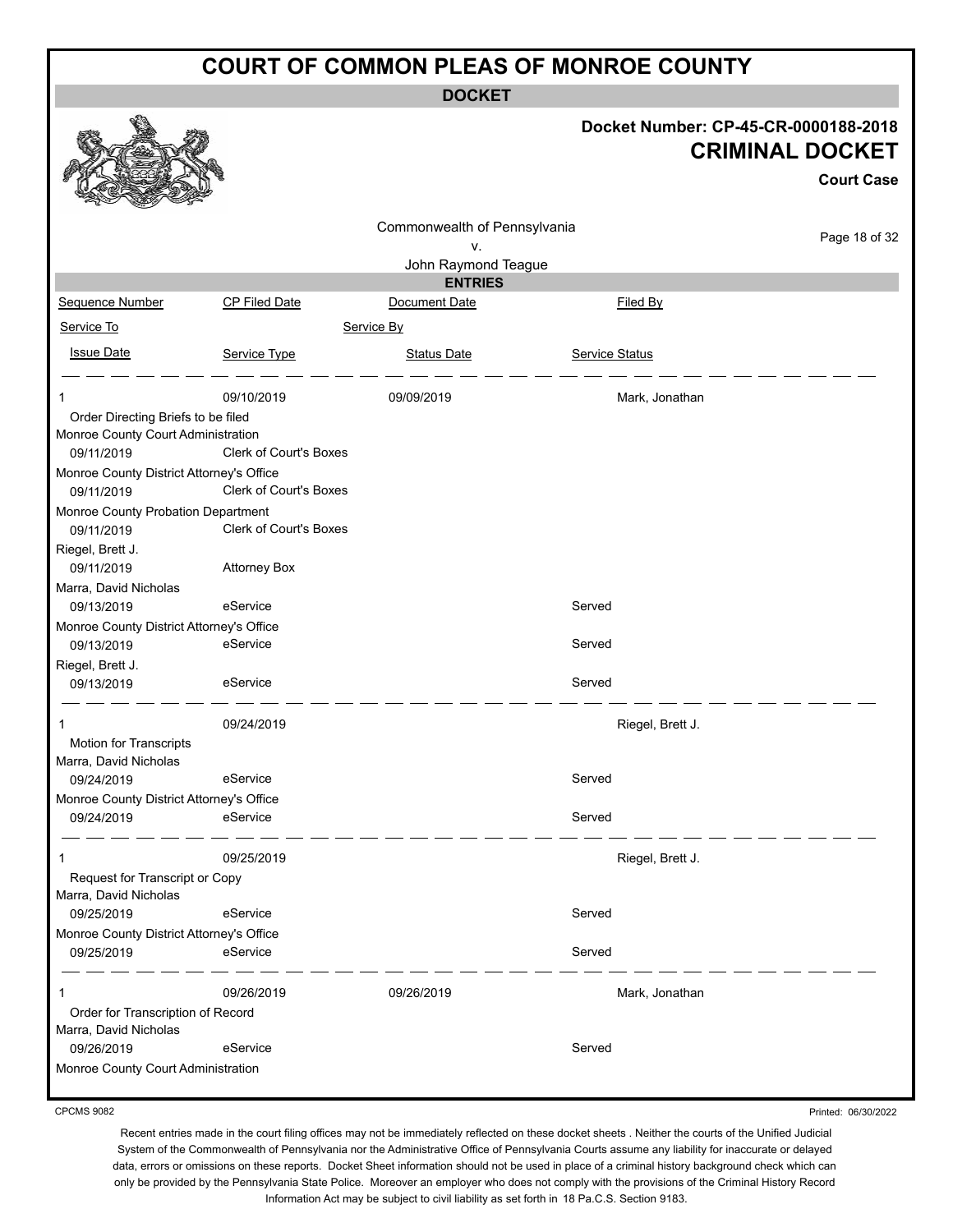**DOCKET**



#### **Docket Number: CP-45-CR-0000188-2018 CRIMINAL DOCKET**

**Court Case**

| ستعملا<br><b>Contract of the Contract of the Contract of the Contract of the Contract of the Contract of The Contract of The Contract of The Contract of The Contract of The Contract of The Contract of The Contract of The Contract of T</b><br>$-2$ |                                                                            |                                                                                         |                       |                                   |               |
|--------------------------------------------------------------------------------------------------------------------------------------------------------------------------------------------------------------------------------------------------------|----------------------------------------------------------------------------|-----------------------------------------------------------------------------------------|-----------------------|-----------------------------------|---------------|
|                                                                                                                                                                                                                                                        |                                                                            | Commonwealth of Pennsylvania                                                            |                       |                                   | Page 19 of 32 |
|                                                                                                                                                                                                                                                        |                                                                            | ٧.                                                                                      |                       |                                   |               |
|                                                                                                                                                                                                                                                        |                                                                            | John Raymond Teague<br><b>ENTRIES</b>                                                   |                       |                                   |               |
| Sequence Number                                                                                                                                                                                                                                        | <b>CP Filed Date</b>                                                       | Document Date                                                                           |                       | Filed By                          |               |
| Service To                                                                                                                                                                                                                                             |                                                                            | Service By                                                                              |                       |                                   |               |
| <b>Issue Date</b>                                                                                                                                                                                                                                      | Service Type                                                               | <b>Status Date</b>                                                                      | <b>Service Status</b> |                                   |               |
| 09/26/2019                                                                                                                                                                                                                                             | <b>Clerk of Court's Boxes</b>                                              |                                                                                         |                       |                                   |               |
| Monroe County Court Reporters                                                                                                                                                                                                                          |                                                                            |                                                                                         |                       |                                   |               |
| 09/26/2019                                                                                                                                                                                                                                             | Clerk of Court's Boxes                                                     |                                                                                         |                       |                                   |               |
| Monroe County District Attorney's Office                                                                                                                                                                                                               |                                                                            |                                                                                         |                       |                                   |               |
| 09/26/2019                                                                                                                                                                                                                                             | Clerk of Court's Boxes                                                     |                                                                                         |                       |                                   |               |
| Monroe County District Attorney's Office                                                                                                                                                                                                               |                                                                            |                                                                                         |                       |                                   |               |
| 09/26/2019                                                                                                                                                                                                                                             | eService                                                                   |                                                                                         | Served                |                                   |               |
| Riegel, Brett J.                                                                                                                                                                                                                                       |                                                                            |                                                                                         |                       |                                   |               |
| 09/26/2019                                                                                                                                                                                                                                             | <b>Attorney Box</b>                                                        |                                                                                         |                       |                                   |               |
| Riegel, Brett J.                                                                                                                                                                                                                                       |                                                                            |                                                                                         |                       |                                   |               |
| 09/26/2019                                                                                                                                                                                                                                             | eService                                                                   |                                                                                         | Served                |                                   |               |
| 1                                                                                                                                                                                                                                                      | 09/30/2019                                                                 |                                                                                         |                       | Riegel, Brett J.                  |               |
| Request for Transcript or Copy Monroe County                                                                                                                                                                                                           |                                                                            |                                                                                         |                       |                                   |               |
| Marra, David Nicholas                                                                                                                                                                                                                                  |                                                                            |                                                                                         |                       |                                   |               |
| 09/30/2019                                                                                                                                                                                                                                             | eService                                                                   |                                                                                         | Served                |                                   |               |
| Monroe County District Attorney's Office                                                                                                                                                                                                               |                                                                            |                                                                                         |                       |                                   |               |
| 09/30/2019                                                                                                                                                                                                                                             | eService                                                                   |                                                                                         | Served                |                                   |               |
| 1                                                                                                                                                                                                                                                      | 10/02/2019                                                                 |                                                                                         |                       | Riegel, Brett J.                  |               |
|                                                                                                                                                                                                                                                        | Defendant's Brief in Support of Omnibus Motion w/Certificate of Compliance |                                                                                         |                       |                                   |               |
| Marra, David Nicholas                                                                                                                                                                                                                                  |                                                                            |                                                                                         |                       |                                   |               |
| 10/02/2019                                                                                                                                                                                                                                             | eService                                                                   |                                                                                         | Served                |                                   |               |
| Monroe County District Attorney's Office                                                                                                                                                                                                               |                                                                            |                                                                                         |                       |                                   |               |
| 10/02/2019                                                                                                                                                                                                                                             | eService                                                                   |                                                                                         | Served                |                                   |               |
| 1                                                                                                                                                                                                                                                      | 10/15/2019                                                                 |                                                                                         |                       | Monroe County District Attorney's |               |
|                                                                                                                                                                                                                                                        |                                                                            |                                                                                         |                       | Office                            |               |
|                                                                                                                                                                                                                                                        |                                                                            | Supplemental Brief of Comm. of PA In Opposition to Defendant's Omnibus Pre-trial Motion |                       |                                   |               |
| Marra, David Nicholas<br>10/15/2019                                                                                                                                                                                                                    | eService                                                                   |                                                                                         | Served                |                                   |               |
| Riegel, Brett J.                                                                                                                                                                                                                                       |                                                                            |                                                                                         |                       |                                   |               |
| 10/15/2019                                                                                                                                                                                                                                             | eNotice                                                                    |                                                                                         | Notified              |                                   |               |
|                                                                                                                                                                                                                                                        |                                                                            |                                                                                         |                       |                                   |               |
|                                                                                                                                                                                                                                                        | 10/17/2019                                                                 |                                                                                         |                       | Monroe County Court Reporters     |               |
| Notice of Completion of Transcript                                                                                                                                                                                                                     |                                                                            |                                                                                         |                       |                                   |               |
| Marra, David Nicholas                                                                                                                                                                                                                                  |                                                                            |                                                                                         |                       |                                   |               |

CPCMS 9082

Printed: 06/30/2022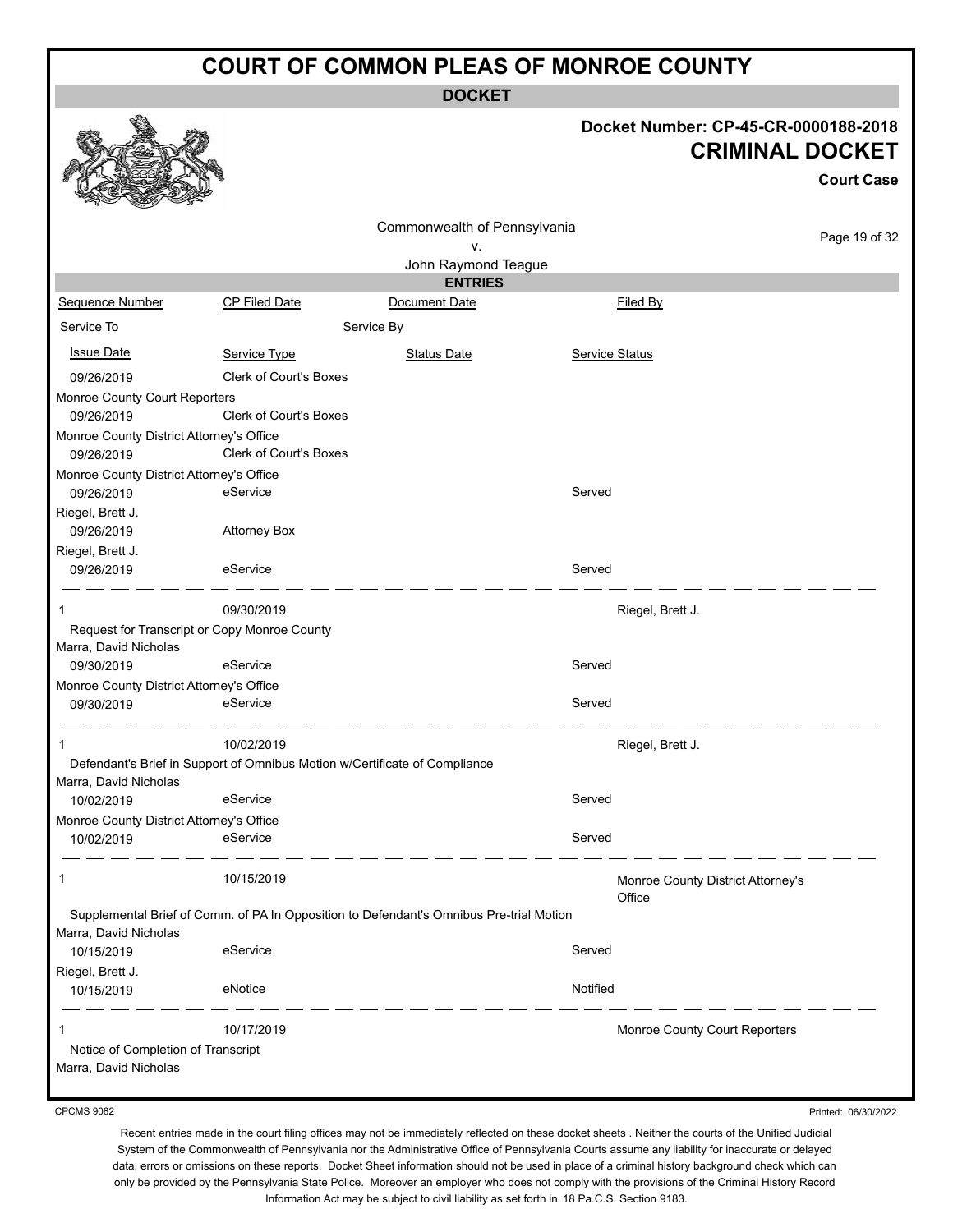**DOCKET**

#### **Docket Number: CP-45-CR-0000188-2018 CRIMINAL DOCKET**

**Court Case** Page 20 of 32 Commonwealth of Pennsylvania v. John Raymond Teague **ENTRIES** Sequence Number CP Filed Date Document Date **Document Date** Filed By Service To Service By **Issue Date Service Type** Service Type Status Date Service Status Date Service Status Service Status **Service Status** 10/17/2019 eService Served Monroe County District Attorney's Office 10/17/2019 eService eService Served Riegel, Brett J. 10/17/2019 eService entertainment of the Served 1 10/18/2019 10/18/2019 10:00 10:00 10:00 10:00 10:00 10:00 10:00 10:00 10:00 10:00 10:00 10:00 10:00 10:00 10 Praecipe to Disburse Funds Marra, David Nicholas 10/22/2019 eService Served Monroe County District Attorney's Office 10/22/2019 eService exercise service Riegel, Brett J. 10/22/2019 eService Served 1 1 10/21/2019 **10/21/2019** 10:00 10:00 Monroe County Court Reporters Transcript of Proceedings Filed 9/9/19 Marra, David Nicholas 10/21/2019 eService entertainment of the Served Monroe County District Attorney's Office 10/21/2019 eService entertainment of the Served Riegel, Brett J. 10/21/2019 eService entertainment of the Served 1 12/30/2019 Mark, Jonathan Order Granting/Denying Omnibus Pre-Trial MotionPretrial Conference 1/15/20 @ 1:30pm CR#1 Marra, David Nicholas 12/31/2019 eService entertainment of the Served Monroe County Court Administration 12/31/2019 Clerk of Court's Boxes Monroe County District Attorney's Office 12/31/2019 eService entertainment of the Served Riegel, Brett J. 12/31/2019 eService Served

CPCMS 9082

Printed: 06/30/2022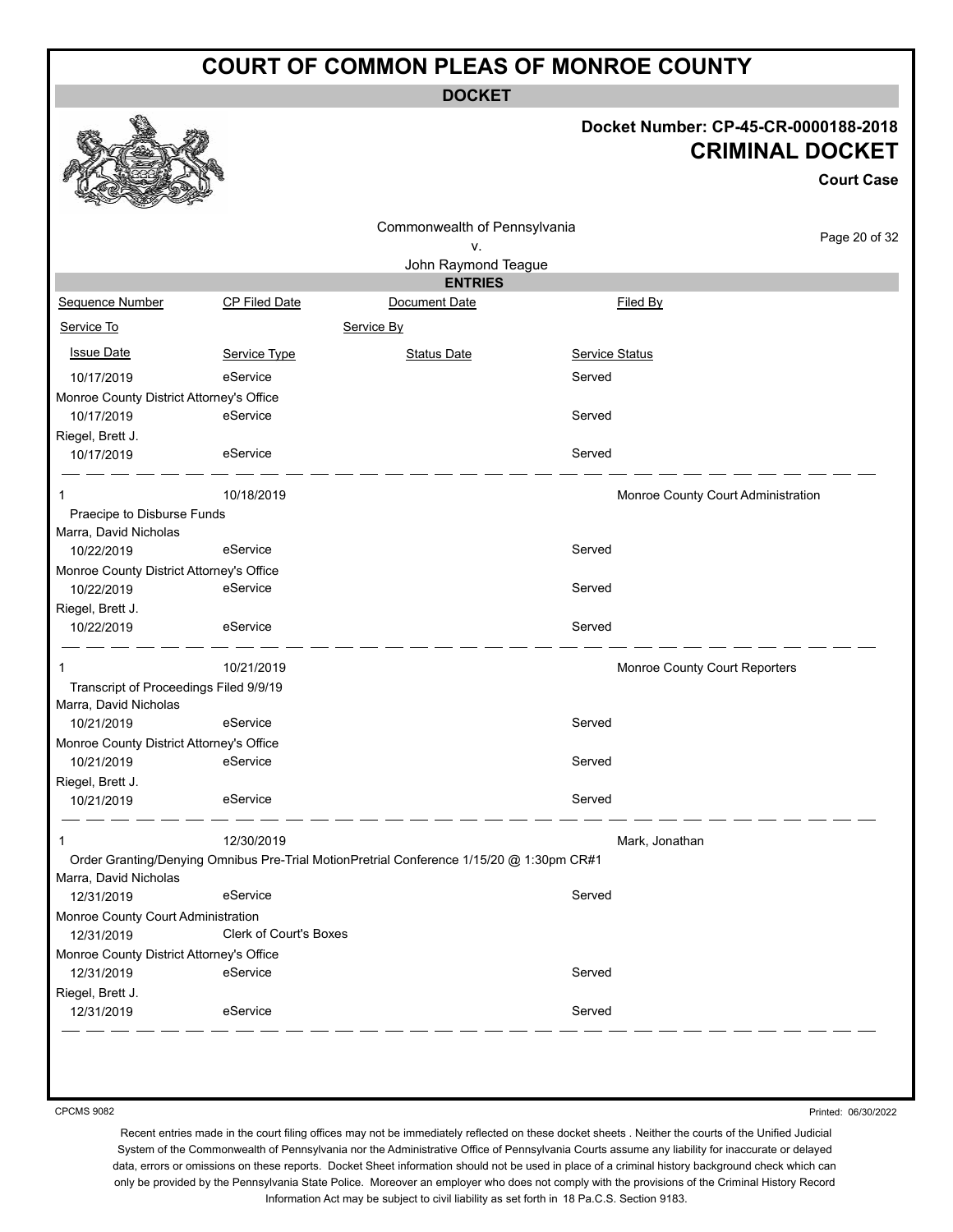**DOCKET**

#### **Docket Number: CP-45-CR-0000188-2018 CRIMINAL DOCKET**

**Court Case**

|                                                                |                               | Commonwealth of Pennsylvania |                                             |               |
|----------------------------------------------------------------|-------------------------------|------------------------------|---------------------------------------------|---------------|
|                                                                |                               | ν.                           |                                             | Page 21 of 32 |
|                                                                |                               | John Raymond Teague          |                                             |               |
|                                                                |                               | <b>ENTRIES</b>               |                                             |               |
| Sequence Number                                                | CP Filed Date                 | Document Date                | Filed By                                    |               |
| Service To                                                     |                               | Service By                   |                                             |               |
| <b>Issue Date</b>                                              | Service Type                  | <b>Status Date</b>           | Service Status                              |               |
| 1                                                              | 01/14/2020                    |                              | Monroe County District Attorney's<br>Office |               |
| Entry of Appearance                                            |                               |                              |                                             |               |
| Marra, David Nicholas                                          |                               |                              |                                             |               |
| 01/14/2020                                                     | eService                      |                              | Served                                      |               |
| Riegel, Brett J.<br>01/14/2020                                 | eService                      |                              | Served                                      |               |
| Rogers, Curtis James                                           |                               |                              |                                             |               |
| 01/14/2020                                                     | eService                      |                              | Served                                      |               |
| 1                                                              | 01/16/2020                    | 01/15/2020                   | Mark, Jonathan                              |               |
| Order Scheduling Case for Final Call and Trial                 |                               |                              |                                             |               |
| Marra, David Nicholas                                          |                               |                              |                                             |               |
| 01/16/2020                                                     | eService                      |                              | Served                                      |               |
| Monroe County Court Administration<br>01/16/2020               | <b>Clerk of Court's Boxes</b> |                              |                                             |               |
| Monroe County District Attorney's Office                       |                               |                              |                                             |               |
| 01/16/2020                                                     | eService                      |                              | Served                                      |               |
| Riegel, Brett J.                                               |                               |                              |                                             |               |
| 01/16/2020                                                     | eService                      |                              | Served                                      |               |
| Rogers, Curtis James<br>01/16/2020                             | eService                      |                              | Served                                      |               |
| 2                                                              | 03/23/2020                    | 03/23/2020                   | Mark, Jonathan                              |               |
| Order Granting Motion for Continuance<br>Marra, David Nicholas |                               |                              |                                             |               |
| 03/23/2020                                                     | eService                      |                              | Served                                      |               |
| Monroe County District Attorney's Office                       |                               |                              |                                             |               |
| 03/23/2020                                                     | eService                      |                              | Served                                      |               |
| Riegel, Brett J.                                               |                               |                              |                                             |               |
| 03/23/2020                                                     | eService                      |                              | Served                                      |               |
| Rogers, Curtis James                                           | eService                      |                              |                                             |               |
| 03/23/2020                                                     |                               |                              | Served                                      |               |
| Monroe County Court Administration<br>03/25/2020               | E-Mail                        |                              |                                             |               |
|                                                                |                               |                              |                                             |               |

CPCMS 9082

Printed: 06/30/2022

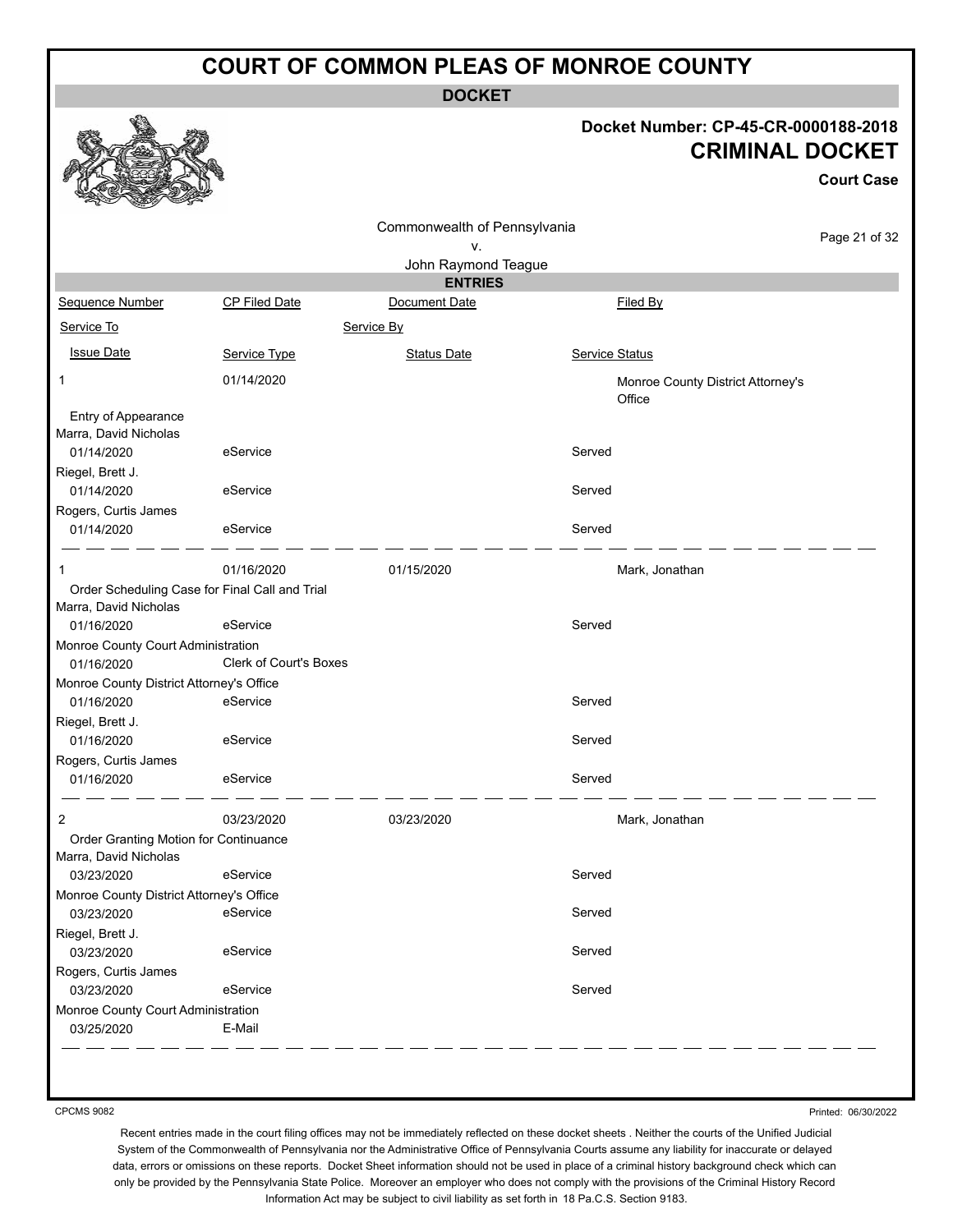**DOCKET**

#### **Docket Number: CP-45-CR-0000188-2018 CRIMINAL DOCKET**

**Court Case**

| n<br><b>COLLANDO</b><br><b>Contract of the Contract of Contract of The Contract of Contract of The Contract of The Contract of The Contract of The Contract of The Contract of The Contract of The Contract of The Contract of The Contract of The Contr</b> |                               |                                       |                                      |               |
|--------------------------------------------------------------------------------------------------------------------------------------------------------------------------------------------------------------------------------------------------------------|-------------------------------|---------------------------------------|--------------------------------------|---------------|
|                                                                                                                                                                                                                                                              |                               | Commonwealth of Pennsylvania          |                                      | Page 22 of 32 |
|                                                                                                                                                                                                                                                              |                               | ۷.                                    |                                      |               |
|                                                                                                                                                                                                                                                              |                               | John Raymond Teague<br><b>ENTRIES</b> |                                      |               |
| Sequence Number                                                                                                                                                                                                                                              | <b>CP Filed Date</b>          | Document Date                         | Filed By                             |               |
| Service To                                                                                                                                                                                                                                                   |                               | Service By                            |                                      |               |
| <b>Issue Date</b>                                                                                                                                                                                                                                            | Service Type                  | <b>Status Date</b>                    | Service Status                       |               |
| $\overline{2}$                                                                                                                                                                                                                                               | 06/25/2020                    | 06/25/2020                            | Mark, Jonathan                       |               |
| Order Granting Motion for Continuance                                                                                                                                                                                                                        |                               |                                       |                                      |               |
| Marra, David Nicholas                                                                                                                                                                                                                                        |                               |                                       |                                      |               |
| 06/25/2020                                                                                                                                                                                                                                                   | eService                      |                                       | Served                               |               |
| Monroe County District Attorney's Office                                                                                                                                                                                                                     |                               |                                       |                                      |               |
| 06/25/2020                                                                                                                                                                                                                                                   | eService                      |                                       | Served                               |               |
| Riegel, Brett J.                                                                                                                                                                                                                                             |                               |                                       |                                      |               |
| 06/25/2020                                                                                                                                                                                                                                                   | eService                      |                                       | Served                               |               |
| Rogers, Curtis James                                                                                                                                                                                                                                         |                               |                                       |                                      |               |
| 06/25/2020                                                                                                                                                                                                                                                   | eService                      |                                       | Served                               |               |
| Monroe County Court Administration                                                                                                                                                                                                                           |                               |                                       |                                      |               |
| 06/26/2020                                                                                                                                                                                                                                                   | <b>Clerk of Court's Boxes</b> |                                       |                                      |               |
| 1                                                                                                                                                                                                                                                            | 09/08/2020                    |                                       | Riegel, Brett J.<br>Riegel, Brett J. |               |
| Motion for Pre-Trial Conference                                                                                                                                                                                                                              |                               |                                       |                                      |               |
| Marra, David Nicholas                                                                                                                                                                                                                                        |                               |                                       |                                      |               |
| 09/08/2020                                                                                                                                                                                                                                                   | eNotice                       |                                       | Notified                             |               |
| Monroe County District Attorney's Office                                                                                                                                                                                                                     |                               |                                       |                                      |               |
| 09/08/2020                                                                                                                                                                                                                                                   | eNotice                       |                                       | Notified                             |               |
| Rogers, Curtis James<br>09/08/2020                                                                                                                                                                                                                           | eNotice                       |                                       | Notified                             |               |
|                                                                                                                                                                                                                                                              | 09/11/2020                    | 09/11/2020                            |                                      |               |
| 2<br>Order Scheduling Hearing                                                                                                                                                                                                                                |                               |                                       | Mark, Jonathan                       |               |
| Marra, David Nicholas                                                                                                                                                                                                                                        |                               |                                       |                                      |               |
| 09/11/2020                                                                                                                                                                                                                                                   | eService                      |                                       | Served                               |               |
| Monroe County Court Administration                                                                                                                                                                                                                           |                               |                                       |                                      |               |
| 09/11/2020                                                                                                                                                                                                                                                   | Clerk of Court's Boxes        |                                       |                                      |               |
| Monroe County District Attorney's Office                                                                                                                                                                                                                     |                               |                                       |                                      |               |
| 09/11/2020                                                                                                                                                                                                                                                   | eService                      |                                       | Served                               |               |
| Riegel, Brett J.                                                                                                                                                                                                                                             |                               |                                       |                                      |               |
| 09/11/2020                                                                                                                                                                                                                                                   | eService                      |                                       | Served                               |               |
| Rogers, Curtis James                                                                                                                                                                                                                                         |                               |                                       |                                      |               |
| 09/11/2020                                                                                                                                                                                                                                                   | eService                      |                                       | Served                               |               |

CPCMS 9082

Printed: 06/30/2022

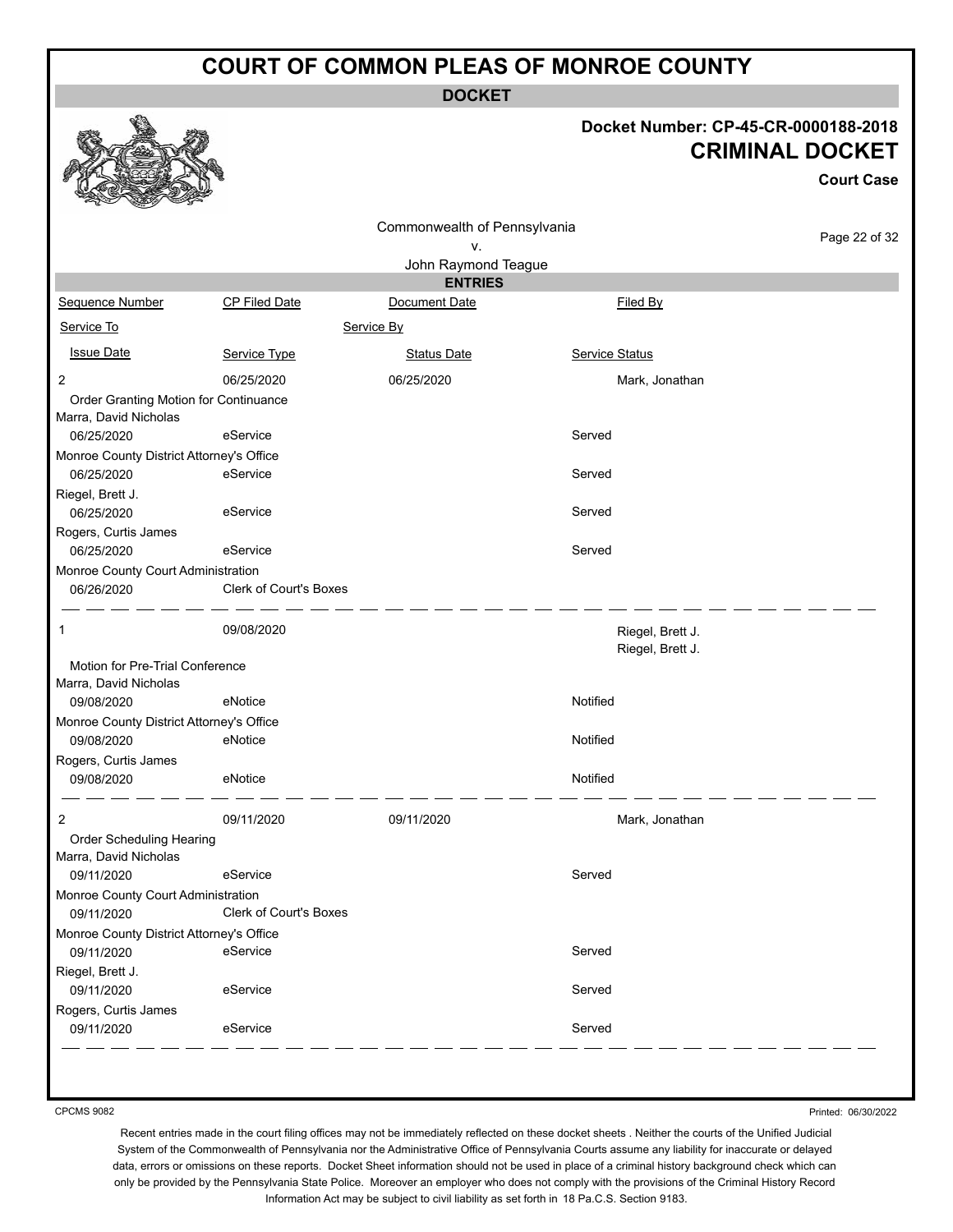**DOCKET**

#### **Docket Number: CP-45-CR-0000188-2018 CRIMINAL DOCKET**

**Court Case**

|                                                                | Commonwealth of Pennsylvania                        |                           |                                      | Page 23 of 32 |
|----------------------------------------------------------------|-----------------------------------------------------|---------------------------|--------------------------------------|---------------|
|                                                                |                                                     | ٧.<br>John Raymond Teague |                                      |               |
|                                                                |                                                     | <b>ENTRIES</b>            |                                      |               |
| Sequence Number                                                | CP Filed Date                                       | Document Date             | Filed By                             |               |
| Service To                                                     |                                                     | Service By                |                                      |               |
| <b>Issue Date</b>                                              | Service Type                                        | <b>Status Date</b>        | Service Status                       |               |
| 1                                                              | 09/24/2020                                          | 09/23/2020                | Mark, Jonathan                       |               |
| Order Granting Motion for Continuance<br>Marra, David Nicholas |                                                     |                           |                                      |               |
| 09/24/2020                                                     | eService                                            |                           | Served                               |               |
| Monroe County Court Administration                             |                                                     |                           |                                      |               |
| 09/24/2020                                                     | <b>Clerk of Court's Boxes</b>                       |                           |                                      |               |
| Monroe County District Attorney's Office                       |                                                     |                           |                                      |               |
| 09/24/2020                                                     | eService                                            |                           | Served                               |               |
| Riegel, Brett J.<br>09/24/2020                                 | eService                                            |                           | Served                               |               |
| Rogers, Curtis James                                           |                                                     |                           |                                      |               |
| 09/24/2020                                                     | eService                                            |                           | Served                               |               |
| 1                                                              | 10/06/2020                                          |                           | Riegel, Brett J.<br>Riegel, Brett J. |               |
| Marra, David Nicholas                                          | Motion Requesting Scheduling Order For Plea Hearing |                           |                                      |               |
| 10/06/2020                                                     | eNotice                                             |                           | Notified                             |               |
| Monroe County District Attorney's Office<br>10/06/2020         | eNotice                                             |                           | Notified                             |               |
| Rogers, Curtis James<br>10/06/2020                             | eNotice                                             |                           | Notified                             |               |
| $\overline{2}$                                                 | 10/15/2020                                          | 10/15/2020                | Mark, Jonathan                       |               |
| Order Scheduling Hearing<br>Marra, David Nicholas              |                                                     |                           |                                      |               |
| 10/15/2020                                                     | eService                                            |                           | Served                               |               |
| Monroe County Court Administration                             |                                                     |                           |                                      |               |
| 10/15/2020                                                     | Clerk of Court's Boxes                              |                           |                                      |               |
| Monroe County District Attorney's Office                       |                                                     |                           |                                      |               |
| 10/15/2020                                                     | eService                                            |                           | Served                               |               |
| Riegel, Brett J.                                               |                                                     |                           |                                      |               |
| 10/15/2020                                                     | eService                                            |                           | Served                               |               |
| Rogers, Curtis James<br>10/15/2020                             | eService                                            |                           | Served                               |               |
|                                                                |                                                     |                           |                                      |               |

CPCMS 9082

Printed: 06/30/2022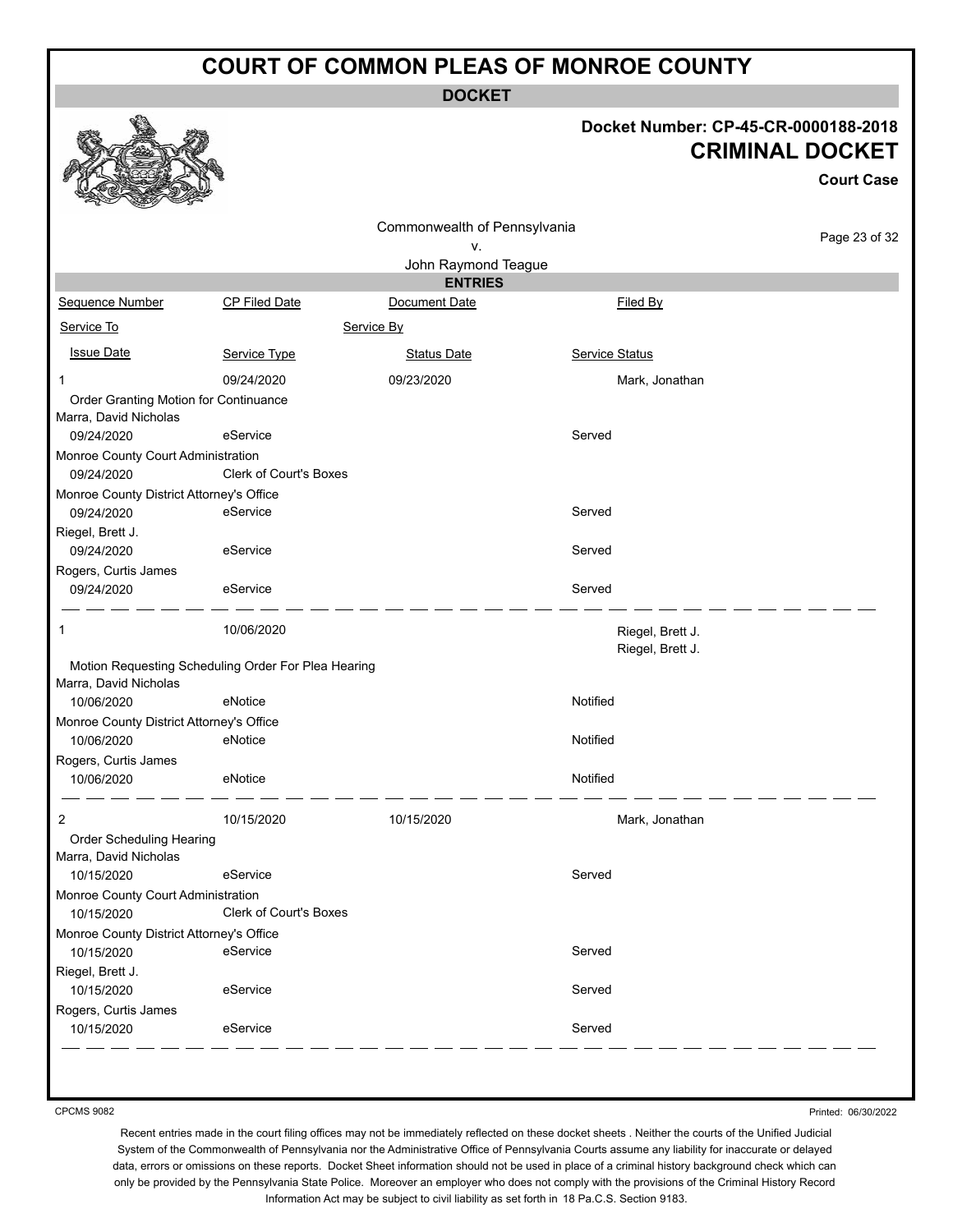**DOCKET**

#### **Docket Number: CP-45-CR-0000188-2018 CRIMINAL DOCKET**

**Court Case**

|                                          |                                                            | Commonwealth of Pennsylvania |                |                                    |
|------------------------------------------|------------------------------------------------------------|------------------------------|----------------|------------------------------------|
|                                          |                                                            | v.                           |                | Page 24 of 32                      |
|                                          |                                                            | John Raymond Teague          |                |                                    |
|                                          |                                                            | <b>ENTRIES</b>               |                |                                    |
| Sequence Number                          | CP Filed Date                                              | Document Date                | Filed By       |                                    |
| Service To                               |                                                            | Service By                   |                |                                    |
| <b>Issue Date</b>                        | Service Type                                               | <b>Status Date</b>           | Service Status |                                    |
| $\overline{c}$                           | 11/09/2020                                                 | 11/04/2020                   |                | Mark, Jonathan                     |
|                                          | Order Accepting Entry of Guilty Plea; Sentencing Scheduled |                              |                |                                    |
| Marra, David Nicholas                    |                                                            |                              |                |                                    |
| 11/09/2020                               | eService                                                   |                              | Served         |                                    |
| Monroe County Correctional Facility      |                                                            |                              |                |                                    |
| 11/09/2020                               | Clerk of Court's Boxes                                     |                              |                |                                    |
| Monroe County Court Administration       |                                                            |                              |                |                                    |
| 11/09/2020                               | Clerk of Court's Boxes                                     |                              |                |                                    |
| Monroe County District Attorney's Office |                                                            |                              |                |                                    |
| 11/09/2020                               | eService                                                   |                              | Served         |                                    |
| Monroe County Probation Department       |                                                            |                              |                |                                    |
| 11/09/2020                               | Clerk of Court's Boxes                                     |                              |                |                                    |
| Monroe County Sheriff's Department       |                                                            |                              |                |                                    |
| 11/09/2020                               | Clerk of Court's Boxes                                     |                              |                |                                    |
| Riegel, Brett J.                         |                                                            |                              |                |                                    |
| 11/09/2020                               | eService                                                   |                              | Served         |                                    |
| Rogers, Curtis James                     |                                                            |                              |                |                                    |
| 11/09/2020                               | eService                                                   |                              | Served         |                                    |
| 3                                        | 11/09/2020                                                 |                              |                | Warden, George J.                  |
| DL-21 to be Prepared                     |                                                            |                              |                |                                    |
|                                          |                                                            |                              |                |                                    |
|                                          | 12/04/2020                                                 |                              |                | Monroe County Probation Department |
| Written Guilty Plea Colloquy             |                                                            |                              |                |                                    |
| Marra, David Nicholas<br>12/04/2020      | eService                                                   |                              | Served         |                                    |
|                                          |                                                            |                              |                |                                    |
| Monroe County District Attorney's Office | eService                                                   |                              | Served         |                                    |
| 12/04/2020                               |                                                            |                              |                |                                    |
| Riegel, Brett J.<br>12/04/2020           | eService                                                   |                              | Served         |                                    |
|                                          |                                                            |                              |                |                                    |
| Rogers, Curtis James                     | eService                                                   |                              | Served         |                                    |
| 12/04/2020                               |                                                            |                              |                |                                    |
| 1                                        | 01/06/2021                                                 |                              |                | Monroe County Probation Department |
| Victim Information For Restitution       |                                                            |                              |                |                                    |
| Marra, David Nicholas                    |                                                            |                              |                |                                    |
| 01/19/2021                               | eService                                                   |                              | Served         |                                    |

CPCMS 9082

Printed: 06/30/2022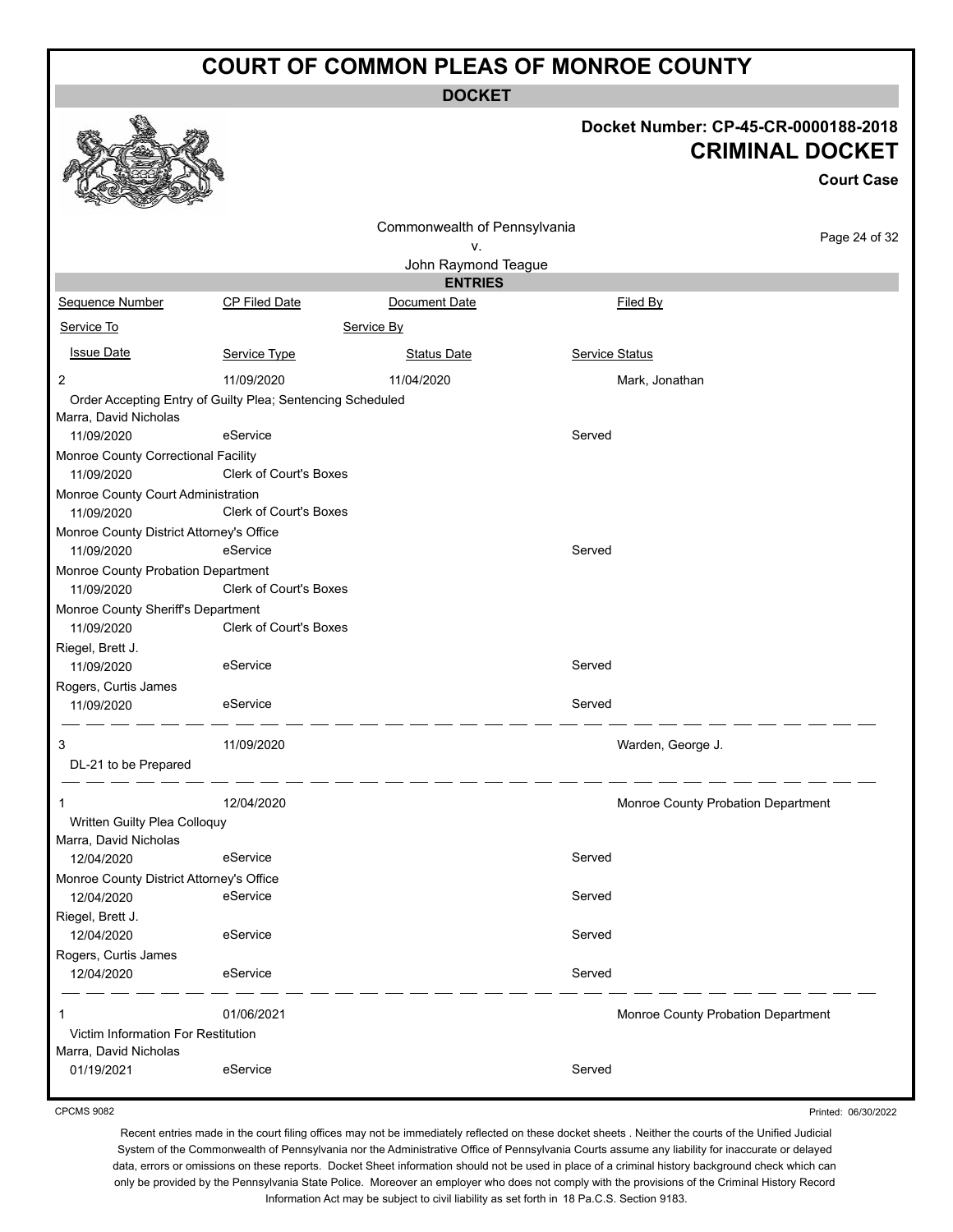**DOCKET**

#### **Docket Number: CP-45-CR-0000188-2018 CRIMINAL DOCKET**

**Court Case**

Page 25 of 32

|                                          |                               |                              | поскет ип              |
|------------------------------------------|-------------------------------|------------------------------|------------------------|
|                                          |                               | Commonwealth of Pennsylvania |                        |
|                                          |                               | ۷.                           |                        |
|                                          |                               | John Raymond Teague          |                        |
|                                          |                               | <b>ENTRIES</b>               |                        |
| Sequence Number                          | <b>CP Filed Date</b>          | Document Date                | Filed By               |
| Service To                               |                               | Service By                   |                        |
| <b>Issue Date</b>                        | Service Type                  | <b>Status Date</b>           | <b>Service Status</b>  |
| Monroe County District Attorney's Office |                               |                              |                        |
| 01/19/2021                               | eService                      |                              | Served                 |
| Riegel, Brett J.                         |                               |                              |                        |
| 01/19/2021                               | eService                      |                              | Served                 |
| Rogers, Curtis James                     |                               |                              |                        |
| 01/19/2021                               | eService                      |                              | Served                 |
| 1                                        | 01/08/2021                    |                              | Riegel, I<br>Riegel, I |
| Praecipe for Expedited Disposition       |                               |                              |                        |
| Marra, David Nicholas                    |                               |                              |                        |
| 01/08/2021                               | eNotice                       |                              | Notified               |
| Monroe County District Attorney's Office |                               |                              |                        |
| 01/08/2021                               | eNotice                       |                              | Notified               |
| Rogers, Curtis James                     |                               |                              |                        |
| 01/08/2021                               | eNotice                       |                              | Notified               |
| 3                                        | 01/13/2021                    |                              | Mark, Jo               |
| Order Hearing Continued                  |                               |                              |                        |
| Marra, David Nicholas                    |                               |                              |                        |
| 01/14/2021                               | eService                      |                              | Served                 |
| Monroe County Correctional Facility      |                               |                              |                        |
| 01/14/2021                               | <b>Clerk of Court's Boxes</b> |                              |                        |

Rog 01/19/2021 eService Served 1 01/08/2021 **DESIMBER 1 01/08/2021** CONSUMING THE REGULAR REGULAR REGULAR REGULAR REGULAR REGULAR REGULAR REGULA Riegel, Brett J. Praecipe for Expedited Disposition Mar 01/08/2021 eNotice Notified Monroe County District Attorney's Office 01/08/2021 eNotice Notified Rog 01/08/2021 eNotice Notified 3 01/13/2021 Mark, Jonathan Order Hearing Continued Mar 01/14/2021 eService entertainment of the Served Monroe County Correctional Facility 01/14/2021 Clerk of Court's Boxes Monroe County Court Administration 01/14/2021 Clerk of Court's Boxes Monroe County District Attorney's Office 01/14/2021 eService entertainment of the Served Monroe County Probation Department 01/14/2021 Clerk of Court's Boxes Monroe County Sheriff's Department 01/14/2021 Clerk of Court's Boxes Riegel, Brett J. 01/14/2021 eService exercise and the Served Rogers, Curtis James 01/14/2021 eService entertainment of the Served

CPCMS 9082

♦

Printed: 06/30/2022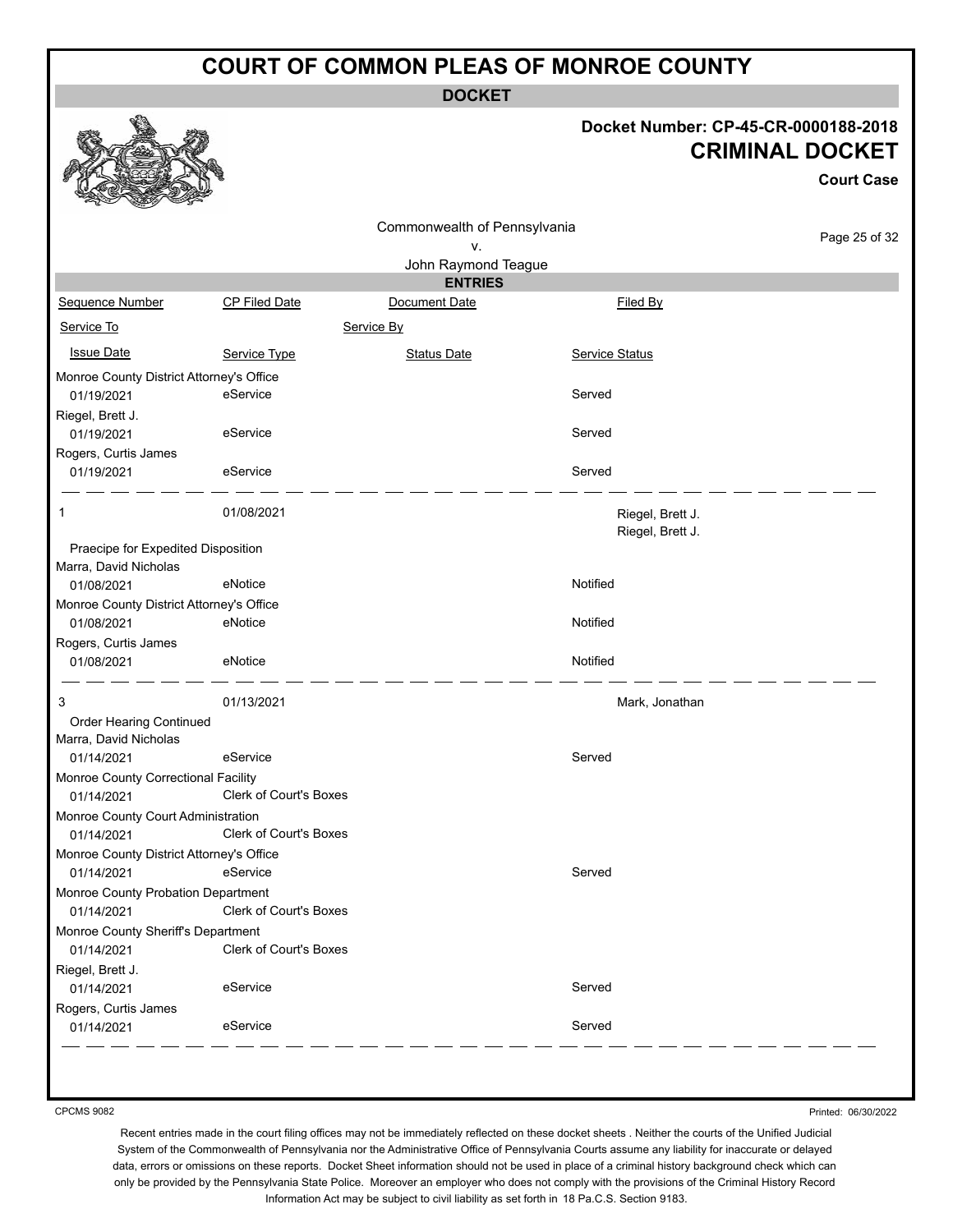**DOCKET**

# **Docket Number: CP-45-CR-0000188-2018 CRIMINAL DOCKET**

Case

|                                                         |                        |                                       |                                      | <b>Court Case</b> |
|---------------------------------------------------------|------------------------|---------------------------------------|--------------------------------------|-------------------|
|                                                         |                        | Commonwealth of Pennsylvania          |                                      | Page 26 of 32     |
|                                                         |                        | ٧.                                    |                                      |                   |
|                                                         |                        | John Raymond Teague<br><b>ENTRIES</b> |                                      |                   |
| Sequence Number                                         | <b>CP Filed Date</b>   | Document Date                         | Filed By                             |                   |
| Service To                                              |                        | Service By                            |                                      |                   |
| <b>Issue Date</b>                                       | Service Type           | <b>Status Date</b>                    | Service Status                       |                   |
| 1                                                       | 02/23/2021             |                                       | Riegel, Brett J.<br>Riegel, Brett J. |                   |
| Written Post-Sentence Colloquy<br>Marra, David Nicholas |                        |                                       |                                      |                   |
| 02/23/2021                                              | eNotice                |                                       | Notified                             |                   |
| Monroe County District Attorney's Office<br>02/23/2021  | eNotice                |                                       | Notified                             |                   |
| Rogers, Curtis James<br>02/23/2021                      | eNotice                |                                       | Notified                             |                   |
| 1                                                       | 02/24/2021             |                                       | Mark, Jonathan                       |                   |
| Nolle Prossed (Post-Disposition)                        |                        |                                       |                                      |                   |
| Marra, David Nicholas                                   |                        |                                       |                                      |                   |
| 02/24/2021                                              | eService               |                                       | Served                               |                   |
| Monroe County District Attorney's Office<br>02/24/2021  | eService               |                                       | Served                               |                   |
|                                                         |                        |                                       |                                      |                   |
| Riegel, Brett J.<br>02/24/2021                          | eService               |                                       | Served                               |                   |
| Rogers, Curtis James                                    |                        |                                       |                                      |                   |
| 02/24/2021                                              | eService               |                                       | Served                               |                   |
| 2                                                       | 02/24/2021             | 02/23/2021                            | Mark, Jonathan                       |                   |
| Order - Sentence/Penalty Imposed                        |                        |                                       |                                      |                   |
| Marra, David Nicholas                                   |                        |                                       |                                      |                   |
| 02/24/2021                                              | eService               |                                       | Served                               |                   |
| Monroe County District Attorney's Office                |                        |                                       |                                      |                   |
| 02/24/2021                                              | eService               |                                       | Served                               |                   |
| Riegel, Brett J.                                        |                        |                                       |                                      |                   |
| 02/24/2021                                              | eService               |                                       | Served                               |                   |
| Rogers, Curtis James<br>02/24/2021                      | eService               |                                       | Served                               |                   |
| Monroe County Correctional Facility                     |                        |                                       |                                      |                   |
| 02/25/2021                                              | Clerk of Court's Boxes |                                       |                                      |                   |
| Monroe County Court Administration                      |                        |                                       |                                      |                   |
| 02/25/2021                                              | Clerk of Court's Boxes |                                       |                                      |                   |
| Monroe County Probation Department<br>02/25/2021        | Clerk of Court's Boxes |                                       |                                      |                   |
| Monroe County Sheriff's Department                      |                        |                                       |                                      |                   |
|                                                         |                        |                                       |                                      |                   |

CPCMS 9082

Recent entries made in the court filing offices may not be immediately reflected on these docket sheets . Neither the courts of the Unified Judicial System of the Commonwealth of Pennsylvania nor the Administrative Office of Pennsylvania Courts assume any liability for inaccurate or delayed data, errors or omissions on these reports. Docket Sheet information should not be used in place of a criminal history background check which can only be provided by the Pennsylvania State Police. Moreover an employer who does not comply with the provisions of the Criminal History Record Information Act may be subject to civil liability as set forth in 18 Pa.C.S. Section 9183.

Printed: 06/30/2022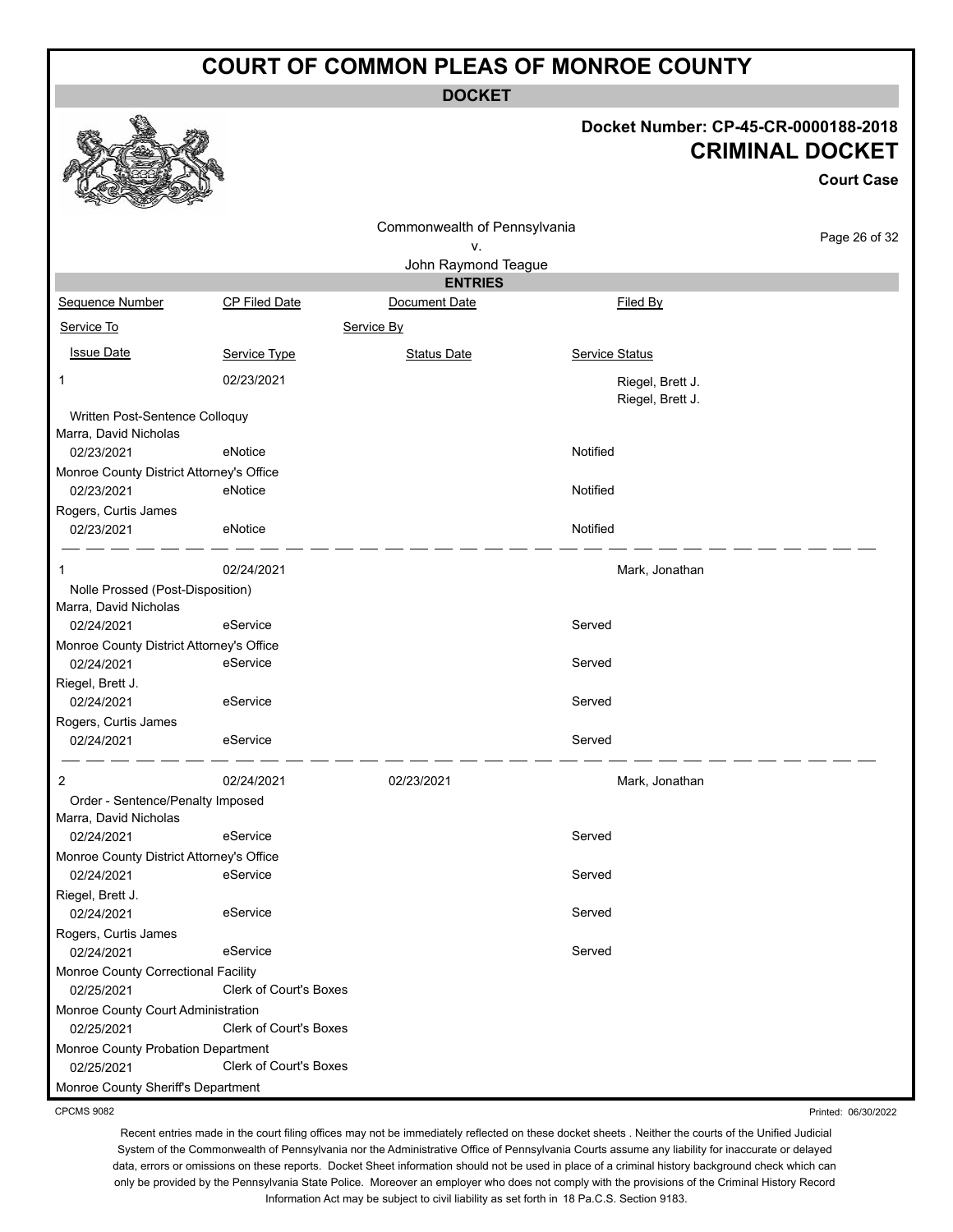**DOCKET**

|                                                        |                                                        |                                       |                       | Docket Number: CP-45-CR-0000188-2018<br><b>CRIMINAL DOCKET</b><br><b>Court Case</b> |
|--------------------------------------------------------|--------------------------------------------------------|---------------------------------------|-----------------------|-------------------------------------------------------------------------------------|
|                                                        |                                                        | Commonwealth of Pennsylvania          |                       | Page 27 of 32                                                                       |
|                                                        |                                                        | ٧.                                    |                       |                                                                                     |
|                                                        |                                                        | John Raymond Teague<br><b>ENTRIES</b> |                       |                                                                                     |
| Sequence Number                                        | <b>CP Filed Date</b>                                   | Document Date                         |                       | Filed By                                                                            |
| Service To                                             |                                                        | Service By                            |                       |                                                                                     |
|                                                        |                                                        |                                       |                       |                                                                                     |
| <b>Issue Date</b>                                      | Service Type                                           | <b>Status Date</b>                    | <b>Service Status</b> |                                                                                     |
| 02/25/2021                                             | Clerk of Court's Boxes                                 |                                       |                       |                                                                                     |
| 1                                                      | 02/25/2021                                             |                                       |                       | Court of Common Pleas - Monroe<br>County                                            |
| <b>Penalty Assessed</b>                                |                                                        |                                       |                       |                                                                                     |
| Marra, David Nicholas                                  | eService                                               |                                       | Served                |                                                                                     |
| 02/25/2021                                             |                                                        |                                       |                       |                                                                                     |
| Monroe County District Attorney's Office<br>02/25/2021 | eService                                               |                                       | Served                |                                                                                     |
| Riegel, Brett J.                                       |                                                        |                                       |                       |                                                                                     |
| 02/25/2021                                             | eService                                               |                                       | Served                |                                                                                     |
| Rogers, Curtis James                                   |                                                        |                                       |                       |                                                                                     |
| 02/25/2021                                             | eService                                               |                                       | Served                |                                                                                     |
| 2                                                      | 02/25/2021                                             |                                       |                       | Court of Common Pleas - Monroe<br>County                                            |
| Marra, David Nicholas                                  | Itemized Account of Fines, Costs, Fees and Restitution |                                       |                       |                                                                                     |
| 02/25/2021                                             | eService                                               |                                       | Served                |                                                                                     |
| Monroe County District Attorney's Office               |                                                        |                                       |                       |                                                                                     |
| 02/25/2021                                             | eService                                               |                                       | Served                |                                                                                     |
| Riegel, Brett J.                                       |                                                        |                                       |                       |                                                                                     |
| 02/25/2021                                             | eService                                               |                                       | Served                |                                                                                     |
| Rogers, Curtis James                                   |                                                        |                                       |                       |                                                                                     |
| 02/25/2021                                             | eService                                               |                                       | Served                |                                                                                     |
| 3                                                      | 02/25/2021                                             |                                       |                       | Court of Common Pleas - Monroe<br>County                                            |
| Entry of Civil Judgment 1393 CV 2021                   |                                                        |                                       |                       |                                                                                     |
| Marra, David Nicholas                                  |                                                        |                                       |                       |                                                                                     |
| 02/25/2021                                             | eService                                               |                                       | Served                |                                                                                     |
| Monroe County District Attorney's Office               |                                                        |                                       |                       |                                                                                     |
| 02/25/2021                                             | eService                                               |                                       | Served                |                                                                                     |
| Riegel, Brett J.                                       |                                                        |                                       |                       |                                                                                     |
| 02/25/2021                                             | eService                                               |                                       | Served                |                                                                                     |
| Rogers, Curtis James                                   |                                                        |                                       |                       |                                                                                     |
| 02/25/2021                                             | eService                                               |                                       | Served                |                                                                                     |

CPCMS 9082

Recent entries made in the court filing offices may not be immediately reflected on these docket sheets . Neither the courts of the Unified Judicial System of the Commonwealth of Pennsylvania nor the Administrative Office of Pennsylvania Courts assume any liability for inaccurate or delayed data, errors or omissions on these reports. Docket Sheet information should not be used in place of a criminal history background check which can only be provided by the Pennsylvania State Police. Moreover an employer who does not comply with the provisions of the Criminal History Record Information Act may be subject to civil liability as set forth in 18 Pa.C.S. Section 9183.

Printed: 06/30/2022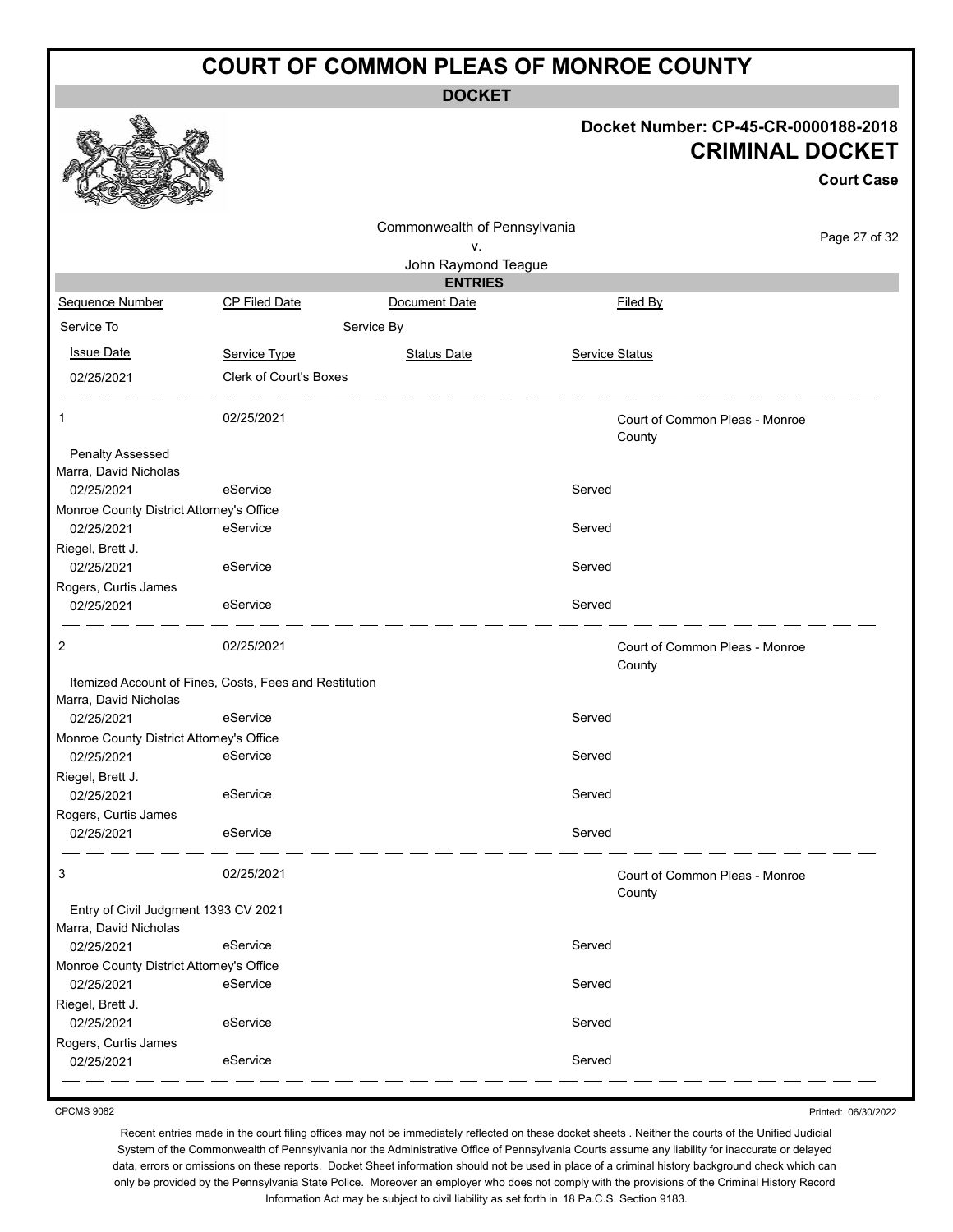**DOCKET**

#### **Docket Number: CP-45-CR-0000188-2018 CRIMINAL DOCKET**

**Court Case**

|                                                  |                               | Commonwealth of Pennsylvania |                                      |               |
|--------------------------------------------------|-------------------------------|------------------------------|--------------------------------------|---------------|
|                                                  |                               | ٧.                           |                                      | Page 28 of 32 |
|                                                  |                               | John Raymond Teague          |                                      |               |
|                                                  |                               | <b>ENTRIES</b>               |                                      |               |
| Sequence Number                                  | <b>CP Filed Date</b>          | Document Date                | Filed By                             |               |
| Service To                                       |                               | Service By                   |                                      |               |
| <b>Issue Date</b>                                | Service Type                  | <b>Status Date</b>           | Service Status                       |               |
| 1                                                | 02/26/2021                    |                              | Monroe County Probation Department   |               |
| Guideline Sentence Form<br>Marra, David Nicholas |                               |                              |                                      |               |
| 02/26/2021                                       | eService                      |                              | Served                               |               |
| Monroe County District Attorney's Office         |                               |                              |                                      |               |
| 02/26/2021                                       | eService                      |                              | Served                               |               |
| Riegel, Brett J.<br>02/26/2021                   | eService                      |                              | Served                               |               |
| Rogers, Curtis James                             |                               |                              |                                      |               |
| 02/26/2021                                       | eService                      |                              | Served                               |               |
| 1                                                | 09/01/2021                    |                              | Riegel, Brett J.<br>Riegel, Brett J. |               |
| Motion for Work Release                          |                               |                              |                                      |               |
| Marra, David Nicholas                            |                               |                              |                                      |               |
| 09/01/2021                                       | eNotice                       |                              | Notified                             |               |
| Monroe County District Attorney's Office         |                               |                              |                                      |               |
| 09/01/2021                                       | eNotice                       |                              | Notified                             |               |
| Rogers, Curtis James<br>09/01/2021               | eNotice                       |                              | Notified                             |               |
| 1                                                | 09/21/2021                    |                              | Mark, Jonathan                       |               |
| Order Denying Motion for Work Release            |                               |                              |                                      |               |
| Marra, David Nicholas                            | eService                      |                              | Served                               |               |
| 09/27/2021                                       |                               |                              |                                      |               |
| Monroe County Court Administration<br>09/27/2021 | <b>Clerk of Court's Boxes</b> |                              |                                      |               |
| Monroe County District Attorney's Office         |                               |                              |                                      |               |
| 09/27/2021                                       | eService                      |                              | Served                               |               |
| Monroe County Probation Department               |                               |                              |                                      |               |
| 09/27/2021                                       | Clerk of Court's Boxes        |                              |                                      |               |
| Riegel, Brett J.                                 |                               |                              |                                      |               |
| 09/27/2021                                       | eService                      |                              | Served                               |               |
| Rogers, Curtis James                             |                               |                              |                                      |               |
| 09/27/2021                                       | eService                      |                              | Served                               |               |
|                                                  |                               |                              |                                      |               |

CPCMS 9082

Printed: 06/30/2022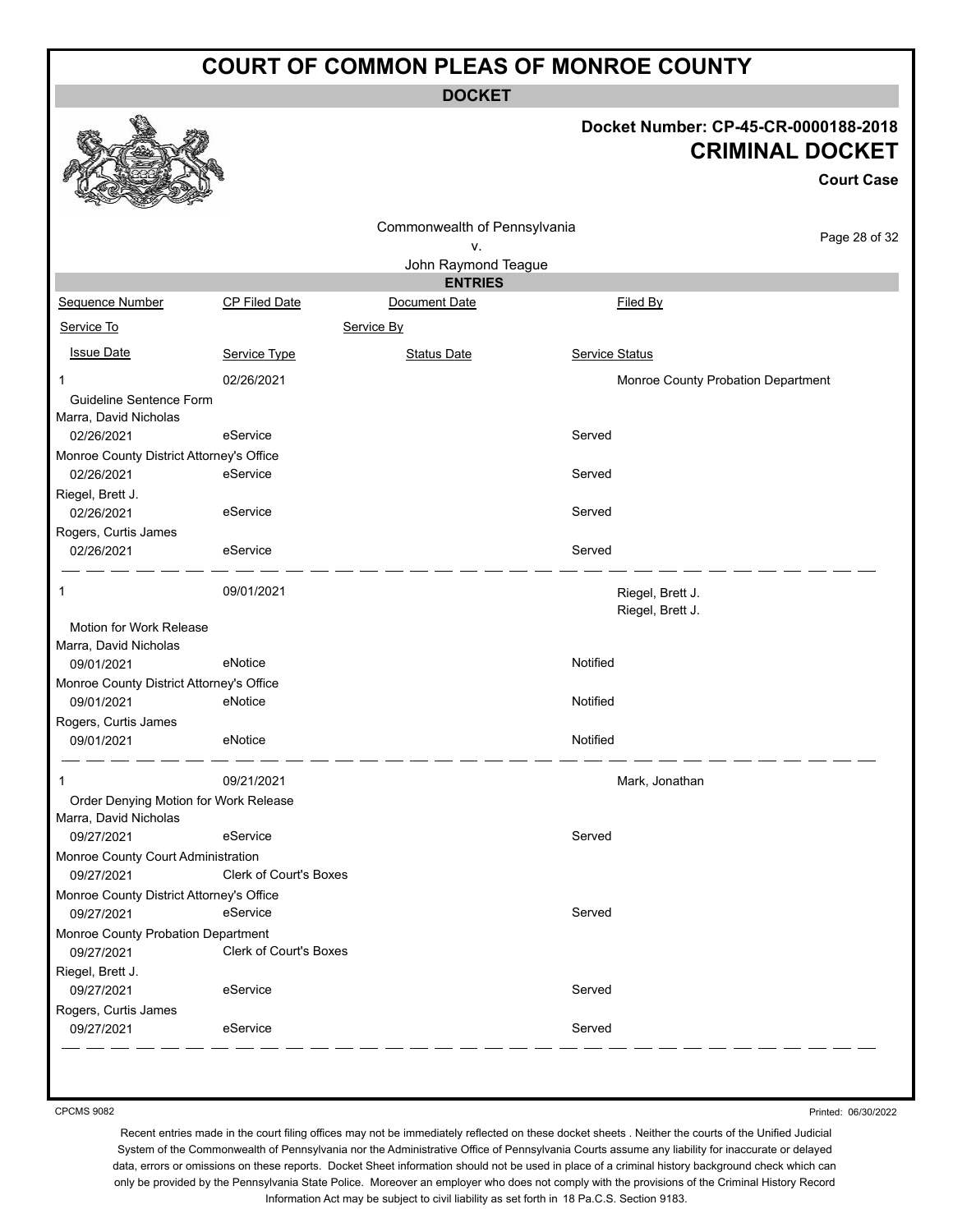**DOCKET**

#### **Docket Number: CP-45-CR-0000188-2018 CRIMINAL DOCKET**

Printed: 06/30/2022

|                                                        |                               |                                    |                                      | <b>Court Case</b> |
|--------------------------------------------------------|-------------------------------|------------------------------------|--------------------------------------|-------------------|
|                                                        |                               | Commonwealth of Pennsylvania<br>۷. |                                      | Page 29 of 32     |
|                                                        |                               | John Raymond Teague                |                                      |                   |
|                                                        |                               | <b>ENTRIES</b>                     |                                      |                   |
| <b>Sequence Number</b>                                 | <b>CP Filed Date</b>          | Document Date                      | Filed By                             |                   |
| Service To                                             |                               | Service By                         |                                      |                   |
| <b>Issue Date</b>                                      | Service Type                  | <b>Status Date</b>                 | Service Status                       |                   |
| 1                                                      | 11/11/2021                    |                                    | Riegel, Brett J.<br>Riegel, Brett J. |                   |
| Motion for Parole                                      |                               |                                    |                                      |                   |
| Marra, David Nicholas                                  |                               |                                    |                                      |                   |
| 11/12/2021                                             | eNotice                       |                                    | Notified                             |                   |
| Monroe County District Attorney's Office               |                               |                                    |                                      |                   |
| 11/12/2021                                             | eNotice                       |                                    | Notified                             |                   |
| Rogers, Curtis James                                   |                               |                                    |                                      |                   |
| 11/12/2021                                             | eNotice                       |                                    | Notified                             |                   |
| 2                                                      | 11/12/2021                    | 11/12/2021                         | Mark, Jonathan                       |                   |
| Order Scheduling Parole Petition Hearing               |                               |                                    |                                      |                   |
| Marra, David Nicholas                                  |                               |                                    |                                      |                   |
| 11/12/2021                                             | eService                      |                                    | Served                               |                   |
| Monroe County Correctional Facility<br>11/12/2021      | <b>Clerk of Court's Boxes</b> |                                    |                                      |                   |
| Monroe County Court Administration<br>11/12/2021       | <b>Clerk of Court's Boxes</b> |                                    |                                      |                   |
| Monroe County District Attorney's Office<br>11/12/2021 | eService                      |                                    | Served                               |                   |
| Monroe County Probation Department<br>11/12/2021       | Clerk of Court's Boxes        |                                    |                                      |                   |
| Riegel, Brett J.                                       |                               |                                    |                                      |                   |
| 11/12/2021                                             | eService                      |                                    | Served                               |                   |
| Rogers, Curtis James                                   |                               |                                    |                                      |                   |
| 11/12/2021                                             | eService                      |                                    | Served                               |                   |
| 1                                                      | 11/17/2021                    | 11/16/2021                         | Mark, Jonathan                       |                   |
| <b>Order Granting Parole</b><br>Marra, David Nicholas  |                               |                                    |                                      |                   |
| 11/19/2021                                             | eService                      |                                    | Served                               |                   |
| Monroe County Correctional Facility                    |                               |                                    |                                      |                   |
| 11/19/2021                                             | Clerk of Court's Boxes        |                                    |                                      |                   |
| Monroe County Court Administration<br>11/19/2021       | Clerk of Court's Boxes        |                                    |                                      |                   |
| Monroe County District Attorney's Office<br>11/19/2021 | eService                      |                                    | Served                               |                   |
| Monroe County Probation Department                     |                               |                                    |                                      |                   |

CPCMS 9082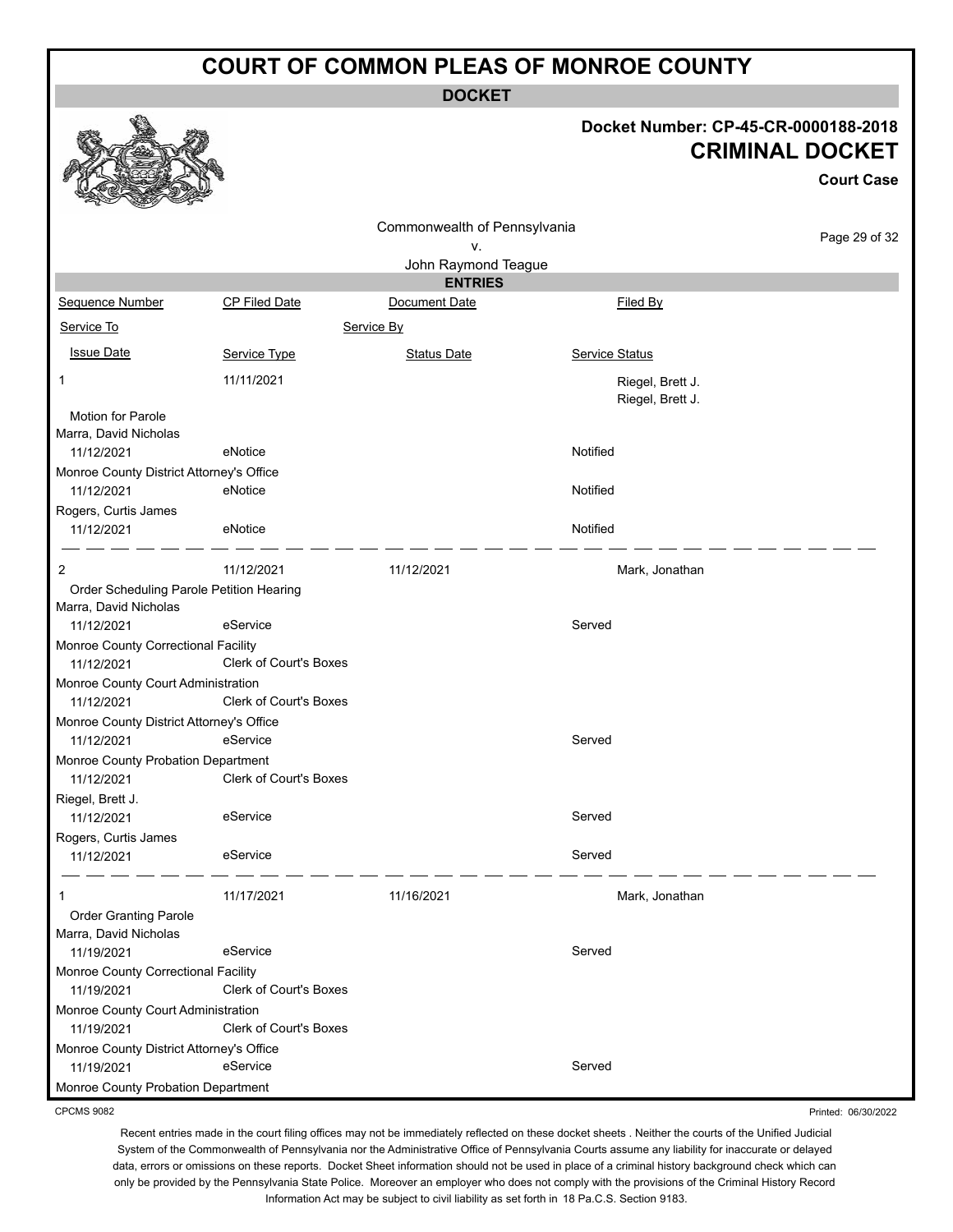**DOCKET**

# **Docket Number: CP-45-CR-0000188-2018 CRIMINAL DOCKET**

**Court Case**

|                                          |                               |                     |                    | Commonwealth of Pennsylvania |                      |                                |               |
|------------------------------------------|-------------------------------|---------------------|--------------------|------------------------------|----------------------|--------------------------------|---------------|
|                                          |                               |                     |                    | ٧.                           |                      |                                | Page 30 of 32 |
|                                          |                               |                     |                    | John Raymond Teague          |                      |                                |               |
|                                          |                               |                     |                    | <b>ENTRIES</b>               |                      |                                |               |
| Sequence Number                          | <b>CP Filed Date</b>          |                     | Document Date      |                              | Filed By             |                                |               |
| Service To                               |                               | Service By          |                    |                              |                      |                                |               |
| <b>Issue Date</b>                        | Service Type                  |                     | <b>Status Date</b> |                              | Service Status       |                                |               |
| 11/19/2021                               | <b>Clerk of Court's Boxes</b> |                     |                    |                              |                      |                                |               |
| Monroe County Sheriff's Department       |                               |                     |                    |                              |                      |                                |               |
| 11/19/2021                               | <b>Clerk of Court's Boxes</b> |                     |                    |                              |                      |                                |               |
| Riegel, Brett J.                         |                               |                     |                    |                              |                      |                                |               |
| 11/19/2021                               | eService                      |                     |                    |                              | Served               |                                |               |
| Rogers, Curtis James                     |                               |                     |                    |                              |                      |                                |               |
| 11/19/2021                               | eService                      |                     |                    |                              | Served               |                                |               |
| 1                                        | 01/12/2022                    |                     |                    |                              |                      | Court of Common Pleas - Monroe |               |
| Transferred to CP-03-48-Crim             |                               |                     |                    |                              | County               |                                |               |
| Marra, David Nicholas                    |                               |                     |                    |                              |                      |                                |               |
| 01/12/2022                               | eService                      |                     |                    |                              | Served               |                                |               |
| Monroe County District Attorney's Office |                               |                     |                    |                              |                      |                                |               |
| 01/12/2022                               | eService                      |                     |                    |                              | Served               |                                |               |
| Riegel, Brett J.                         |                               |                     |                    |                              |                      |                                |               |
| 01/12/2022                               | eService                      |                     |                    |                              | Served               |                                |               |
| Rogers, Curtis James                     |                               |                     |                    |                              |                      |                                |               |
| 01/12/2022                               | eService                      |                     |                    |                              | Served               |                                |               |
|                                          |                               |                     |                    | PAYMENT PLAN SUMMARY         |                      |                                |               |
| Payment Plan No                          |                               | Payment Plan Freq.  |                    | <b>Next Due Date</b>         | <b>Active</b>        |                                | Overdue Amt   |
| Responsible Participant                  |                               |                     |                    |                              | Suspended            |                                | Next Due Amt  |
| 45-2022-P000000074                       | Monthly                       |                     |                    | 04/30/2022                   | Yes                  |                                | \$165.00      |
| Teague, John Raymond                     |                               |                     |                    |                              | No                   |                                | \$80.00       |
|                                          | Payment Plan History:         | <b>Receipt Date</b> |                    | Payor Name                   |                      | <b>Participant Role</b>        | <b>Amount</b> |
|                                          |                               | 03/08/2019          | Payment            | Riegel, Brett J.             |                      | Payor                          | \$5.00        |
|                                          |                               | 09/30/2019          | Payment            | Riegel, Brett J.             |                      | Payor                          | \$37.00       |
|                                          |                               | 04/07/2022          | Payment            |                              | Teague, John Raymond | Defendant                      | \$212.75      |
|                                          |                               | 04/07/2022          | Payment            |                              | Teague, John Raymond | Defendant                      | \$35.00       |
|                                          |                               | 04/07/2022          | Payment            |                              | Teague, John Raymond | Defendant                      | \$97.25       |

CPCMS 9082

Printed: 06/30/2022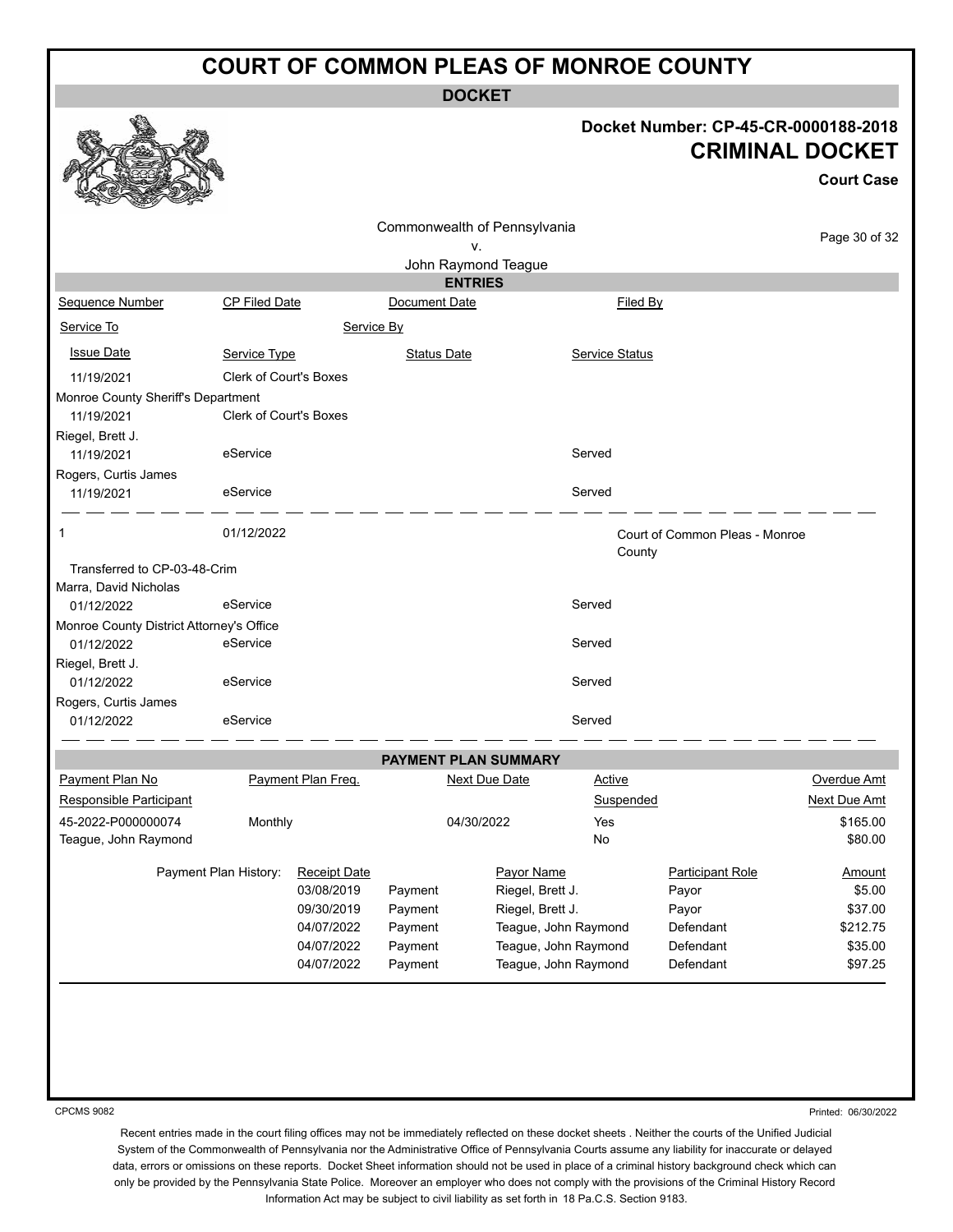**DOCKET**

### **Docket Number: CP-45-CR-0000188-2018 CRIMINAL DOCKET**

**Court Case**

Printed: 06/30/2022

|                                                |                                   | Commonwealth of Pennsylvania |              |                                  | Page 31 of 32 |
|------------------------------------------------|-----------------------------------|------------------------------|--------------|----------------------------------|---------------|
|                                                |                                   | ٧.                           |              |                                  |               |
|                                                |                                   | John Raymond Teague          |              |                                  |               |
| Last Payment Date: 04/20/2022                  | <b>CASE FINANCIAL INFORMATION</b> |                              |              | Total of Last Payment: - \$97.25 |               |
|                                                |                                   |                              |              |                                  |               |
| Teague, John Raymond<br>Defendant              | Assessment                        | Payments                     | Adjustments  | Non Monetary<br>Payments         | <u>Total</u>  |
| <b>Costs/Fees</b>                              |                                   |                              |              |                                  |               |
| Subpoena Fee (Monroe)                          | \$5.00                            | (\$5.00)                     | \$0.00       | \$0.00                           | \$0.00        |
| Subpoena Fee (Monroe)                          | \$10.00                           | (\$10.00)                    | \$0.00       | \$0.00                           | \$0.00        |
| Subpoena Fee (Monroe)                          | \$5.00                            | (\$5.00)                     | \$0.00       | \$0.00                           | \$0.00        |
| Subpoena Fee (Monroe)                          | \$10.00                           | (\$10.00)                    | \$0.00       | \$0.00                           | \$0.00        |
| Subpoena Fee (Monroe)                          | \$10.00                           | (\$10.00)                    | \$0.00       | \$0.00                           | \$0.00        |
| Copy Costs (Monroe)                            | \$37.00                           | (\$2.00)                     | \$0.00       | \$0.00                           | \$35.00       |
| Request for Transcripts (Monroe)               | \$122.50                          | (\$122.50)                   | \$0.00       | \$0.00                           | \$0.00        |
| <b>ATJ</b>                                     | \$6.00                            | (\$6.00)                     | \$0.00       | \$0.00                           | \$0.00        |
| Automation Fee (Monroe)                        | \$5.00                            | (\$5.00)                     | \$0.00       | \$0.00                           | \$0.00        |
| CAT/MCARE/General Fund                         | \$45.00                           | \$0.00                       | \$0.00       | \$0.00                           | \$45.00       |
| <b>CJES</b>                                    | \$2.50                            | (\$2.50)                     | \$0.00       | \$0.00                           | \$0.00        |
| Commonwealth Cost - HB627 (Act 167<br>of 1992) | \$21.10                           | \$0.00                       | \$0.00       | \$0.00                           | \$21.10       |
| Costs of Prosecution - CJEA                    | \$50.00                           | \$0.00                       | \$0.00       | \$0.00                           | \$50.00       |
| County Court Cost (Act 204 of 1976)            | \$30.80                           | \$0.00                       | \$0.00       | \$0.00                           | \$30.80       |
| Court Costs (Monroe)                           | \$75.00                           | (\$48.63)                    | \$0.00       | \$0.00                           | \$26.37       |
| DNA Detection Fund (Act 185-2004)              | \$250.00                          | \$0.00                       | \$0.00       | \$0.00                           | \$250.00      |
| Emergency Medical Services (Act 45 of<br>1985) | \$10.00                           | \$0.00                       | \$0.00       | \$0.00                           | \$10.00       |
| Firearm Education and Training Fund            | \$5.00                            | \$0.00                       | \$0.00       | \$0.00                           | \$5.00        |
| <b>JCPS</b>                                    | \$21.25                           | (\$21.25)                    | \$0.00       | \$0.00                           | \$0.00        |
| Judicial Computer Project                      | \$8.00                            | (\$8.00)                     | \$0.00       | \$0.00                           | \$0.00        |
| OAG - JCP                                      | \$2.50                            | (\$2.50)                     | \$0.00       | \$0.00                           | \$0.00        |
| State Court Costs (Act 204 of 1976)            | \$14.10                           | \$0.00                       | \$0.00       | \$0.00                           | \$14.10       |
| OSP (Monroe/State) (Act 35 of 1991)            | \$1,050.00                        | (\$17.50)                    | (\$1,032.50) | \$0.00                           | \$0.00        |
| OSP (Monroe/State) (Act 35 of 1991)            | \$1,050.00                        | (\$17.50)                    | (\$1,032.50) | \$0.00                           | \$0.00        |
| Judgment Fee (Monroe)                          | \$75.25                           | \$0.00                       | \$0.00       | \$0.00                           | \$75.25       |
| Costs/Fees Totals:                             | \$2,921.00                        | (\$293.38)                   | (\$2,065.00) | \$0.00                           | \$562.62      |
| <b>Restitution</b>                             |                                   |                              |              |                                  |               |
| <b>Individual Restitution</b>                  | \$5,220.00                        | (\$221.12)                   | \$0.00       | \$0.00                           | \$4,998.88    |
| <b>Restitution Totals:</b>                     | \$5,220.00                        | (\$221.12)                   | \$0.00       | \$0.00                           | \$4,998.88    |
| <b>Grand Totals:</b>                           | \$8,141.00                        | (\$514.50)                   | (\$2,065.00) | \$0.00                           | \$5,561.50    |

CPCMS 9082